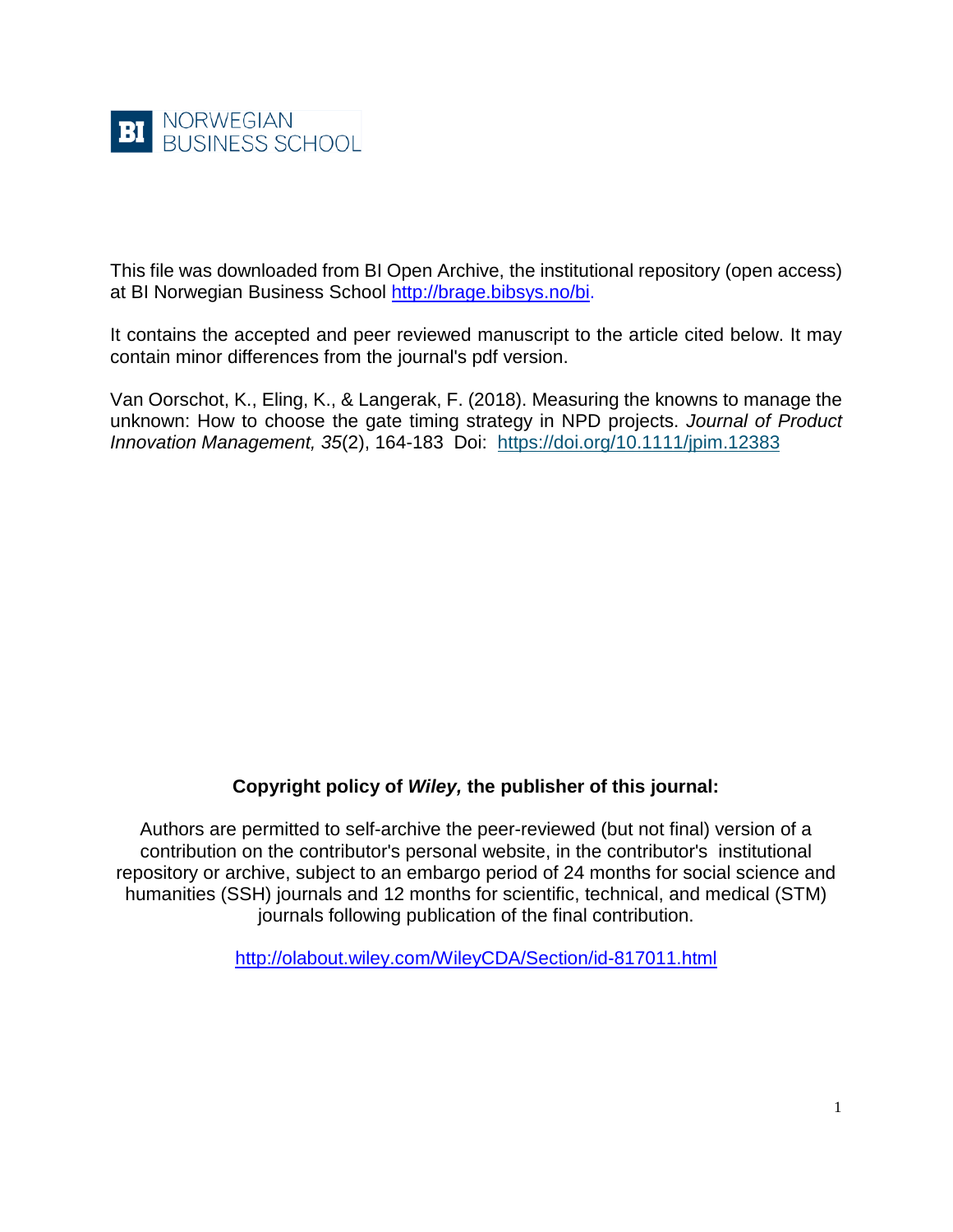# **Measuring the Knowns to Manage the Unknown: How to Choose the Gate Timing Strategy in NPD Projects**

Kim van Oorschot<sup>[1](#page-1-0)</sup> BI Norwegian Business School Nydalsveien 37 0484 Oslo Norway kim.v.oorschot@bi.no

Katrin Eling Eindhoven University of Technology The Netherlands k.eling@tue.nl

Fred Langerak Eindhoven University of Technology The Netherlands f.langerak@tue.nl

 $\overline{a}$ 

<span id="page-1-0"></span><sup>&</sup>lt;sup>1</sup> Corresponding author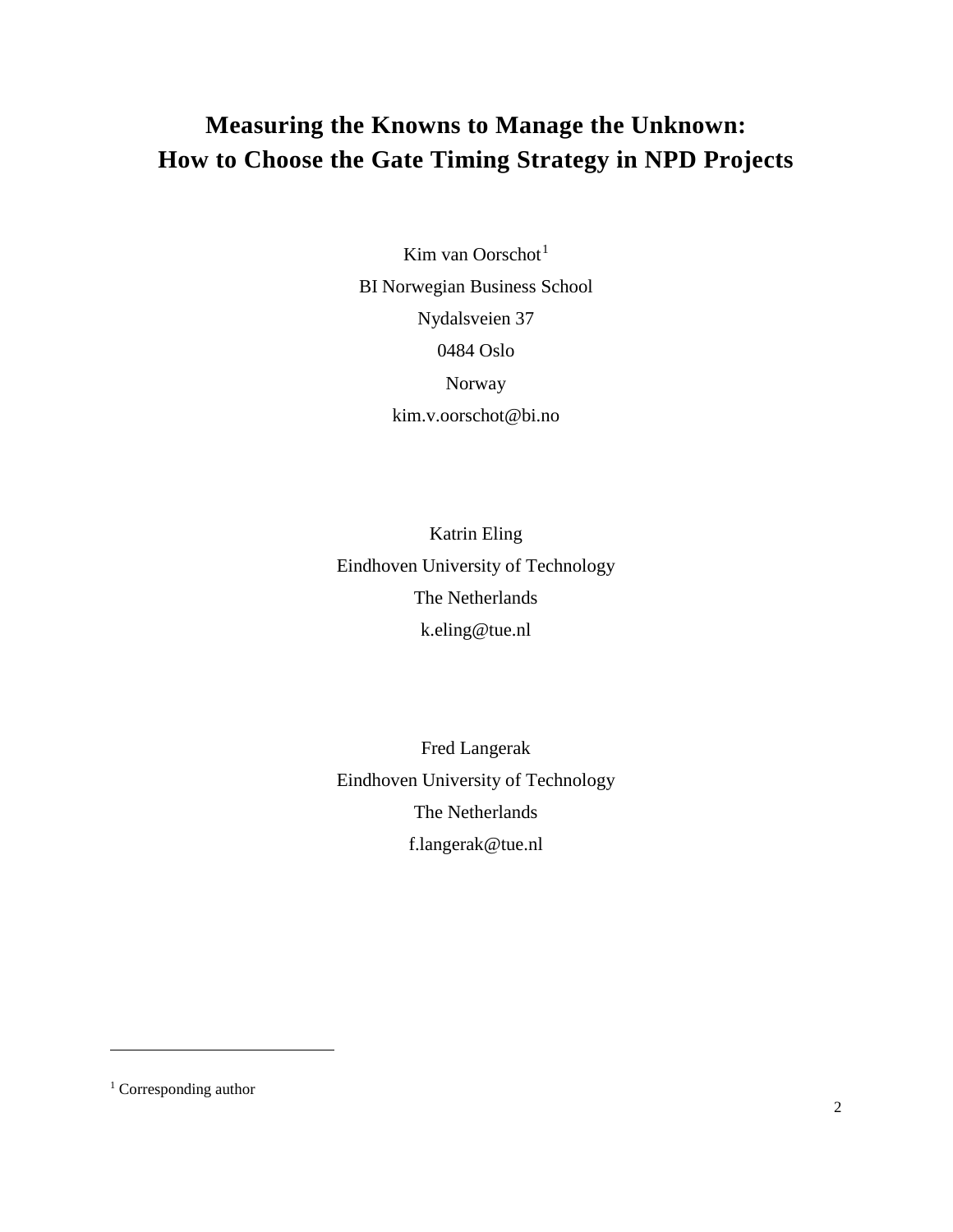Dr. Kim van Oorschot is Professor of Project Management in the Department of Leadership and Organizational Behaviour at the BI Norwegian Business School. Her current research focuses on decision making, trade-offs, and tipping points in dynamically complex settings, like new product development (NPD) projects. Her research projects are aimed at discovering so-called 'decision traps': decisions that seem to be good on the short term, but have counterproductive effects on the long term. For this purpose, she develops system dynamics models based on actual project data. She also teaches project management and system dynamics to executive, master, and bachelor students. She has published in such journals as *Academy of Management Journal, Journal of Management Studies, Production and Operations Management, Journal of Product Innovation Management, Project Management Journal, Journal of the Operational Research Society,* and *International Journal of Operations and Production Management*.

Dr. Katrin Eling is Assistant Professor of New Product Development in the Innovation, Technology Entrepreneurship & Marketing Group of the School of Industrial Engineering at Eindhoven University of Technology in the Netherlands. She received her PhD from the same school, has an MSc in Strategic Product Design from Delft University of Technology, The Netherlands, and a Diploma in Industrial Design from the University of Wuppertal, Germany. Dr. Eling's research focuses on the effective and efficient management of the front-end of new product development. For her PhD dissertation she received the Best Proposal Award in the 2011 Dissertation Proposal Competition of the PDMA and the Beta PhD Thesis Award 2015 for the best thesis in the Beta Research School for Operations Management and Logistics. She has published in the *Journal of Product Innovation Management*, in *Creativity and Innovation Management* and in the *International Journal of Market Research*.

Dr. Fred Langerak is Professor of Product Development and Management in the Innovation, Technology Entrepreneurship & Marketing Group of the School of Industrial Engineering at Eindhoven University of Technology in the Netherlands. He has a M.Sc. and Ph.D. from the Erasmus School of Economics. His research focuses on managerial interventions to improve the process of conceiving, designing, developing, and bringing new products to market, and managing these products post-launch. He has published in such journals as *International Journal of Research in Marketing, Journal of Product Innovation Management, Marketing Letters, IEEE Transactions on Engineering Management, R&D Management*, and *Creativity and Innovation Management*.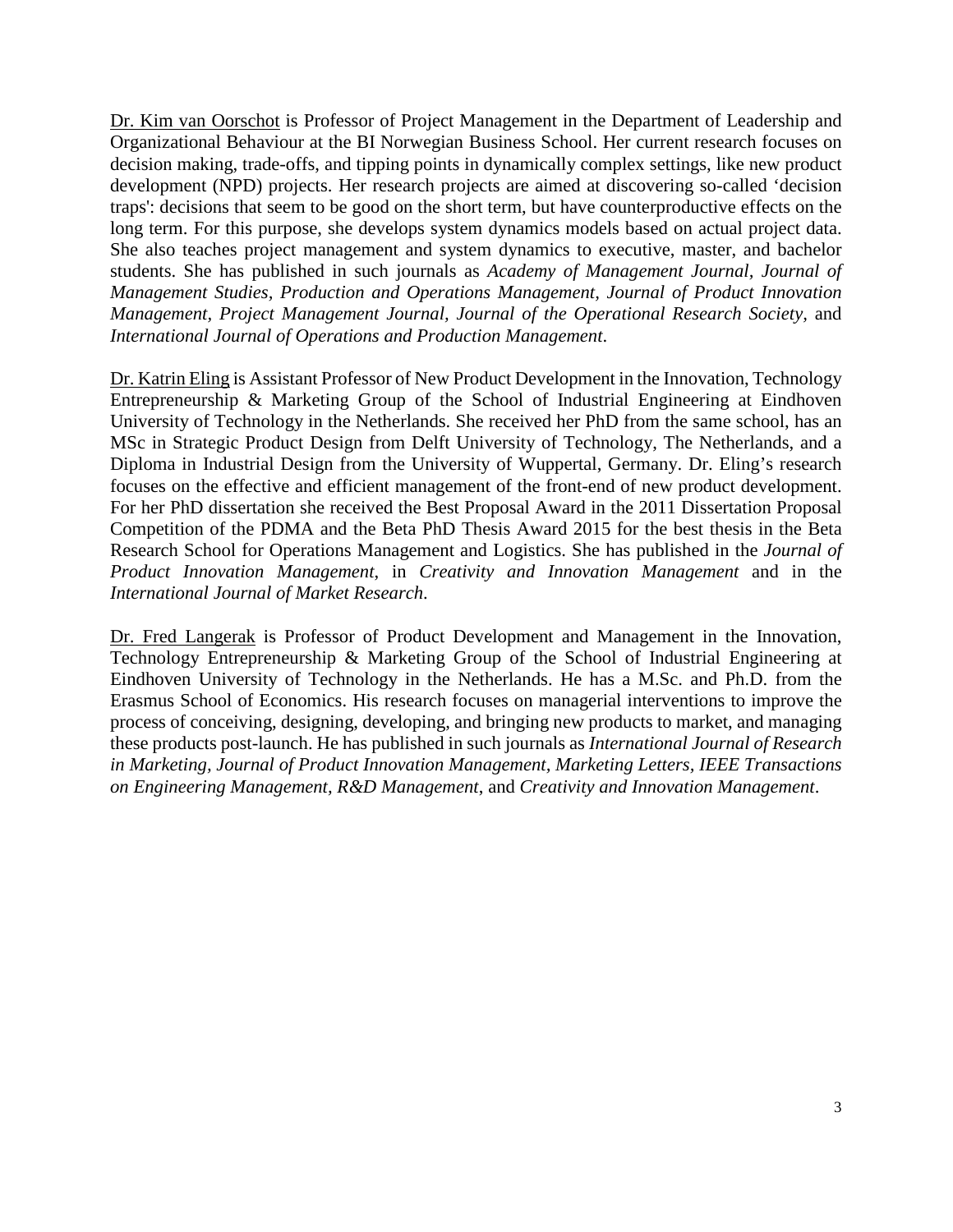# *ABSTRACT*

Stage-wise timing of new product development (NPD) activities is advantageous for a project's performance. The literature does, however, not specify whether this implies setting and adhering to a fixed schedule of gate meetings from the start of the project or allowing flexibility to adjust the schedule throughout the NPD process. In the initial project plan, managers and/or development teams often underrate the time required to complete the project because of task underestimation. Although the level of task underestimation (i.e., the unknown) is not identifiable at the start of the project, our study argues that project managers and/or teams can manage the unknown by measuring three project conditions (i.e., the knowns) during front-end execution, and use their values to select the best gate timing strategy. These project conditions entail: (i) the number of unexpected tasks discovered during the front-end, (ii) the willingness of customers to postpone their purchase in case the execution of these unexpected tasks would lead to a delayed market launch, and (iii) the number of unexpected tasks discovered just before the front-end gate. Together these conditions determine whether a more fixed or more flexible gate timing strategy is most appropriate to use. The findings of a system dynamics simulation corroborate the supposition that the interplay between the three project conditions measured during front-end execution determine which of four gate timing strategies with different levels of flexibility (i.e., one fixed, one flexible and two hybrid forms) maximizes new product profitability. This finding has important implications for both theory and practice as we now comprehend that the knowns can be used to manage the unknown.

*Key words:* Stage-Gate, front-end, task underestimation.

# *PRACTITIONER POINTS:*

- The best gate timing strategy can be selected by project managers and/or teams at the end of the front-end based on the answers to the following three questions:
	- o Did the team discover new tasks in the front-end stage?
	- o Are all customers willing to postpone their purchase if the NPD process is possibly delayed due to the execution of unexpected tasks?
	- o Were new tasks discovered just before the front-end gate?
- If no new tasks were discovered, the initial and tight gate timing can remain fixed. If tasks were discovered and all customers are willing to postpone, a completely flexible strategy is best. If new tasks were discovered and not all customers are willing to postpone, one of the hybrid strategies should be used, depending on whether or not new tasks were discovered just before the front-end gate.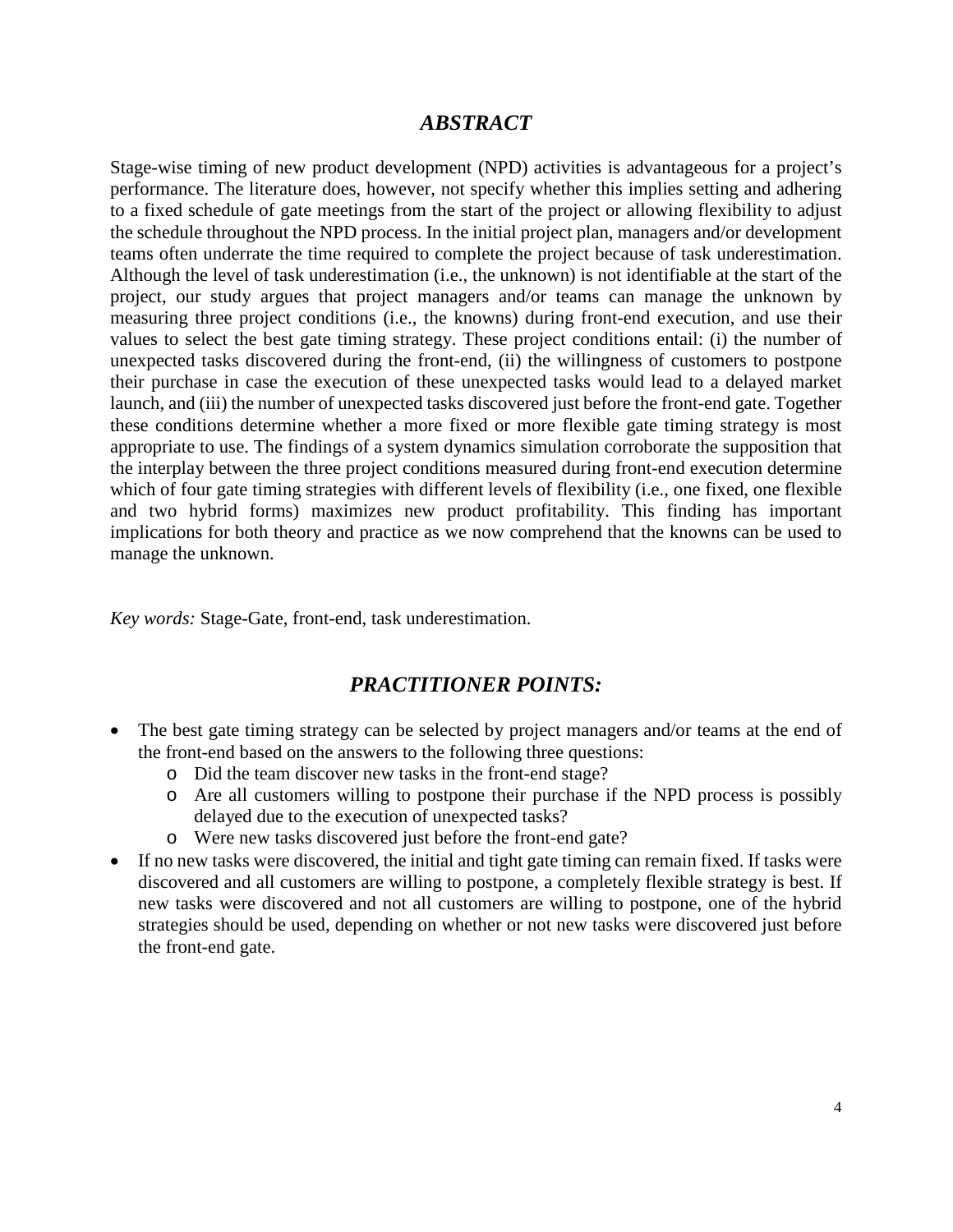# *INTRODUCTION*

The majority of new product development (NPD) projects follow a phased or Stage-Gate<sup>®</sup> type of NPD process to reduce risk and decrease the costs of investing in a losing course of action (Barczak, Griffin, and Kahn, 2009; Chao, Lichtendahl, and Grushka-Cockayne, 2014). An additional, but often overlooked advantage of applying Stage-Gate types of processes is that they allow for a better time planning of NPD projects by dividing the overall process into easier-to-schedule short-term goals (Cooper, 1994, 2008). However, despite the popularity of research topics such as NPD cycle time reduction and market-entry timing over the last decades (e.g., Cankurtaran, Langerak, and Griffin, 2013; Langerak, Hultink, and Griffin, 2008), these potentially time-related advantages of Stage-Gate approaches have not received much attention in the product innovation and management literature (Krishnan and Loch, 2005).

Only a few studies have investigated the antecedents or consequences of cycle time for individual stages of the NPD process, and the more recent findings clearly underscore the importance of a stage-wise timing of NPD activities (Bendoly and Chao, 2016; Eling, Langerak, and Griffin, 2013). These studies show that stage-wise cycle times better explain new product performance than do aggregate cycle time from ideation to launch, which confirms the Stage-Gate idea of subdividing the NPD process into shorter and smaller work packages in project planning (Cooper and Sommer, 2016). However, what remains unclear from previous research is how *fixed* or *flexible* the schedule of gate meetings should be from the very beginning of the NPD project.

This is not surprising as it is often difficult, if not impossible, to make realistic timeplanning schedules at the outset of an NPD project. From a cycle time reduction perspective, fixing the timing of all gate meetings a priori and strictly adhering to this schedule appears most advantageous, as this strategy emphasizes time reduction and increases goal clarity from the start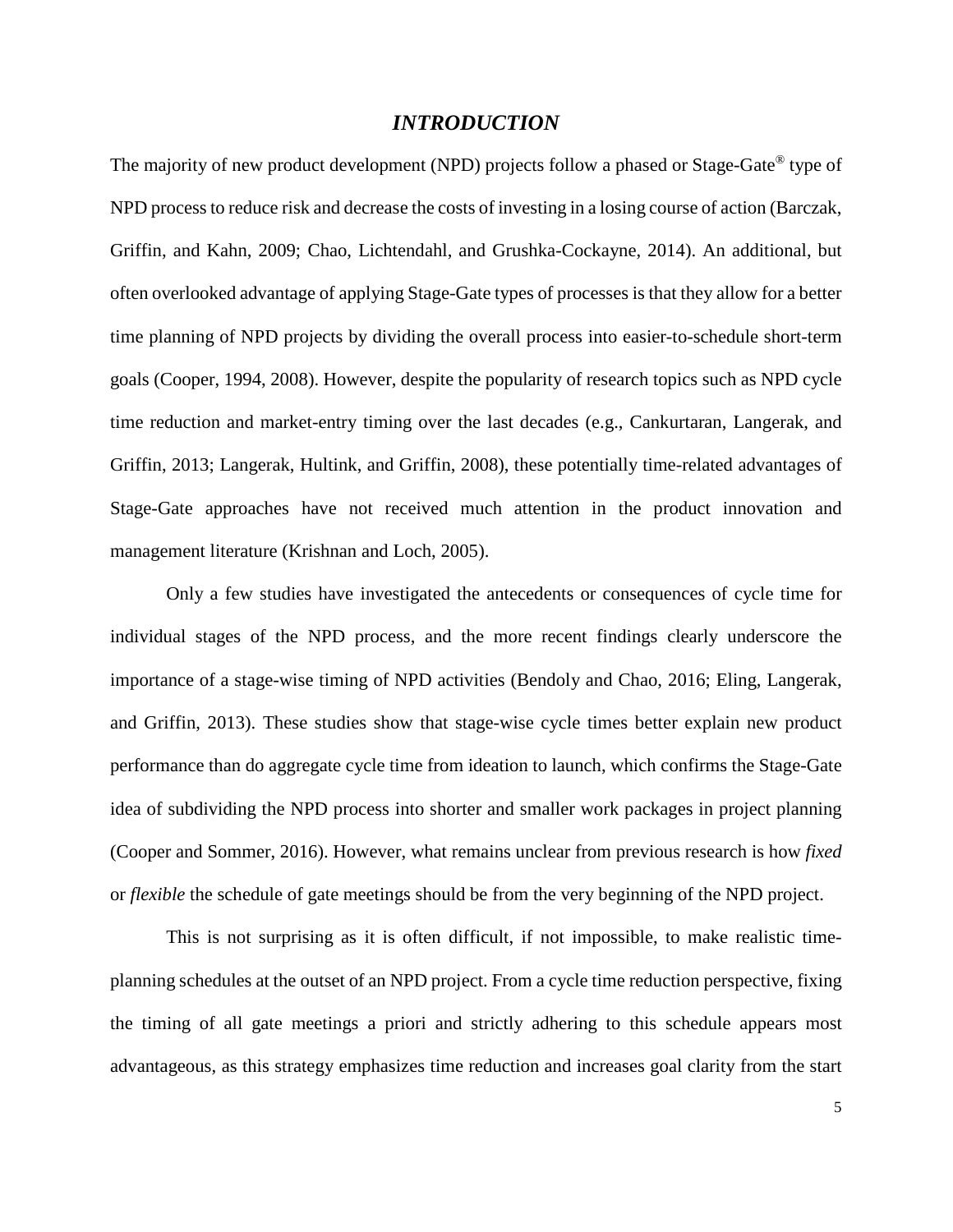of the NPD project (Kessler and Chakrabarti, 1996). Moreover, a completely fixed gate timing facilitates the consistent reduction of all stages' cycle times, which is necessary to realize aggregate cycle-time reduction advantages (Eling et al., 2013). However, the new product concept may not yet be known, or not be clearly defined at this early stage, and the exact nature of the NPD tasks that will need to be completed may also still be unknown (Kim and Wilemon, 2002).

As a result of this "fuzziness" at the beginning of a new project, in combination with mounting speed-to-market pressure, the amount of NPD work that needs to be done over the course of the entire NPD process is often underestimated at the start of the project (Tatikonda and Rosenthal, 2000; Van Oorschot, Langerak, and Sengupta, 2011). If insufficient time is scheduled, the development team runs the risk that some NPD tasks will not be proficiently completed before the launch date, which could lead potential customers to reject the new product because of reduced quality (Calantone and Di Benedetto, 2000; Crawford, 1992).

To account for such adverse consequences of task underestimation, allowing for a more flexible rescheduling of gate meetings while the NPD project is ongoing, may be more beneficial than strictly adhering to the schedule fixed at the outset of the project. However, there also are potential drawbacks of such a flexible approach. Specifically when gate meetings are postponed too easily and frequently, the time-to-completion may increase. As a result market-entry timing goals are compromised and customers that have anticipated and relied upon the timely introduction of the new product may be lost to competitors (Eisenhardt and Tabrizi, 1995; Van Oorschot, Akkermans, Sengupta, and Wassenhove, 2013).

These opposing arguments show that deciding on the right level of gate timing flexibility at the start of the project comes down to an educated guess, because the best level of flexibility to maximize project performance depends on the level of task underestimation, which is unknown.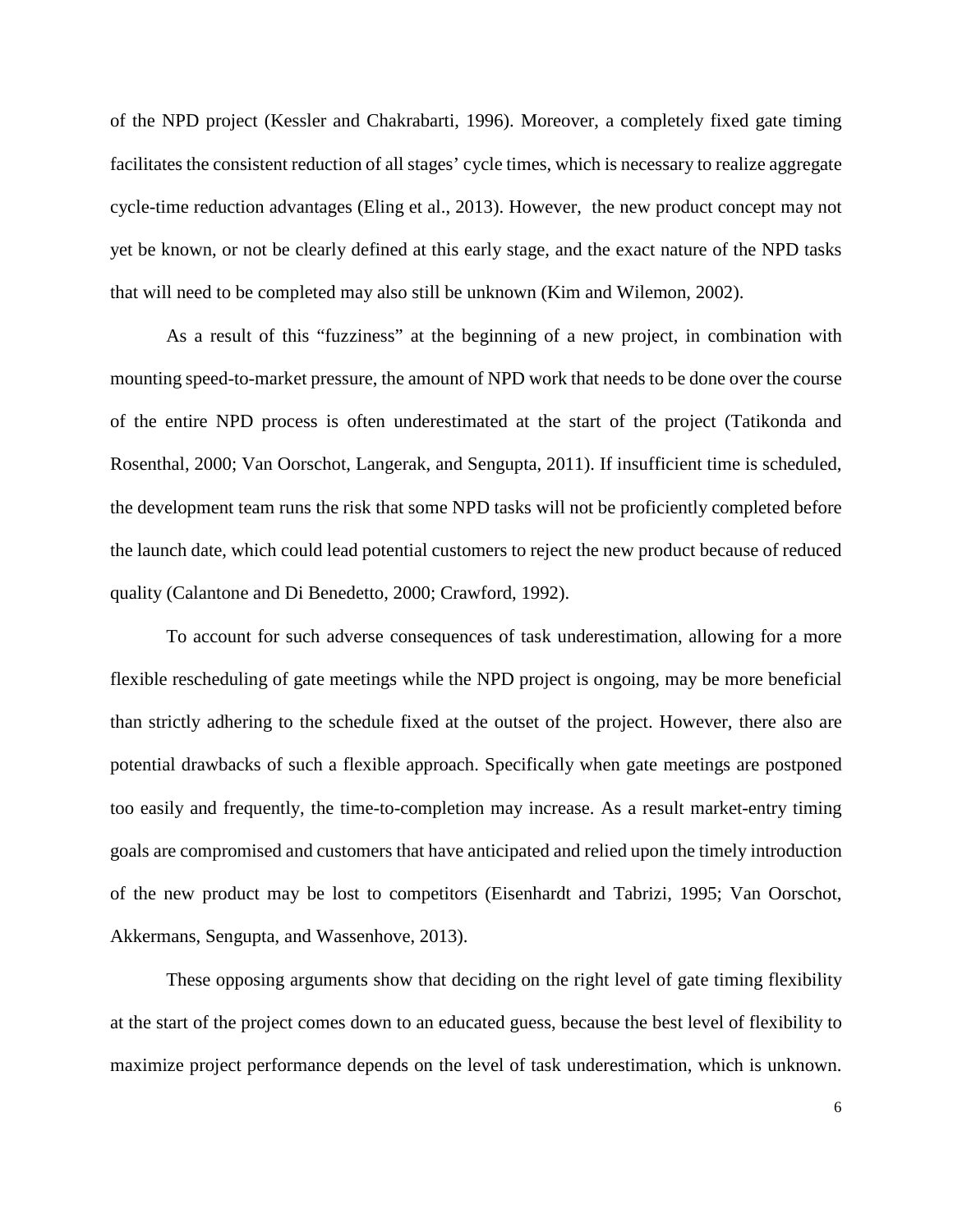Against this backdrop, our study proposes that three quantifiable project conditions (i.e., the knowns) can be measured before the end of the front-end stage and their values be used to manage this unknown. These conditions relate to: (i) the number of new, unexpected tasks discovered in the front-end stage, (ii) the willingness of customers to postpone their purchase in case the execution of these unexpected tasks would lead to a delayed market entry, and (iii) the number of new tasks discovered just before the front-end gate. The aim of this study is to answer the following research question:

# *How can these three project conditions be used by the project manager and/or development team to select the most profitable gate timing strategy (i.e., more fixed or more flexible) for the particular NPD project at hand?*

This question points at the objectives of this study which are: (i) to show that the profitability impact of a chosen gate timing strategy depends on the project conditions and (ii) to develop rules-of-thumb that allow project managers and/or teams to select the gate timing strategy that maximizes new product profitability. To realize these objectives this study distinguishes between, and tests the consequences of applying four gate timing strategies with different levels of gate flexibility (i.e., one fixed, one flexible and two hybrid forms) to NPD projects with varying conditions. The testing is conducted by means of a simulation based on system dynamics modeling to account for the complex system of feedback processes resulting from applying each gate timing strategy (Bendoly, Croson, Goncalves, and Schultz, 2010; Größler, Thun, and Milling, 2008). The model is extended from a calibrated and validated system dynamics model developed by earlier research (Van Oorschot et al., 2011) using NPD project data from manufacturers of industrial products gathered in previous studies by Eling et al. (2013) and Van Oorschot et al. (2011).

The simulation of 200 NPD project scenarios shows that the three project conditions jointly determine how much flexibility in gate timing is required, and therefore which gate timing strategy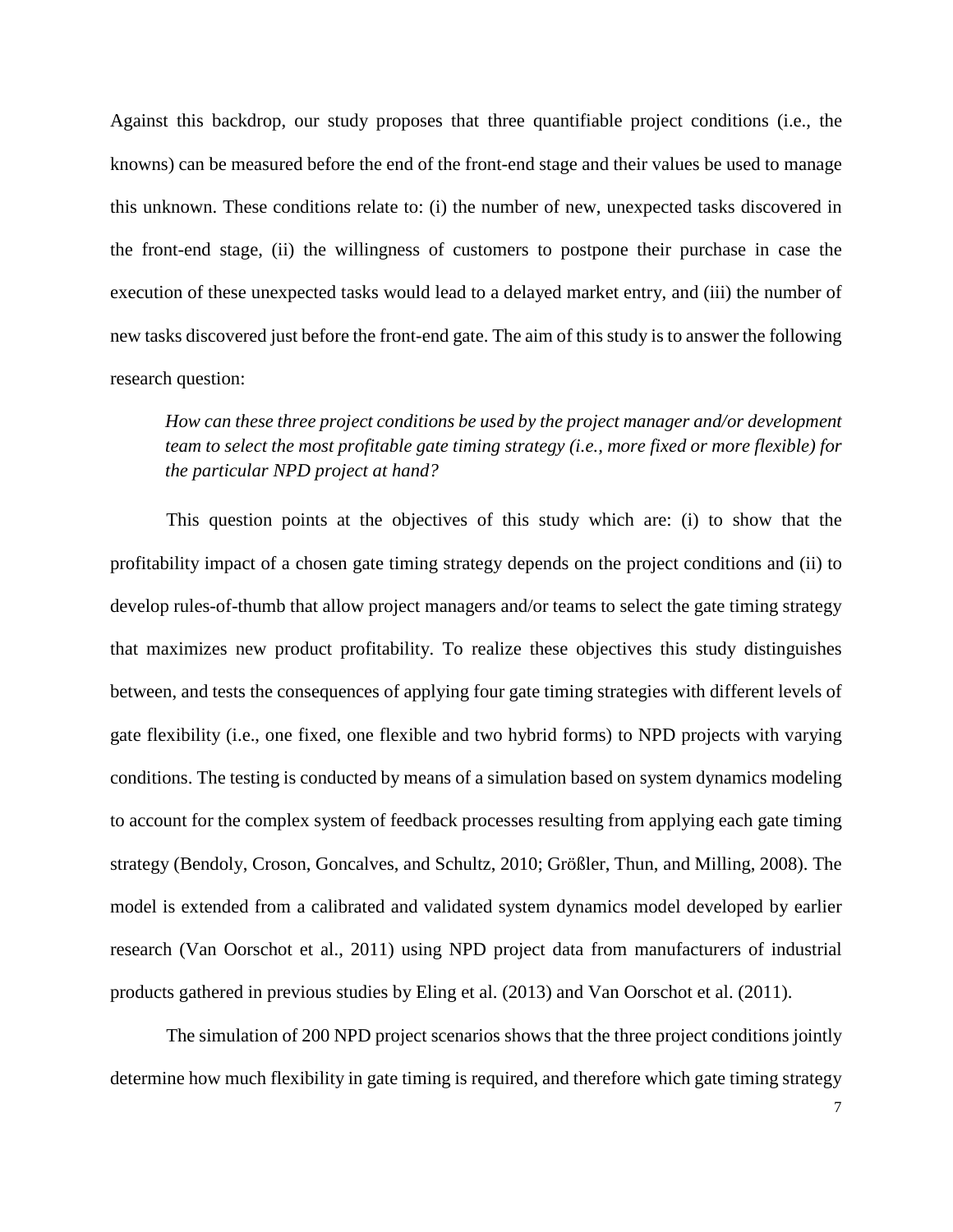performs best. As such, our study shows that the most profitable gate timing strategy can indeed be selected by the project manager and/or team at the end of the front-end stage based on the three project conditions. These conditions can be monitored and measured during front-end execution. As such, the knowns (i.e., the project conditions) can be used to manage the unknown (i.e., degree of task underestimation) in NPD.

These findings contribute in a number of ways to different streams in the product and innovation management literature. First, the findings contribute to the literature on the implementation rigidity and/or flexibility of the Stage-Gate approach as this study shows *how much* flexibility is required in terms of *when* gate meetings will be held. Second, adding to the literature on cycle time reduction, the current study provides additional explanations for the trade-off between quality and speed in maximizing new product profitability, and lends additional support to the notion that NPD cycle time should be managed in a stage-wise manner (Bendoly and Chao, 2016; Eling et al., 2013). Finally, a contribution is made to the front-end management literature by delivering a new explanation for prior contradicting claims about taking time or speeding the frontend stage (Burchill and Fine, 1997; Smith and Reinertsen, 1997) and by showing that the end of the front-end stage indeed is a good point to finalize the timing of the remaining NPD trajectory (Kim and Wilemon, 2002).

The next section outlines the study's theoretical foundations, and the subsequent section explains the model and structure of the system dynamics simulation. Then, we present and discuss the simulation results and point out the managerial and theoretical implications of the findings. The article closes with a discussion of the study's key limitations and suggestions for further research.

# *THEORETICAL BACKGROUND*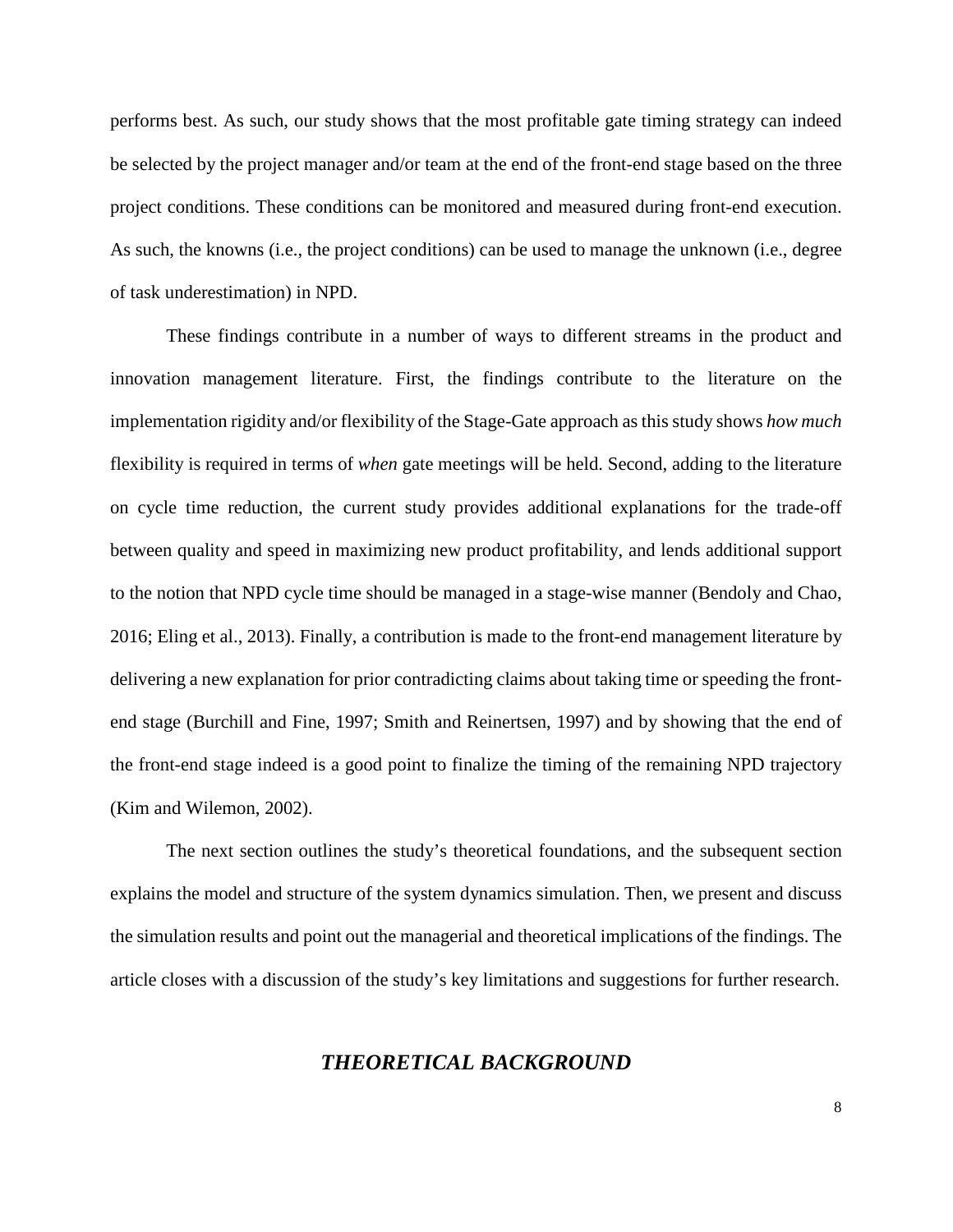#### **Stage-Wise Time Planning**

A Stage-Gate type of process is characterized by multiple stages in which NPD activities are executed, each followed by a gate meeting in which the project is reviewed and a go/no-go decision for continued investment in the project is made (Barczak et al., 2009; Cooper, 2008). Although projects differ in terms of the adeptness with which NPD activities are performed, the structure according to which the activities are performed is basically the same for all projects (Cooper and Kleinschmidt, 1986) and comprises three main stages: (i) the front-end, (ii) development, and (iii) commercialization, with in-between gates (Crawford and Di Benedetto 2011).

The *front-end* consists of idea generation, concept development, and project planning activities (Khurana and Rosenthal, 1998; Reid and de Brentani, 2004). This "fuzzy" beginning stage of a project starts with the identification of an opportunity or idea, and ends with the frontend gate when the final go/no-go decision for physical development of the resulting new product concept is made. To pass the front-end gate the project's fuzziness (i.e., what is developed, why, and how) must be reduced to an acceptable level (Kim and Wilemon, 2002). The subsequent *development* stage consists of product design and testing activities and ends with approval for mass production of the new product at the development gate (Crawford and Di Benedetto, 2011). Afterward, the launch planning and manufacturing scale-up of the new product begins in the *commercialization* stage, which ends with the commercialization gate that determines whether the new product is ready to enter the market (Crawford and Di Benedetto, 2011).

These three stages facilitate easier and more precise time planning by dividing the overall idea-to-launch process into several short-term steps and goals (e.g., in terms of costs, quality, and time), and the evaluation at each gate ensures that the in-between time goals are met (Cooper, 1994, 2008) before a go decision is made. Distinguishing among, and using these three main stages for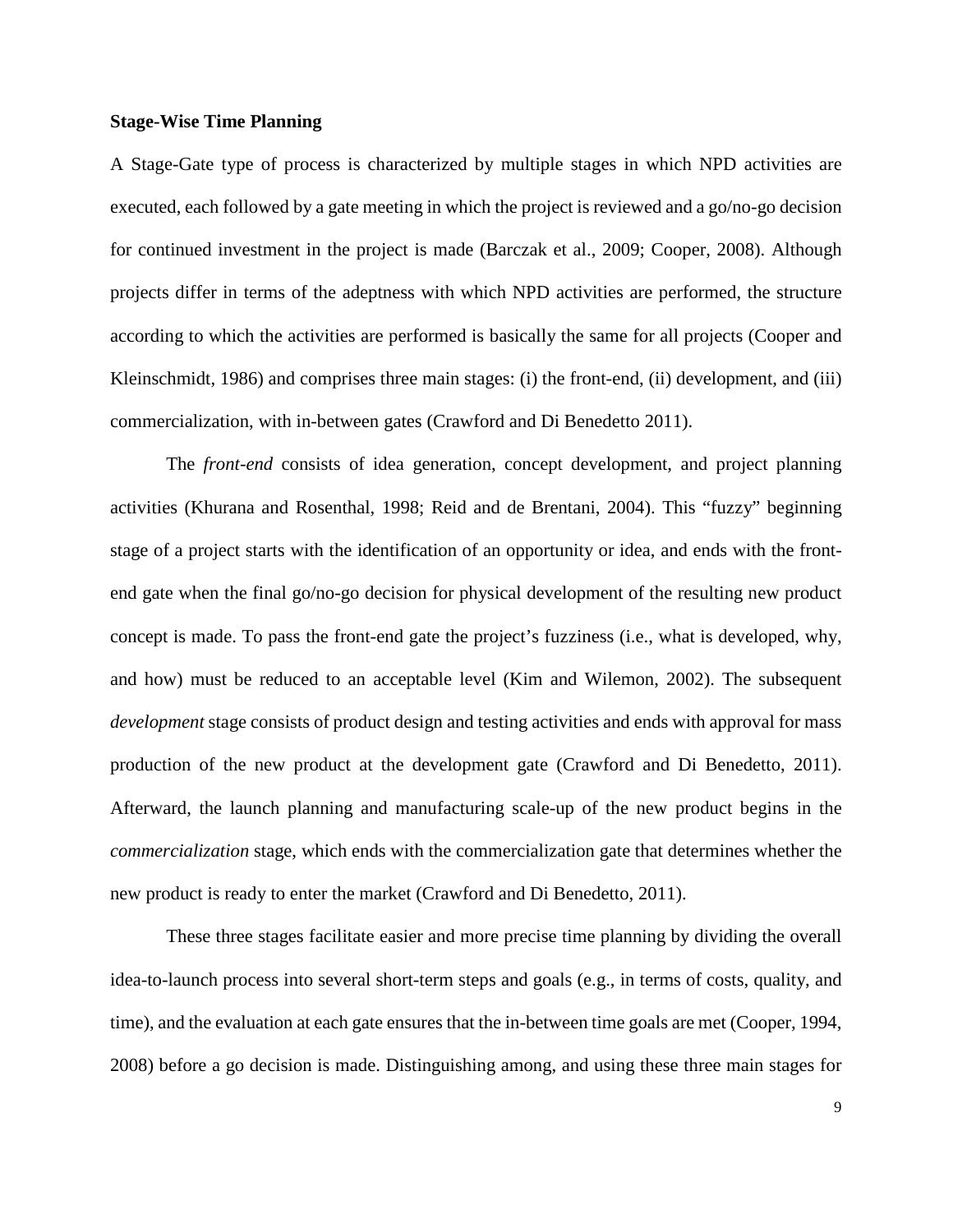the time-planning aspect of an NPD project, allows for the successful implementation of a speedto-market strategy (Eling et al. 2013).

New product idea-to-launch cycle time reduction is an important objective in NPD management (Cankurtaran et al., 2013). The key rationale underlying firms' efforts to reduce cycle time are the first-mover advantages attributed to faster product development (Langerak and Hultink, 2006; Van Oorschot et al., 2011). However, the exact consequences of cycle time reduction are still not fully understood (Cankurtaran et al., 2013). Some studies have found positive effects of cycle time reduction on NPD outcomes (e.g., Chen, Reilly, and Lynn, 2005; Kessler and Bierly, 2002), while others have found no significant effects (e.g., Griffin, 2002; Meyer and Utterback, 1995).

A recent meta-analysis shows that several methodological design artifacts may help explain these inconsistent findings, such as the use of objective versus subjective measures of new product idea-to-launch time (Cankurtaran et al., 2013). Another possible explanation comes from studies investigating the stage-wise effects of NPD cycle time reduction. For example, Eling et al. (2013) use objective measures of the cycle times of three main NPD stages (i.e., front-end, development, and commercialization) to show that new product performance is increased only when cycle time is consistently reduced across all three stages. In contrast, simply reducing overall idea-to-launch cycle time, with inconsistent acceleration across the three stages, had no significant effect on NPD performance. Bendoly and Chao (2016) also show that the reduction of time spent in individual stages of the NPD process may better explain project performance than the reduction of the overall NPD process cycle time. Using a stage-wise time planning can also reduce the risk of back-loading (i.e., being inefficient and taking too much time at the beginning of the project, so that NPD tasks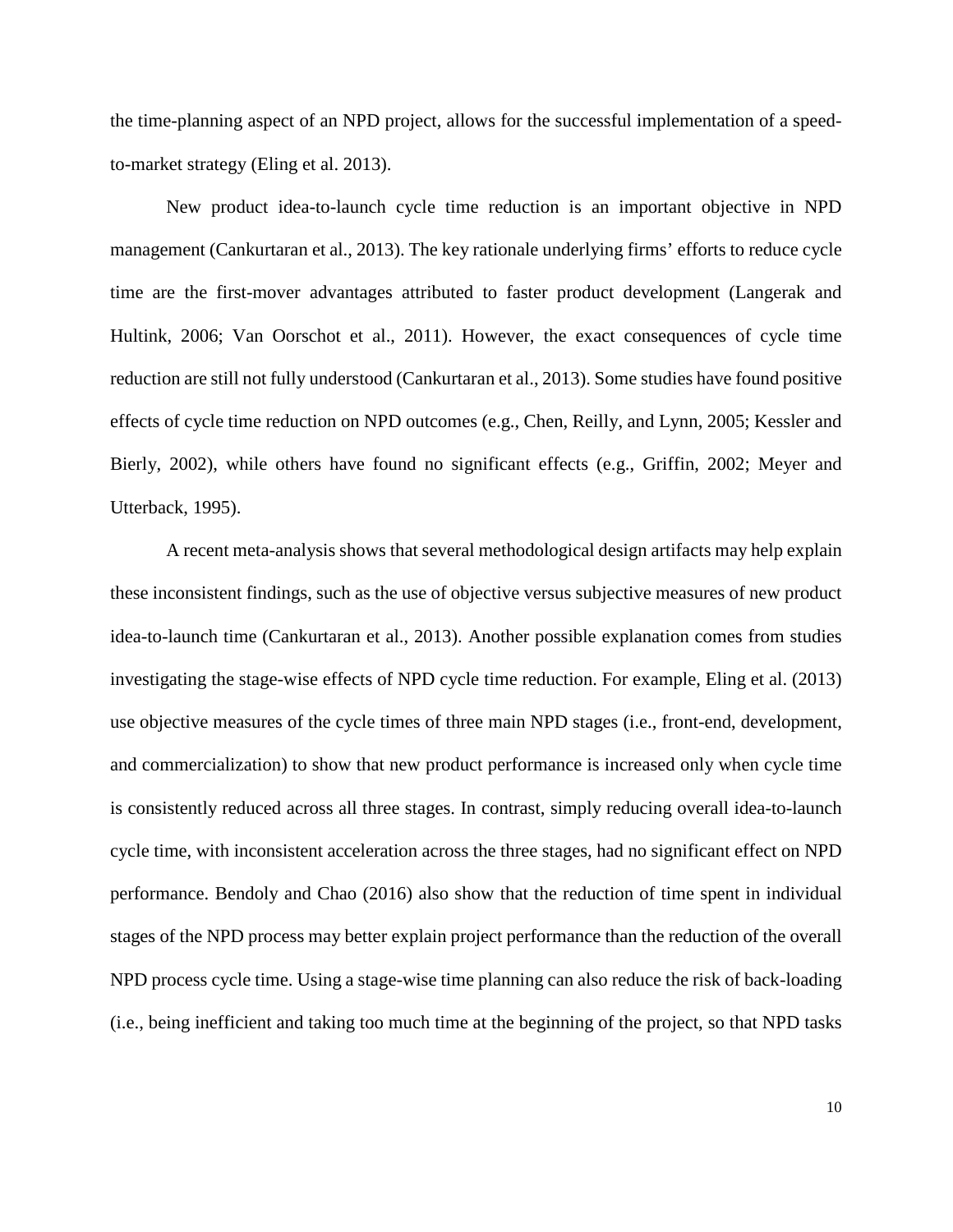pile up and time pressure increases toward the end of the NPD project) (Van Oorschot et al. 2011). Together these findings highlight the importance of managing cycle time in a stage-wise manner.

# **Need for Balancing Rigidity & Flexibility of Stage-Wise Time Planning**

To date no research has paid attention to the question of how rigid or flexible such a stage-wise timing of an NPD project should be. From a cycle time reduction perspective, making a tight initial time plan for all gates (i.e., a plan to bring to market the new product as fast as possible based on the known tasks at hand) at the very beginning of the NPD project, and sticking to this time plan throughout the project, would be most advantageous (Zhang, 2016). An advantage of keeping the gate timing fixed is that the time goal for the project is clear from the very beginning, which has been shown to increase NPD project performance (Kessler and Chakrabarti, 1996; Langerak, Hultink, and Robben, 2004; Stockstrom and Herstatt, 2008). Having and adhering to clear time goals nurtures a culture of speed and improves the efficiency and effectiveness of the team (Kessler and Chakrabarti, 1996; Meyer and Utterback, 1995). Keeping the gate timing fixed also ensures consistent and balanced time pressure throughout the project, which should already start at the beginning of the front-end stage (Eling et al., 2013; Kim and Wilemon, 2010). As a result, a decrease of product quality due to mistakes made under unanticipated time pressure, or even due to leaving NPD tasks uncompleted, is less likely (Burchill and Fine, 1997). Consequently, when deciding on a tight gate timing at the very beginning and adhering to this schedule through project execution, positive consequences of NPD cycle time reduction may accrue, such as lower development costs through a more effective use of resources (Cankurtaran et al. 2013), achieving pioneer or fast-follower advantages through early market-entry (Lilien and Yoon, 1990), and/or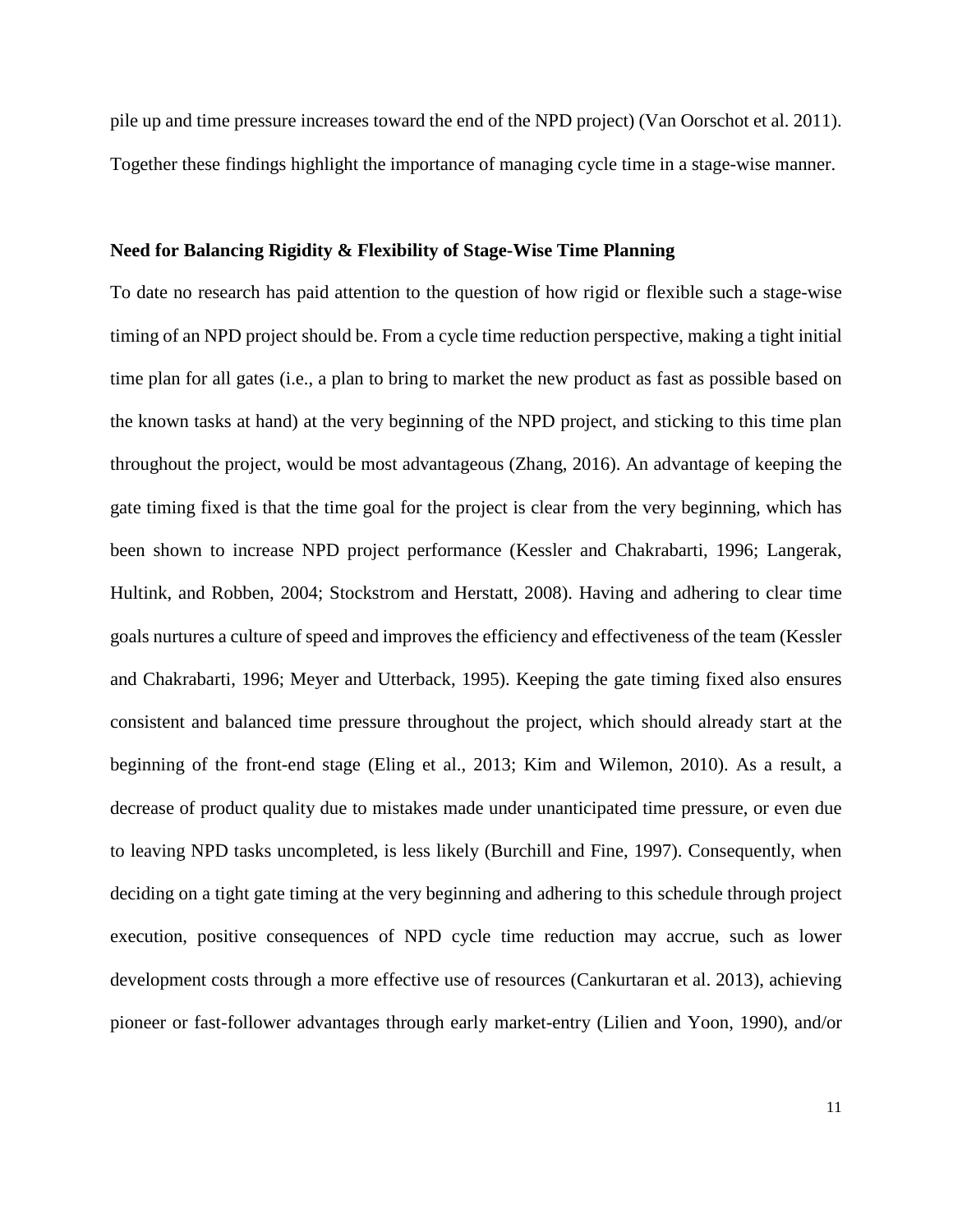increased new product quality through a better match of forecasted and actual market, environmental, and technical forces (Kessler and Bierly, 2002).

Despite these advantages, the initial timing of the stages and gate meetings is often made too tight. The number of tasks that must be executed is regularly underestimated at the beginning of the project, resulting in overly optimistic initial time planning (Buehler, Griffin, and Ross, 2002; Lyneis and Ford, 2007). Task underestimation occurs at the outset because the product concept and the tasks that need to be completed to develop the concept into a new product are simply not known (Pich, Loch, and Meyer, 2002; Van Oorschot, Sengupta, Akkermans, and van Wassenhove, 2010). Task underestimation also happens because teams focus on the more visible individual components of the new product concept when planning the project, and often overlook tasks resulting from the connectivity among these components. These tasks only emerge as the project proceeds through the NPD process (Abdel-Hamid and Madnick, 1991). In addition, NPD team members often forget the amount and complexity of work that needed to be completed in similar prior projects, and thus tend to be overly optimistic about their ability to complete the current project in a short time (Kahneman, Slovic, and Tversky, 1982). Another reason that task underestimation in NPD project planning occurs is the team's overconfidence in its ability to interpret available market, environmental and technological information (Bendoly et al., 2010).

Adequately accounting for unexpected tasks in the initial planning of an NPD project has proven difficult, regardless of the project's characteristics (Roy, Christenfeld, and McKenzie, 2005). For example, categorizing an NPD project as incremental or radical does not reliably account for a potential underestimation of tasks when making the time planning at the beginning of the NPD project. The reason is that if more tasks are already expected at the very beginning of the project due to a higher uncertainty, the tasks are no longer 'underestimated'. Furthermore,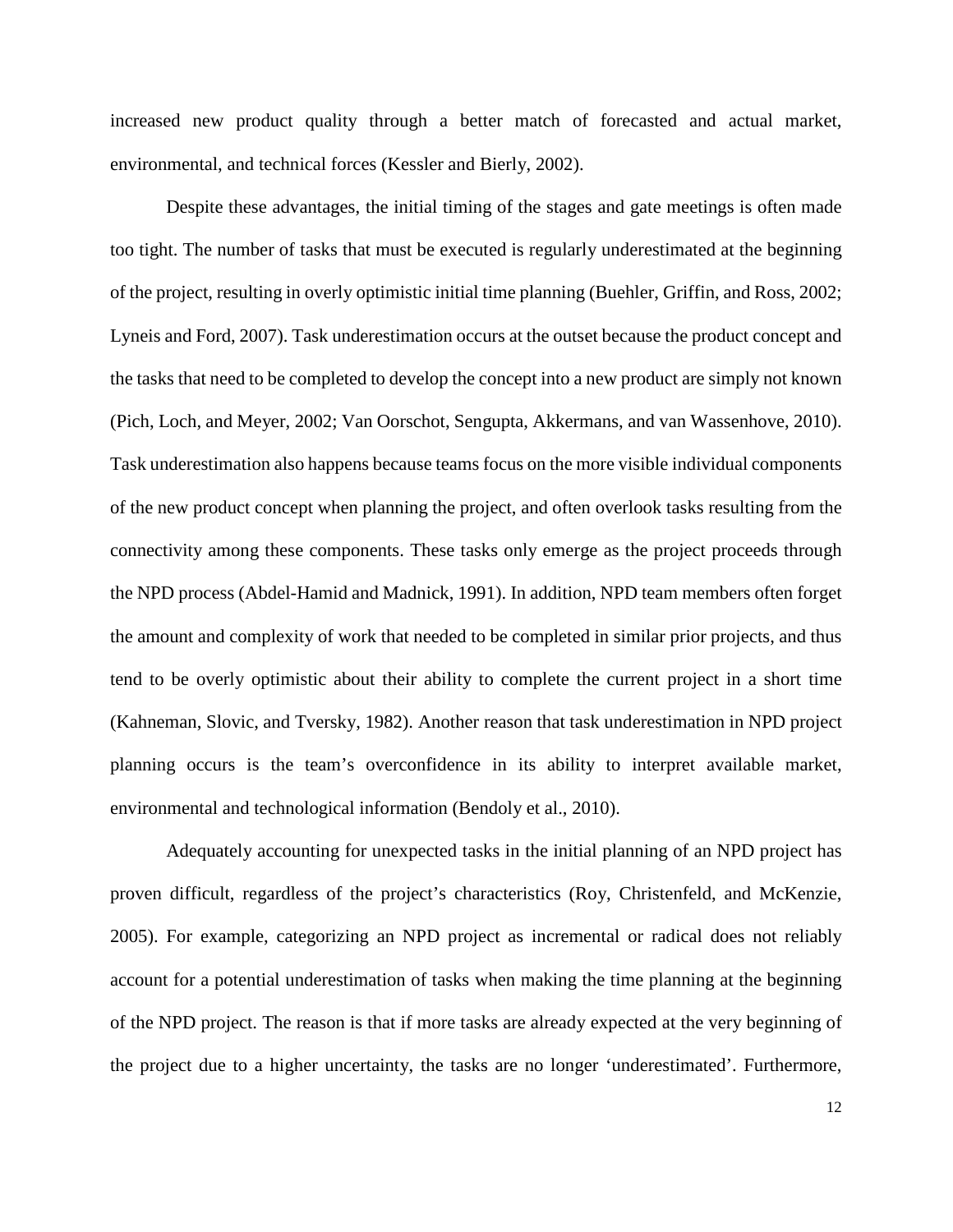although underestimation of tasks is likely to be higher for more innovative projects, it may also occur in incremental projects because of a higher likelihood of feeling overconfident in such projects.

Keeping the initial gate timing fixed when task underestimation occurs may initiate a vicious circle (or reinforcing feedback loop) of negative cycle time reduction effects (Burchill and Fine, 1997). Development costs may increase because the team must work beyond the predicted hours or additional members need to be hired to perform all the unexpected tasks (Van Oorschot et al. 2010, 2011). Mistakes are also likely to occur when time pressure increases, leading to increased costs and additional delays due to the need to work through certain problems again to ensure the product is of desired quality (Crawford, 1992). New product quality may ultimately be compromised from these inflexibilities, which in turn can reduce sales, particularly when unexpected tasks are postponed or when some tasks cannot proficiently be completed before the scheduled launch date (Sethi, 2000).

In contrast, including "slack" or time buffers to account for planning mistakes should also be avoided by development teams in the initial time planning of any type of NPD project. The reason for this is that slack can become a self-fulfilling prophecy (Kessler and Chakrabarti, 1996; Pich et al., 2002). Loose deadlines may lead to a decline of workers' performance and to a delay of the activity (Gutierrez and Kouvelis, 1991). This should be avoided because cycle time reduction is important for all types of NPD projects as earlier studies have shown (Barczak et al., 2009; Griffin, 1997, 2002). This explains why the gate timing schedule should be tight from the very beginning of all type of projects, while some flexibility may be required to account for unexpected tasks being discovered.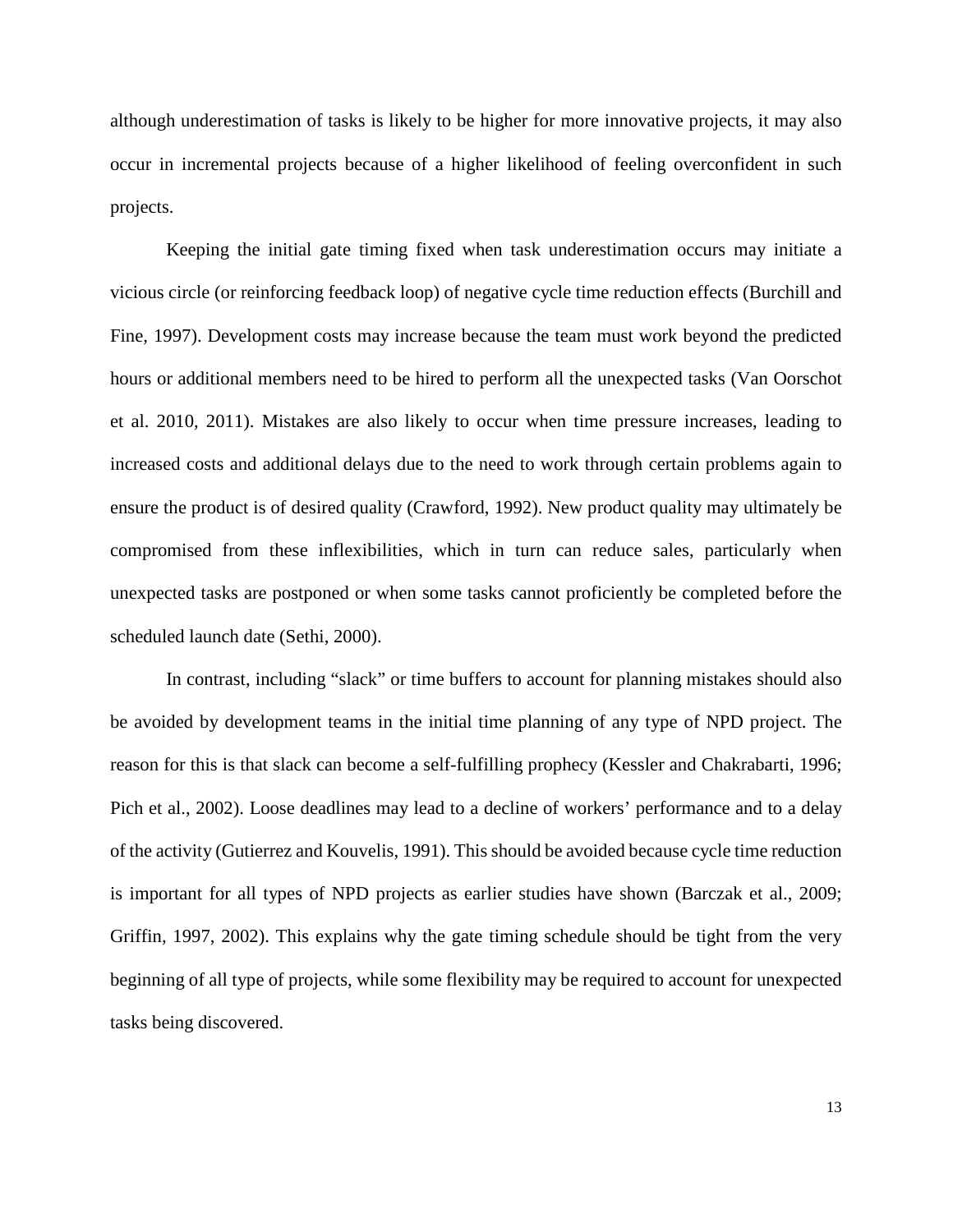However, too much flexibility in scheduling gate meetings can also have drawbacks. A lack of rigid commitment to time goals due to repeated postponement of gate meetings can be inefficient because the awareness of making planning mistakes, discussions of whether to reschedule upcoming gate meetings, and agreement on new dates consumes a great amount of energy and time from the development team (Denis, Dompierre, Langley, and Rouleau, 2011; Pich et al., 2002). Without definite time goals and hence less time pressure, the task completion efficiency of the team decreases, and as a result, precious time and resources may be wasted in each stage of the project's NPD trajectory (Kessler and Chakrabarti, 1996; Meyer and Utterback, 1995). In addition, product quality goals may become a higher priority than time-to-market goals. Customers who are not willing or able to wait for the delayed new product, may be lost, leading to a situation in which new product sales are lower than expected despite higher quality (Langerak and Hultink, 2006). The additional time and resources spent on developing a higher-quality product may consequently not pay off.

These opposing arguments show that a balance needs to be struck between flexibility and rigidity in determining the appropriate gate timing strategy.

### **The Knowns at the End of the Front-End**

From the discussion above it can be seen that different factors determine the need for flexibility versus rigidity in the gate timing of an NPD project. When unexpected tasks are discovered during the project, more flexibility in the gate schedule is required to allow the proficient completion of these tasks. This would likely lead to a delayed market entry. However, when a timely completion of the project is important because customers are unwilling to postpone their purchase in case of a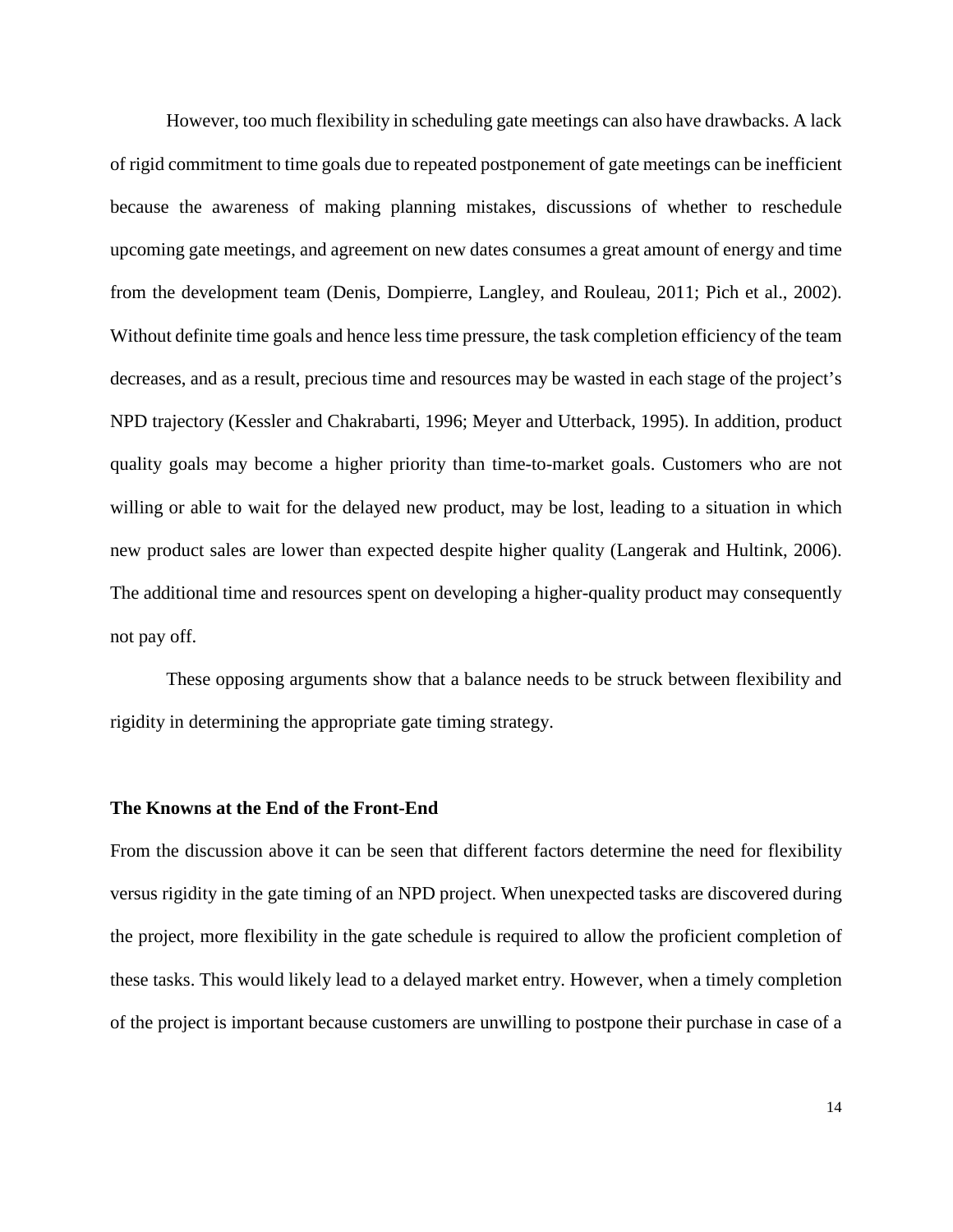delayed market introduction, more rigidity may be more advantageous to complete the project faster.

Unfortunately these factors are unknown when making the initial time planning of the project. However, by the end of the front-end the manager and/or team should be able to determine the need for flexibility and rigidity and select the most appropriate gate timing strategy. This point in the project's development trajectory is most suitable because at the front-end gate meeting the authorization decision is made as to whether to actually develop the new product, and if so considerable resources will be committed (Chang, Chen, and Wey, 2007; Kim and Wilemon, 2002). The up-coming front-end gate meeting thus forces the team to reduce the project's fuzziness to the authorization level set by the gate committee. This means that the NPD team must clearly describe what new product will be developed, how it will be developed, and what the definitive timeline for the development will be (Kim and Wilemon, 2002; Reid and de Brentani, 2004).

The project manager and/or team should be able to assess three project conditions just before the front-end gate to find the right balance between flexibility and rigidity that could not be determined while setting the initial time planning of the project. First, the team knows the number of unexpected tasks that were discovered during the front-end stage (condition 1). Second, the development team has, at the end of the front-end stage, a better understanding of potential customers as well as knowledge about the characteristics of the new product's window of opportunity so that the number of customers that are willing to postpone their purchase can be assessed (condition 2). Finally, at the end of the front-end, the development team is able to determine the likelihood that more unexpected tasks may still be discovered in the remainder of the NPD process by observing the number of tasks discovered just before the front-end gate (condition 3).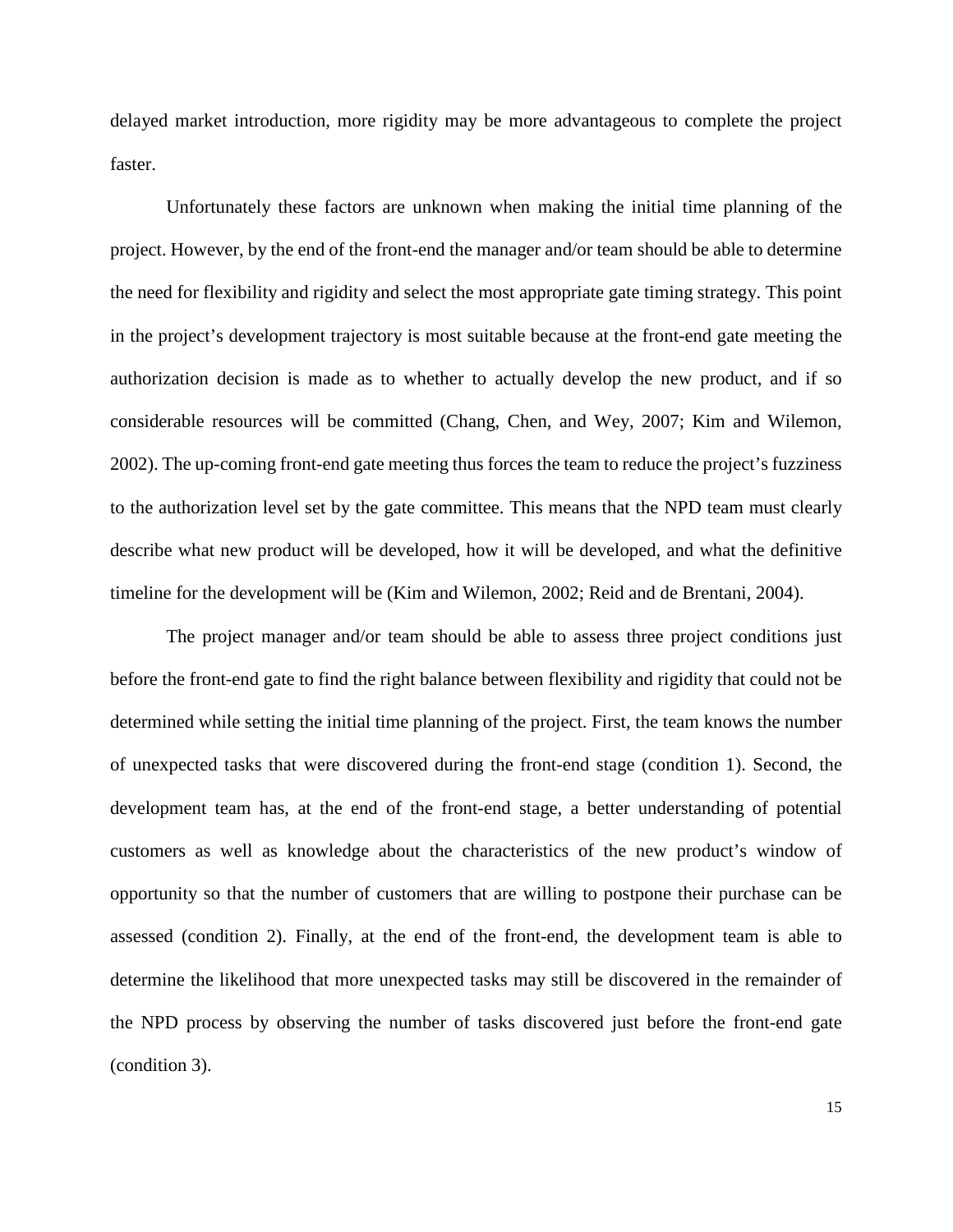The rationale of assessing project condition 3 is that the discovery of unexpected tasks, just as the reduction of fuzziness in the front-end of an NPD project, follows a pattern of a gradually flattening curve (Kim and Wilemon, 2010), also known as an adaptive expectation or exponential smoothing (Sterman, 2000), that ends at zero (when all unexpected tasks are discovered). With this assumption we follow the dominant view in the literature (e.g., Kim and Wilemon, 2002), although other studies have also argued for different patterns of task discovery (e.g., Chang et al. 2007). When new tasks are still being discovered just before the front-end gate, it is likely that the team is not finished yet with reducing the fuzziness of the project. This indicates that more flexibility in the time planning is needed for not only the future stages (i.e. development and commercialization), but also for the front-end stage.

Waiting until all tasks are discovered (i.e., at a later point in the NPD process) to determine the right balance between flexibility and rigidity in the timing of the gates is not realistic because even in the development and commercialization phases, unexpected tasks are often still discovered (Kamoche and Cunha, 2001). As such, the market launch date is likely to be delayed too much. An earlier point in the NPD process (i.e. before the end of the front-end) is also not feasible because the team is unlikely to have discovered the majority of unanticipated tasks or to know enough about the potential customers to correctly estimate their willingness to wait for a possibly delayed market introduction (Kim and Wilemon, 2002).

#### **Gate Timing Strategies: Trade-off between Time and Quality**

Following the reasoning above, we propose a stage-wise timing approach for NPD projects that allows choosing the gate timing strategy with the appropriate level of flexibility for the project at hand just *before* the front-end gate meeting. This approach requires starting the project with a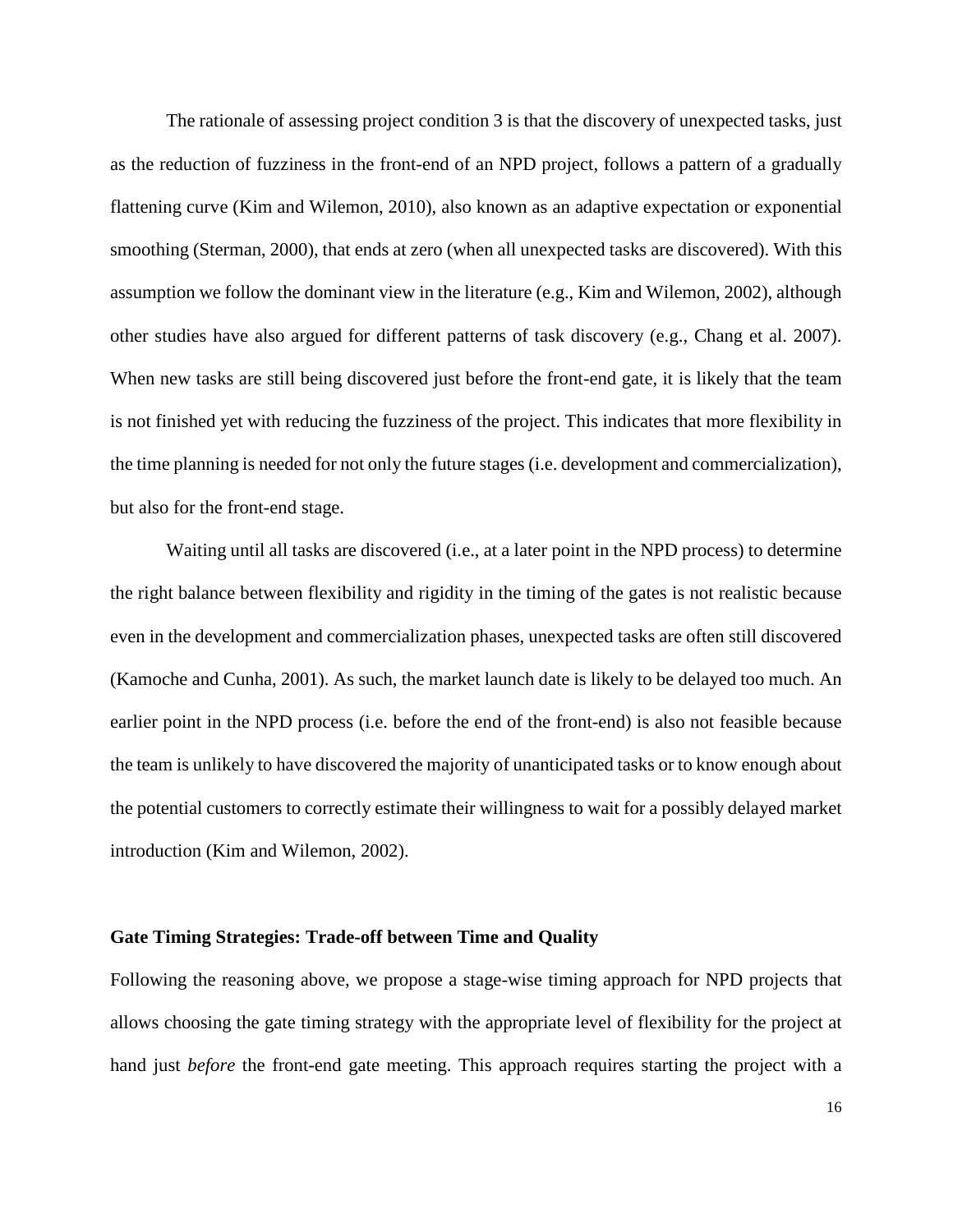preliminary and tight gate timing schedule that is suitable for those tasks known or expected by the NPD team at the very beginning of the project (depicted with number 1 in Figure 1). During the front-end stage, the team can monitor the three project conditions (number 2 in Figure 1). Just before the initially planned front-end gate meeting, one of four theoretically distinguished gate timing strategies is then selected based on the project conditions (number 3 in Figure 1). This gate timing decision point is placed just *before* and not *at* the front-end gate meeting so that the development team can also postpone the front-end gate meeting if necessary. The four gate timing strategies that are distinguished in this study (explained on the right side of Figure 1) are: (i) the fixed strategy, (ii) the flexible strategy, (iii) the fixed front-end strategy, and (iv) the flexible frontend strategy.

#### <<< Insert Figure 1 about here >>>

Choosing the *fixed gate timing strategy* (Figure 1, row 1) just before the front-end gate means strictly adhering to the tight initial time plan made at the very beginning of the NPD project for all gates. Gates are not allowed to be postponed in this strategy. However, when task underestimation is high, the initial timing of the stages and gate meetings is often made too optimistically. This is why it is often argued that flexibility is required to account for unexpected tasks being discovered in an NPD project (Biazzo, 2009; Verganti, 1999). Re-planning and postponing gate meetings whenever this is deemed necessary throughout the project is what we call the *flexible gate timing strategy* (depicted with extra gate timing decision points in Figure 1, row 4). This flexible gate timing strategy allows the team multiple decision points in which gate meetings can be postponed if necessary.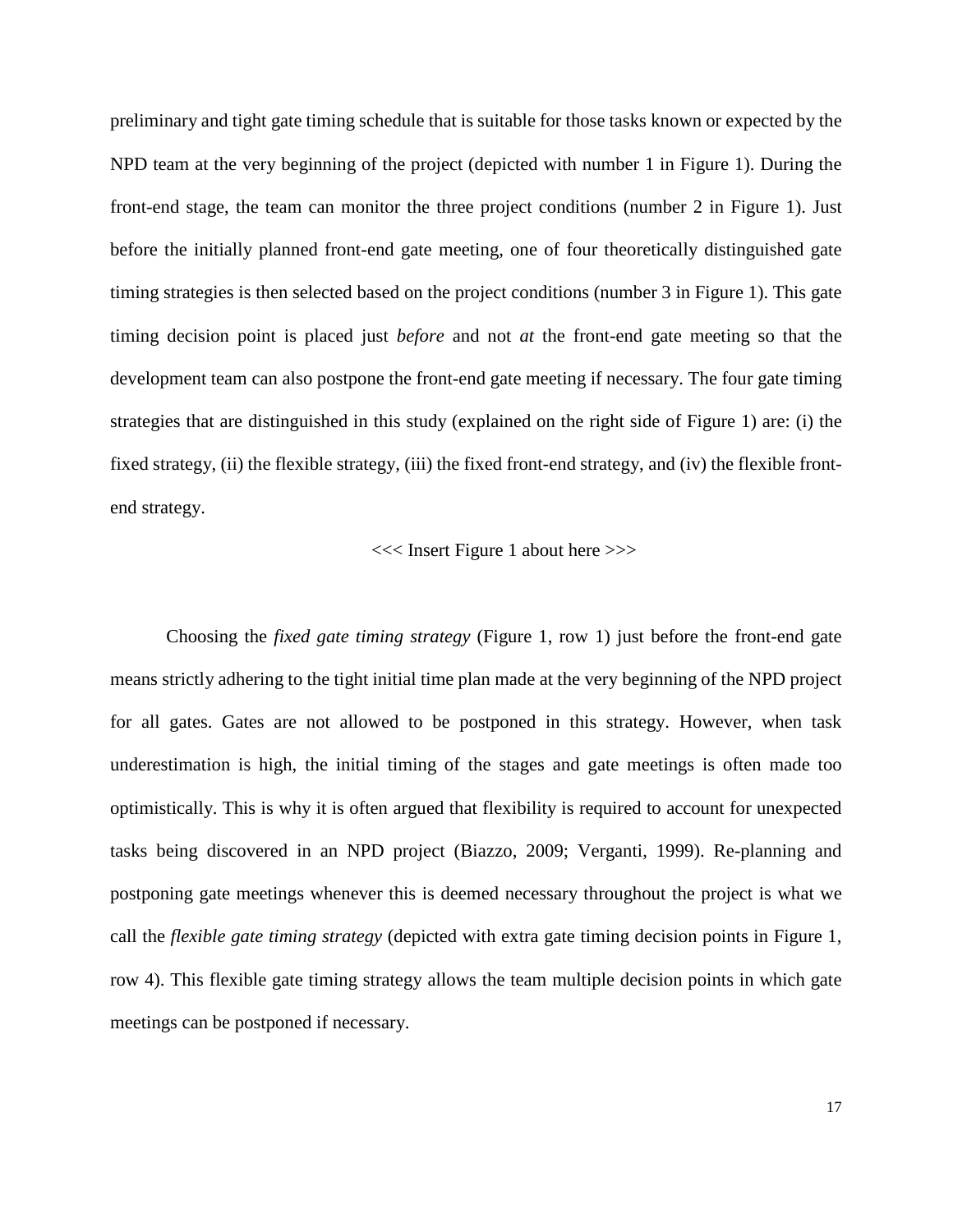These opposing strategies illustrate that in making a decision about the gate timing strategy, a trade-off has to be made between gate timing rigidity and flexibility (Bayus, 1997; Tatikonda and Rosenthal, 2000) in order to:

- (i) plan extra time to adeptly complete the unexpected tasks discovered throughout the NPD trajectory to avoid compromising new product quality and sales;
- (ii) keep as close as possible to the initial time planning of gate meetings in order not to lose customers unwilling or unable to wait for the delayed introduction of the new product.

The fixed gate timing strategy is at one extreme of this trade-off. By keeping all gate meetings fixed, time-to-market is chosen over new product quality. The flexible gate timing strategy is at the other extreme. By allowing the development team more time whenever unexpected tasks are discovered, product quality is prioritized over time-to-market.

Between these two incompatible strategies, we position two hybrid gate timing strategies. These allow the team to re-plan the gate meetings, but - in comparison to the completely flexible strategy where re-planning is possible before every gate meeting of the project - only *once* before the initially planned front-end gate. The first hybrid form is the *fixed front-end gate timing strategy* (Figure 1, row 2), which keeps the front-end gate timing fixed, but allows *one* re-planning of the development and commercialization gates to allocate extra time for the execution of new tasks that were discovered during the front-end stage. The second is the *flexible front-end gate timing strategy* (Figure 1, row 3). Here, at the end of the front-end stage, all three gates including the front-end gate are allowed to be re-planned *once* to give more time for the discovery and execution of unexpected tasks also in the front-end. One re-planning possibility thus allows the team to schedule additional time to complete unexpected tasks (hence protecting new product quality), but at the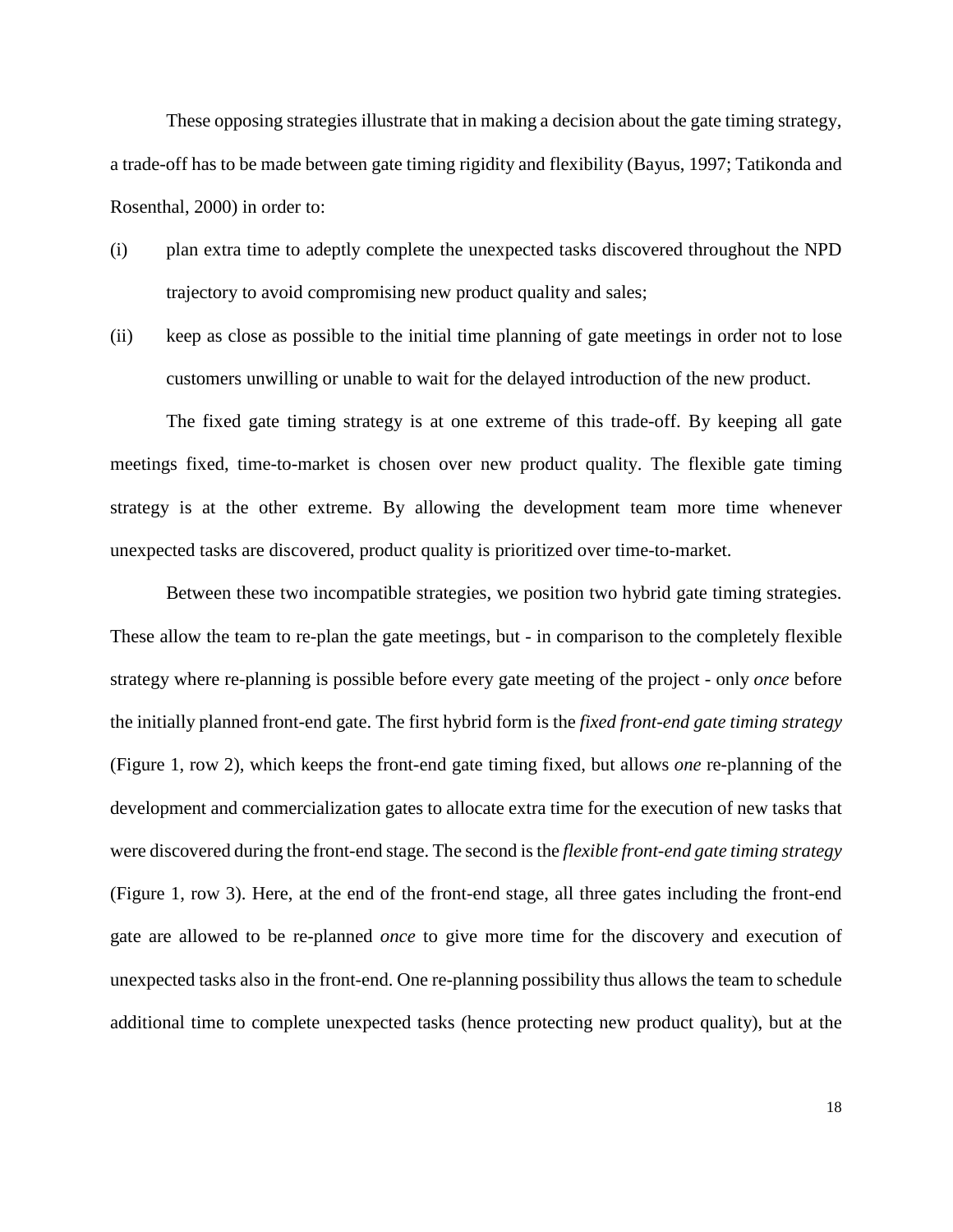same time does not grant the team the opportunity to keep postponing the due date whenever a new task is discovered (hence protecting market entry timing).

The difference between the two hybrid strategies is that the fixed front-end strategy emphasizes cycle time already in the front-end, which has been argued to be important for a successful time-to-market strategy (Kim and Wilemon, 2002; Smith and Reinertsen, 1997). The flexible front-end strategy, in contrast, emphasizes new product quality by allowing more time for the completion of unexpected tasks during the front-end (Burchill and Fine, 1997; Crawford, 1992; Thomke and Fujimoto, 2000).

#### **Selecting the Right Gate Timing Strategy Based on the Knowns**

Which of these four gate timing strategies is the best to maximize project performance should be determined by measuring and assessing the three project conditions, the 'knowns', at the initiallyplanned end of the front-end stage. For the individual project conditions, theoretical inferences about their effects on the performance of each strategy can be made. These will be discussed below. How the interaction between the conditions affects the performance of each strategy is theoretically much less clear, and therefore not discussed.

First, knowing the number of tasks that has been discovered during the execution of the front-end stage determines whether or not a postponement of gate meetings will actually be necessary to ensure that the newly discovered tasks can competently and timely be completed without compromising new product quality (Lukas and Menon, 2004). When many unexpected tasks have been discovered during the front-end stage, a more flexible strategy that allows some kind of rescheduling is likely to be more appropriate than a completely fixed gate timing strategy.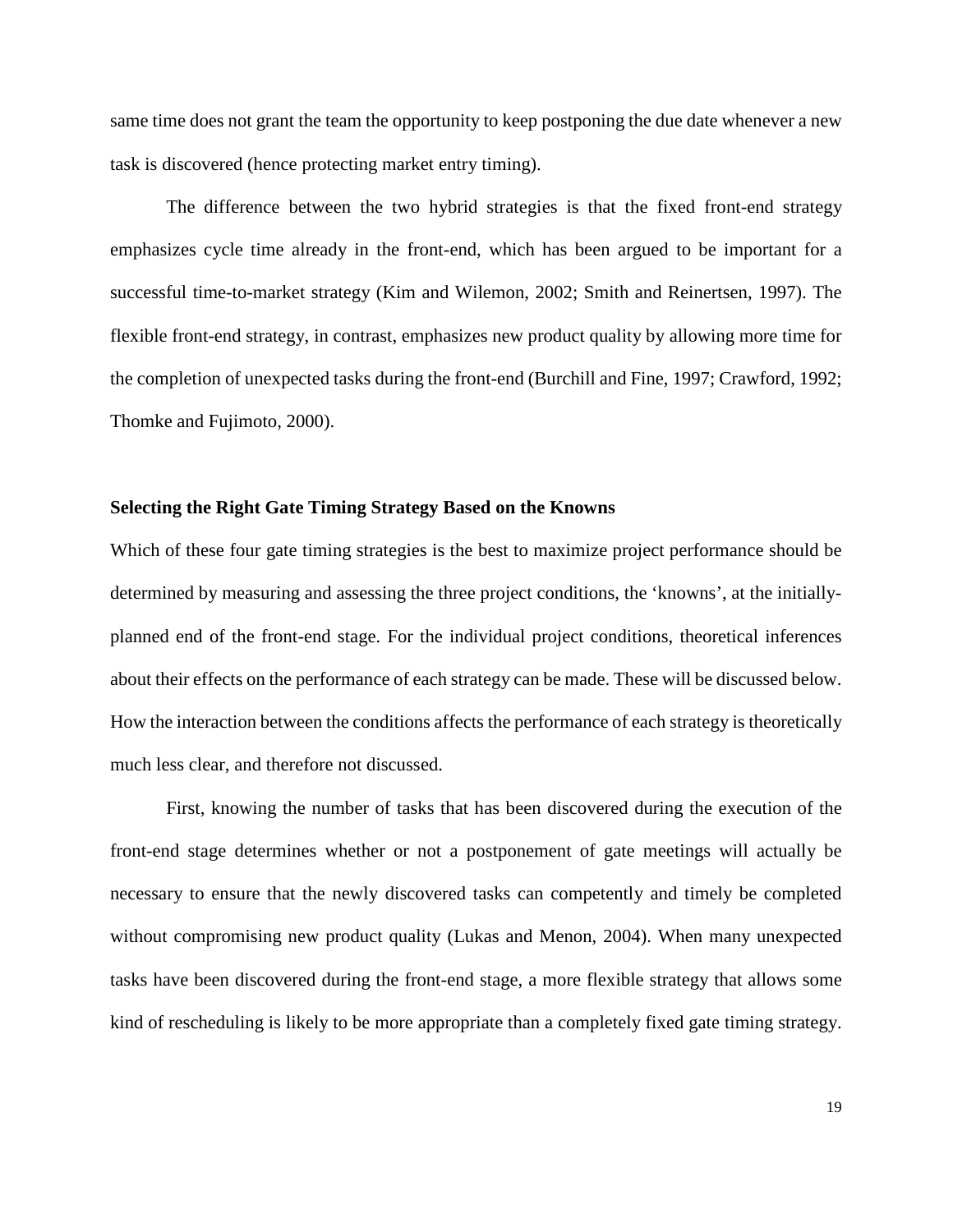When (almost) no unexpected tasks are discovered, the team could adhere to the initial gate timing (i.e., fixed gate timing strategy).

Second, having an idea of how many potential customers would be lost if the execution of the unexpected tasks would result in a delayed market entry (Lilien and Yoon, 1990), and how many customers would be willing to wait for a possibly delayed introduction of the new product, allows the development team to understand the importance of a timely market introduction. If the majority of customers are willing to wait, the team could consider a more flexible gate timing strategy. If most customers would be lost, a more rigid gate timing strategy should be considered to reach the market in time, and avoid losing customers to the competition (Langerak et al., 2008).

Finally, when new tasks are still being discovered just before the front-end gate, the team clearly needs more time for reducing the fuzziness of the project. Hence, it is likely that more new, unexpected tasks will be discovered at a later point in the project's NPD trajectory (Chang et al., 2007). The higher this likelihood, the more gate timing flexibility will be required.

Although we have made some initial theoretical inferences about the need for rigidity versus flexibility depending on the individual project conditions, it likely is the interactions between, and importance of each of these conditions that explain which gate timing strategy maximizes new product profitability. Assessing this from a theoretical perspective is, as mentioned before, profoundly difficult. Therefore we will simulate the consequences of applying each gate timing strategy (i.e. the fixed, flexible and two hybrid forms) for new product profitability under different levels and combinations of these three project conditions to fully understand their role in choosing the appropriate gate timing strategy.

# *METHOD*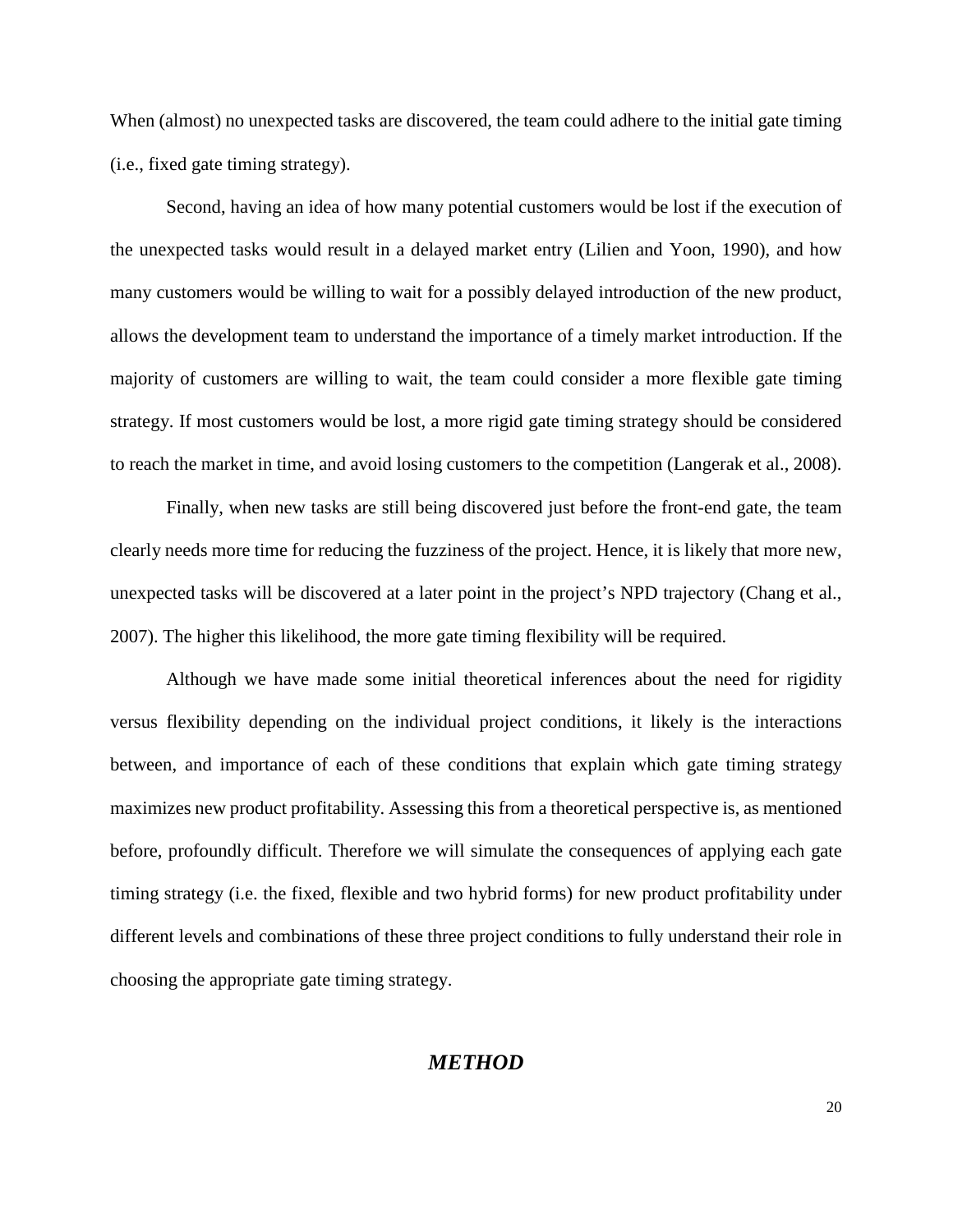We use system dynamics simulation because our research involves multiple interacting feedback processes, time delays, nonlinear effects, and a fundamental trade-off or tension (Bendoly et al., 2010; Davis, Eisenhardt, and Bingham, 2007; Größler et al., 2008) between new product quality and cycle time. In addition, simulation helps overcome the difficulty of observing the consequences of applying different gate timing strategies in practice, in which many other factors that differ across NPD projects may intervene with the effects.

Our model is grounded in both theory and practice, as we use a system dynamics model built in previous research and calibrated and validated from real NPD project data (Van Oorschot, et al. 2011). However, the projects modeled in Van Oorschot et al. (2011) consist of only one overall NPD stage, followed by a period in which the new product is sold in the market. To test the effect of different gate timing strategies, we extend this model to accommodate for multiple stages, their interdependence, and their gates before new product launch. To this end we draw on the work of Eling et al. (2013) who distinguish three main NPD stages: front-end, development, and commercialization. We use their objectively measured duration of each stage and additional characteristics of 46 NPD projects to calibrate our model.

Because our model structure and equations are grounded in literature and parameter values are based on empirical data from prior studies, the evidence level of our model is at least medium, according to the classification scheme for system dynamics models suggested by Homer (2014). It is difficult for our model to exactly replicate behavior of previous NPD projects, because we do not have access to projects that have experimented with hybrid gate timing strategies. However, the generic behavior that fixed strategies lead to new products that are introduced in the market earlier, albeit with lower quality, and that flexible strategies lead to the introduction of new products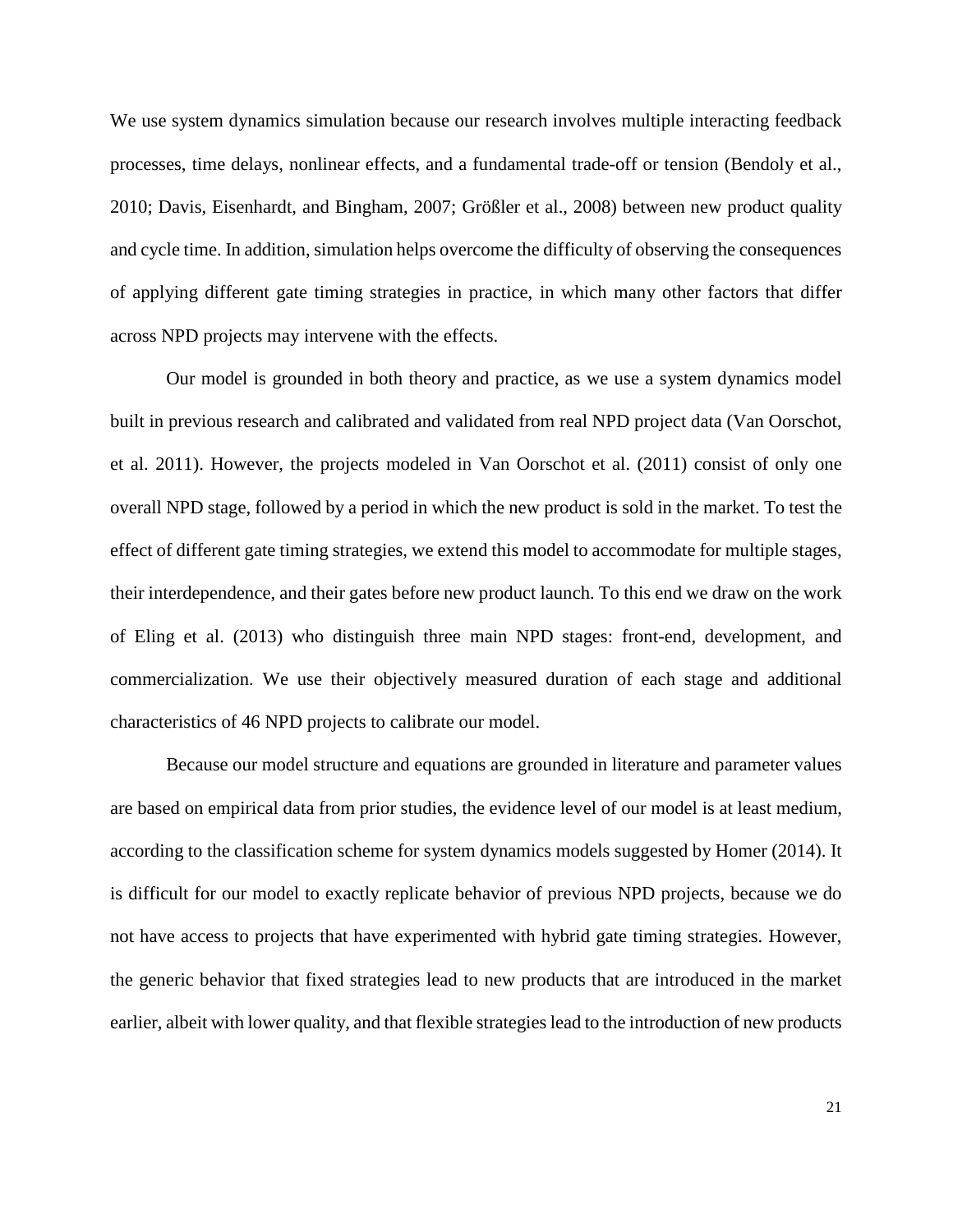with higher quality that are delivered to the market later, is supported by our model and corroborated by the extant NPD literature.

#### **The Model Structure and Definition**

Figure 2 depicts a high-level overview of our model. For the purpose of readability and clarity we only present this synopsis of the model consisting of its main causal relationships and the resulting trade-off between cycle time and new product quality. A more detailed view of the model, a description of all equations, a list of variables, values of constants, and the sources for these values appear in an online supplement (following Rahmandad and Sterman's (2012) guidelines for simulation-based research). The variable definitions and their interrelationships are derived from the review of extant NPD management literature and are fully described in Van Oorschot et al. (2011; Tables 2 and 3; p. 854) and therefore not repeated here.

#### << Insert Figure 2 about here >>

We model each stage as a set of NPD tasks that flow from one stock (accumulation of tasks) to the next. Four stocks are distinguished per stage in the NPD process: unexpected tasks (*UT*), tasks in execution (*TE*), tasks finished (*TF*), and tasks pushed to the next stage (*TP*). These four stocks and their flows are presented in Figure 3. All stocks are defined as the integral of their net flows (inflows minus outflows) added to their initial value; see Equations (1)-(4). Subscript *i* refers to a particular stage (i.e., front-end, development, commercialization) in the NPD process:

$$
UT_i(t) = UT_i(0) + \int_0^t \bigl( tir_i(s) - t dr_i(s)\bigr) ds. \tag{1}
$$

$$
TE_i(t) = TE_i(0) + \int_0^t \left(t dr_i(s) + t s r_i(s) - t m r_i(s) - t f r_i(s)\right) ds.
$$
 (2)

$$
TP_i(t) = TP_i(0) + \int_0^t tmr_i(s)ds.
$$
\n
$$
(3)
$$

22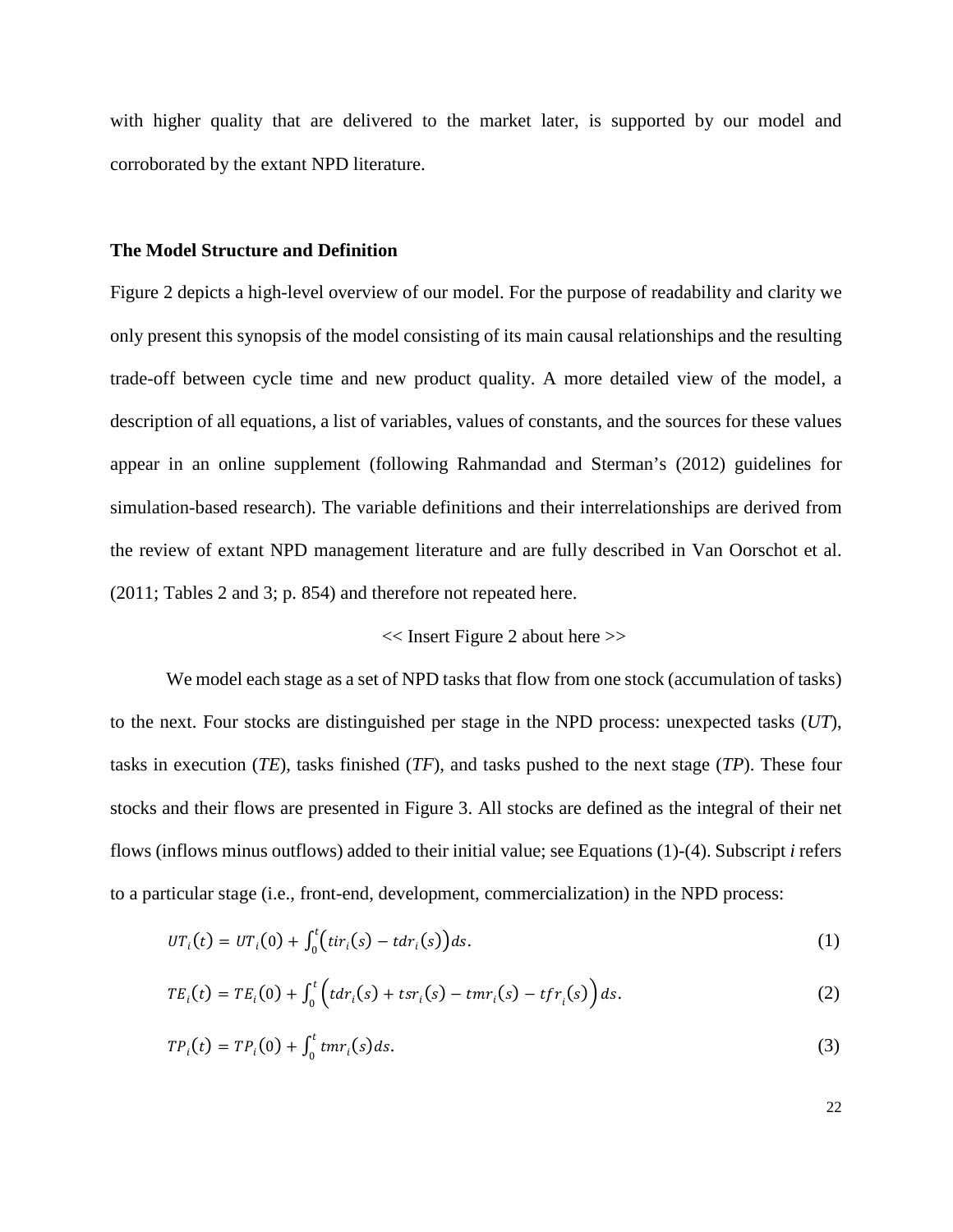$$
TF_i(t) = TF_i(0) + \int_0^t tfr_i(s)ds.
$$
 (4)

#### << Insert Figure 3 about here >>

The task inheritance rate (*tir*) defines the number of tasks that are transferred, unfinished, from a previous stage. The task discovery rate (*tdr*) is the rate in which new unexpected tasks are discovered. The task start rate (*tsr*) indicates the rate in which the development team starts working on tasks when a new stage begins. The task finish rate (*tfr*) defines the rate in which tasks are finished. Finally, the task move rate (*tmr*) equals the rate in which unfinished tasks are pushed to the next stage when there is not sufficient time to finish them.

#### **The Unknown: The Level of Task Underestimation**

In the front-end stage, all tasks that need to be completed are initially either in the stock of unexpected tasks (unknown to the team) or in the stock of tasks in execution (known to the team), depending on the task underestimation percentage of the project. When task underestimation is 0%, no tasks are in the unexpected stock and all tasks start in the stock of tasks in execution. So, the higher this task underestimation percentage, which is unknown to the team at the start of the NPD project (see left side of Figure 2), the more tasks are initially unknown and in the unexpected stock. During front-end execution, the majority of unexpected tasks are discovered and defined, which means that they flow into the stock of tasks in execution.

#### **The Knowns: The Project Conditions**

As explained in the theory section, we identified three project conditions that the team can monitor and measure at the end of the front-end stage, and that likely influence the performance of each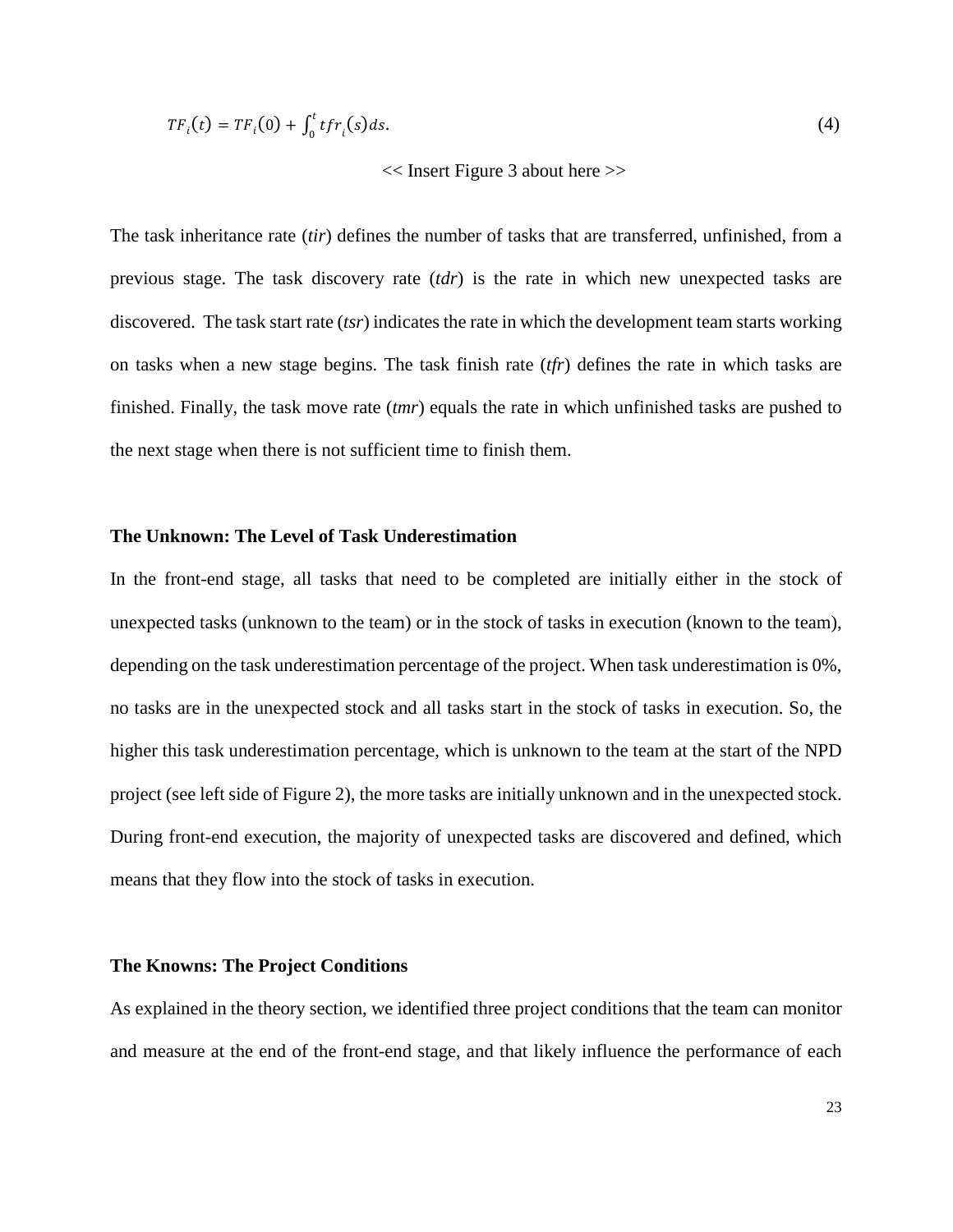gate timing strategy. The three conditions are depicted in Figure 2 (in the box labeled "knowns"). As such, we can simulate which timing strategy works best under which (knowable) project conditions. The way we modeled these three conditions, and how they can be measured by the NPD project team, is explained below.

1. *The number of new, unexpected tasks discovered in the front-end stage*: The number of unexpected tasks in the project is influenced by the task underestimation percentage. This percentage is unknown to the team at the start of the project and can only be known when the project is completely finished. However, the team can keep track of the total number of unexpected tasks discovered in the front-end. In the model this number is derived by calculating the sum of the task discovery rate during the front-end stage, from the start in week 1 until the scheduled completion time (*SCT*) of the first gate:  $\sum_{t=1}^{SCT_1} t dr_1(t)$ .

We simulate scenarios that vary in the number of new, unexpected tasks being discovered in the front-end for 0%, 25%, 50%, 75%, and 100% for each of the four gate timing strategies. These percentages are based on underlying levels of task underestimation from 0% to 40% because an upper-bound of 30%-40% is not uncommon (Roy et al., 2005). The total number of new tasks discovered in the front-end stage can be compared to the initial number of expected tasks. So when 75 extra tasks are discovered and 100 tasks were initially known to the team, 75% extra tasks were discovered, which relates to task underestimation of about 40%: 75 new tasks divided by 175 tasks in total.

2. *The number of customers willing to postpone their purchase*: Customers' willingness to postpone their purchase in case that the execution of unexpected tasks leads to a delayed market entry is defined by a percentage, *wp*. When this percentage is 100%, all customers are willing to postpone their purchase. In other words: a short time-to-market is not important.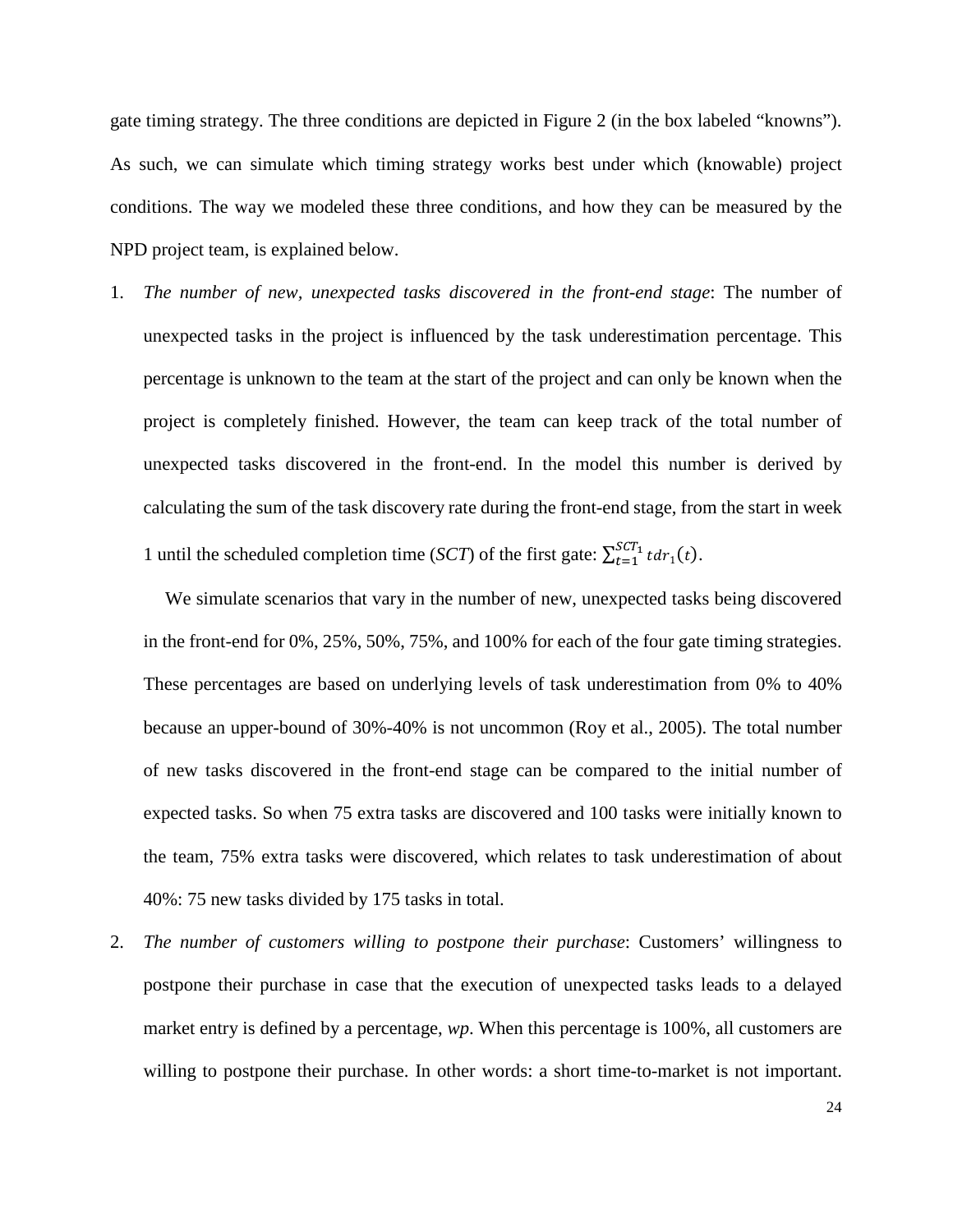When this percentage is 0%, no customers will postpone their purchase if the new product introduction is delayed due to the discovery of unexpected tasks. This implies that all customers will be lost. We simulate scenarios with five different percentages of customers' willingness to postpone: 0%, 25%, 50%, 75% and 100%.

3. *The number of tasks discovered just before the front-end gate*: Not only the sum of the tasks discovered is important, but it is also important to observe *when* these tasks are discovered. In our model this is reflected by the variable task discovery rate. We model this task discovery rate (*tdr*) in the front-end stage as an adaptive expectation (exponential smoothing, Sterman, 2000), where *ddt* is the discovery delay of tasks, or in other words, the average time it takes to discover a task (Equation (5)):

$$
tdr_1(t) = UT_1(t)/ddt.
$$
\n<sup>(5)</sup>

The shorter the discovery delay, the higher the task discovery rate, which means that new tasks are discovered faster. In most NPD projects this task discovery rate is high in the beginning of the front-end stage but decreases during the stage and eventually flattens out. This means that eventually, the task discovery rate will drop to (almost) zero. When this happens, it is unlikely that many unexpected tasks will be discovered in the future (stages) of the NPD process, which means that the team knows how much workload (tasks) remains.

The team can keep track of this task discovery rate and the way it behaves over time. It is especially important just before the front-end gate meeting to measure how many unexpected tasks are still being discovered. In the model this value is given by  $tdr_1(SCT_1)$  which is the task discovery rate at the initially scheduled completion date of the front-end stage (i.e., the frontend gate).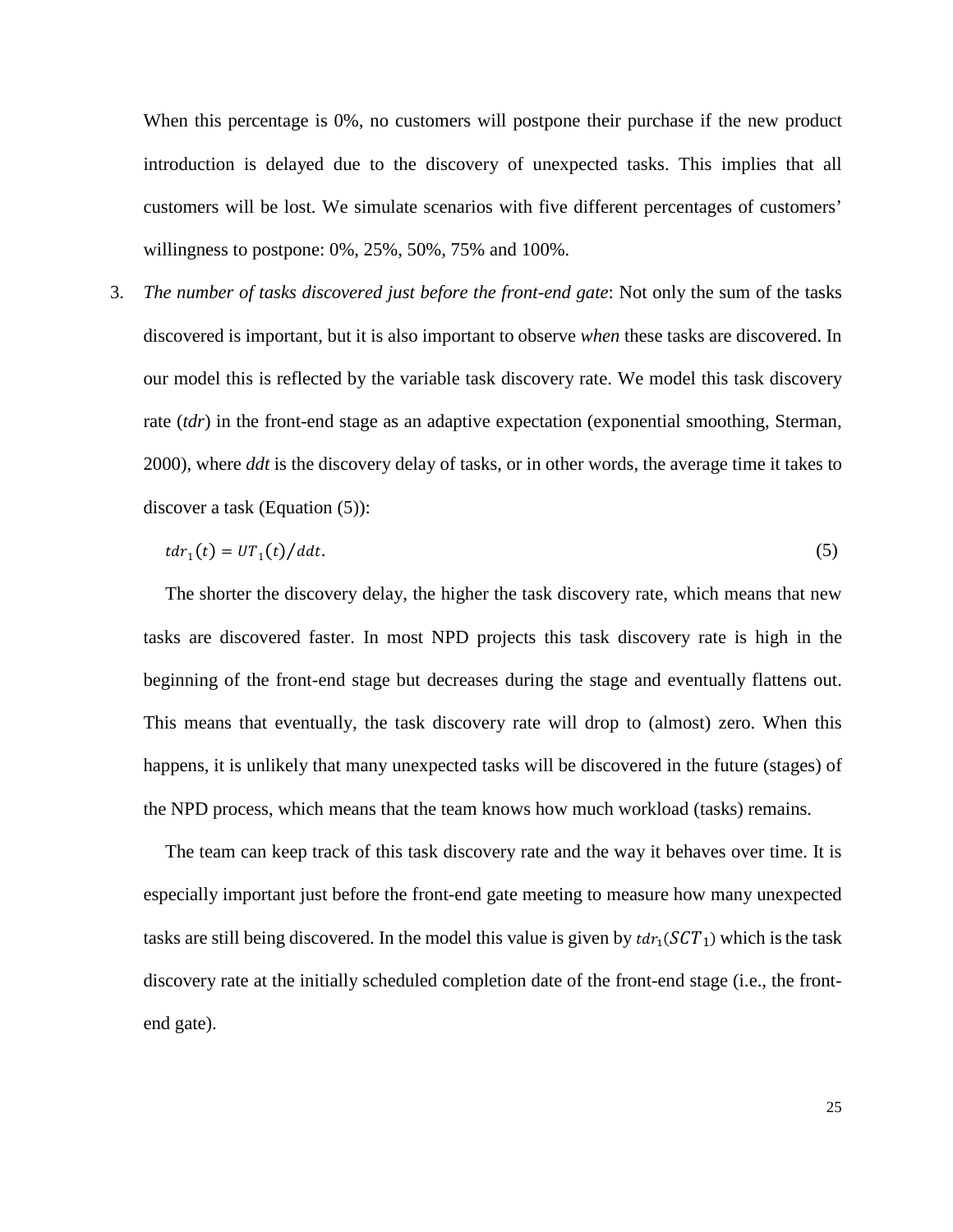We simulate scenarios with two different discovery delays: a short one (4 weeks) and a long one (10 weeks). When the discovery delay is 4 weeks, it means that all unexpected tasks will be discovered during the front-end stage and hence the number of tasks discovered just before the front-end gate is zero. When the discovery delay is 10 weeks, it takes the team more time to discover tasks, which means that some unexpected tasks are still being discovered just before the front-end gate.

We therefore simulate 200 scenarios (5 different values for unexpected tasks discovered, 2 different values for tasks discovered just before the front-end gate, 5 different values for willingness to postpone, and 4 different gate timing strategies).

#### **Decision Point: Trade-off between Cycle Time and Product Quality**

The actual number of tasks in execution and the productivity of the development team determine what a feasible completion time for each stage could be. If this feasible completion time is longer than the initially scheduled completion time, the team is under time pressure because it may not be able to finish all tasks before the gate meeting takes place. When this happens, team members will first choose to work overtime (Tatikonda and Rosenthal, 2000). The model allows for a maximum of 25% of overtime work. Assuming that a normal working day is 8 hours, this means that the team can work a maximum of 10 hours per day. But, when working overtime is insufficient to close the gap between the feasible completion time and the scheduled completion time, the team has to choose between two other options. These options are dynamic because they initiate behavior that can influence the current stage at the current time, but also future stages, and the profitability of the NPD project through changes in costs, cycle time, quality, and sales. We model these options as feedback loops: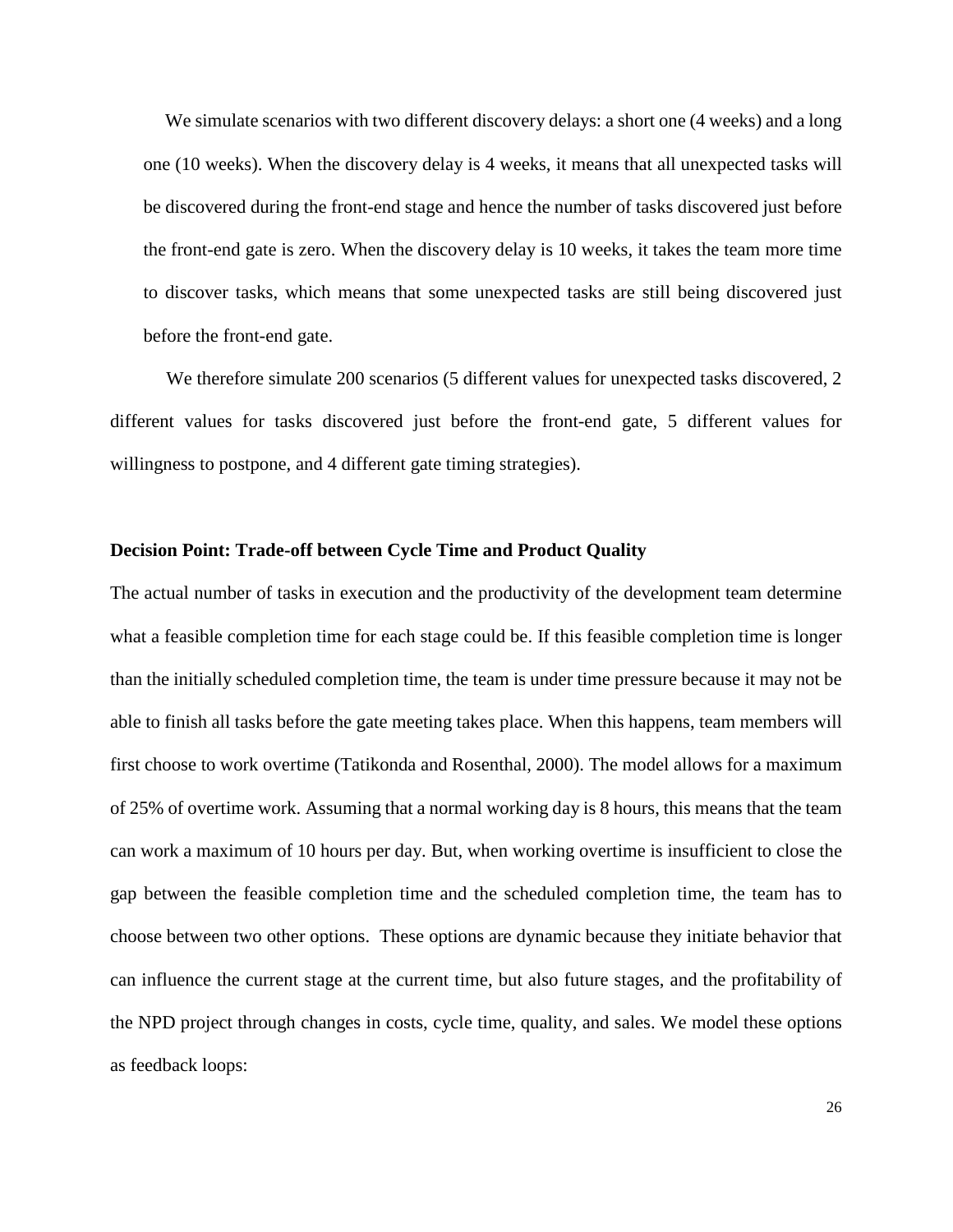1. In line with the concept of fuzzy or conditional gates (Biazzo, 2009; Cooper, 1994), the model allows uncompleted tasks at the time of the gate meeting to be moved to the stock of *tasks pushed to the next stage*. This means that the timing of the gate is protected, but tasks that are not yet finished move from, for example, the front-end to the development stage. As such the team solves their time pressure problems by reducing the workload in the current stage. Thus, pushing tasks to the next stage will set off a balancing loop (B1) within the stage, labeled *trading-off time for quality* in Figure 2. Product quality is likely to be compromised in this option, because tasks that are pushed from, for example, the front-end to the development stage, were initially not part of the project plan for this development stage. As a result, the time pressure for this stage will increase and the team will need to find a way to deal with this pressure as well. This dynamic behavior is also known as "shifting the burden" (Wolstenholme, 2003). The balancing loop indicates a quick fix (i.e., a solution that works well in the short run). By pushing tasks to the next stage, fewer tasks remain in the current stage, which makes it easier to finish this current stage on time.

However, for the entire project, this quick fix is likely to make matters worse in the long run. Pushing tasks to the next stage leads to more scheduling problems in the following stage. Tasks not completed at the end of the commercialization stage will compromise the quality of the new product launched [i](#page-53-0)n the market.<sup>i</sup> The possibility to push tasks to the next stage has similar consequences as making errors. Once errors are discovered they require rework, and this rework is added to the normal, planned tasks that need to be executed.<sup>[ii](#page-53-1)</sup> This increases work pressure for the team, which can create problems in finishing the project in a timely manner. When there is no time to correct errors or errors remain undetected, new product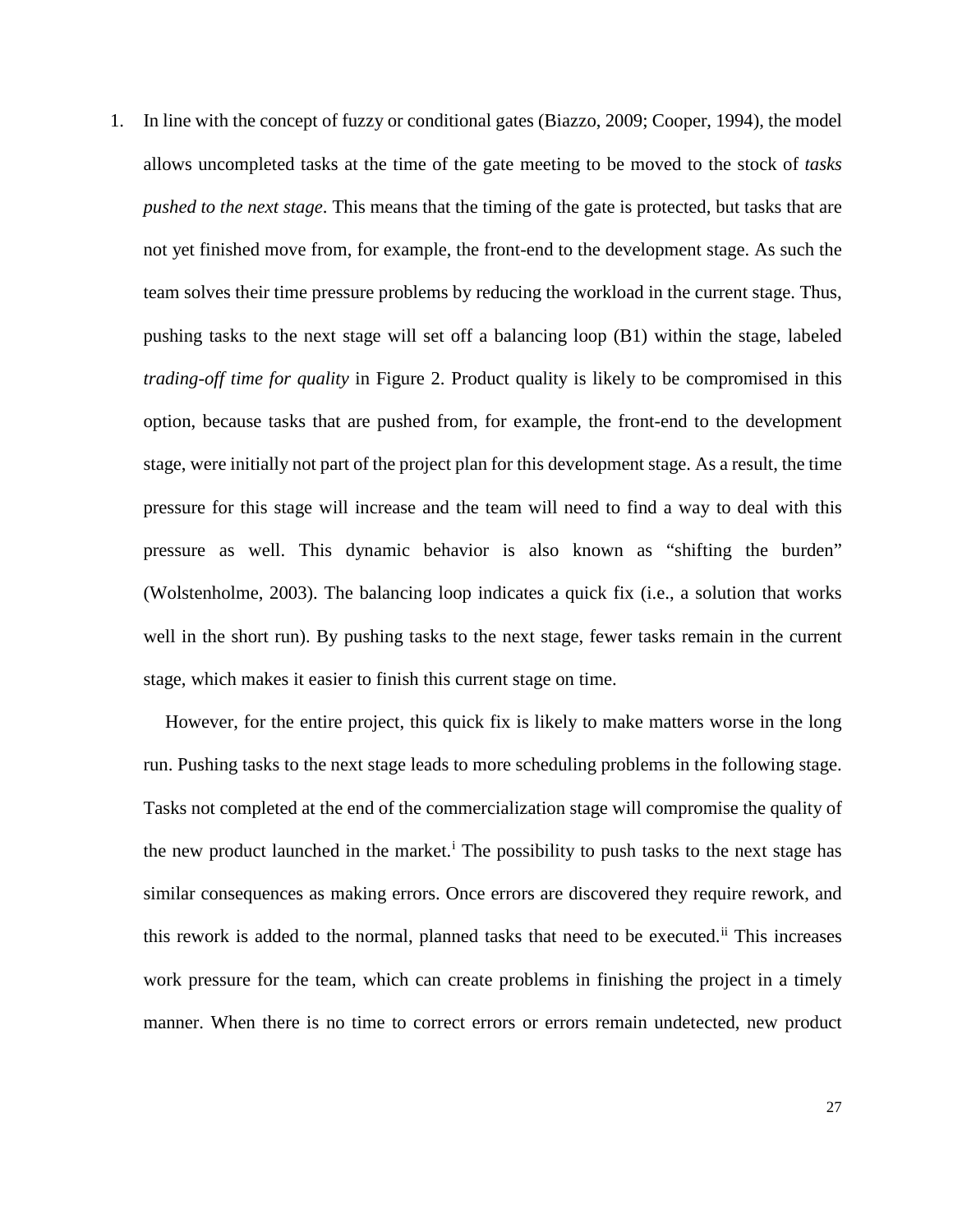quality may also be compromised and the next stage will suffer more. This is in line with the findings from Parvan et al. (2015).

The way we modeled this is as follows. The number of tasks moved to the next stage is given by the task move rate, which is modeled as an adaptive expectation (Equation (6)). The flow is proportional to the stock, and the average delay time is the minimum time required to move a task to the next stage (*mint*):

$$
tmr_i(t) = PG_i(t) * TE_i(t)/mint.
$$
\n(6)

The variable *PG* (Passed Gate) can have only two values: 0 if the gate is not passed yet and 1 if the team is at the gate meeting (or if the gate meeting has passed).

2. The second option to reduce time pressure and solve the discrepancy between feasible and scheduled completion time is to give the team more time to finish uncompleted tasks. This scenario also sets off a balancing loop (B2), labeled *trading off quality for time* in Figure 2. This loop describes a goal adjustment. The original goal is to finish all tasks on time, but when the team realizes that it is running out of time, the time goal is adjusted (the gate is postponed). By postponing the scheduled completion time and re-planning the gates, the team will have more time to finish all tasks, which reduces the time pressure, thus closing the loop. The scheduled completion time (*SCT*) is modeled as a stock that can adapt to the feasible completion time (*FCT*) during a certain delay (*dtad*) (see Equations (7) and (8)). In the scenario with flexible gates, for example, the equations in the front-end are as follows (in the scenario with fixed gates, there is no adaption possible because the gates are fixed):

$$
SCT_1(t) = SCT_1(0) + \int_0^t SCTar_1(s)ds.
$$
\n(7)

 $SCTar_1(t) = (-SCT_1(t) + FCT_1(t))/d$ tad. (8)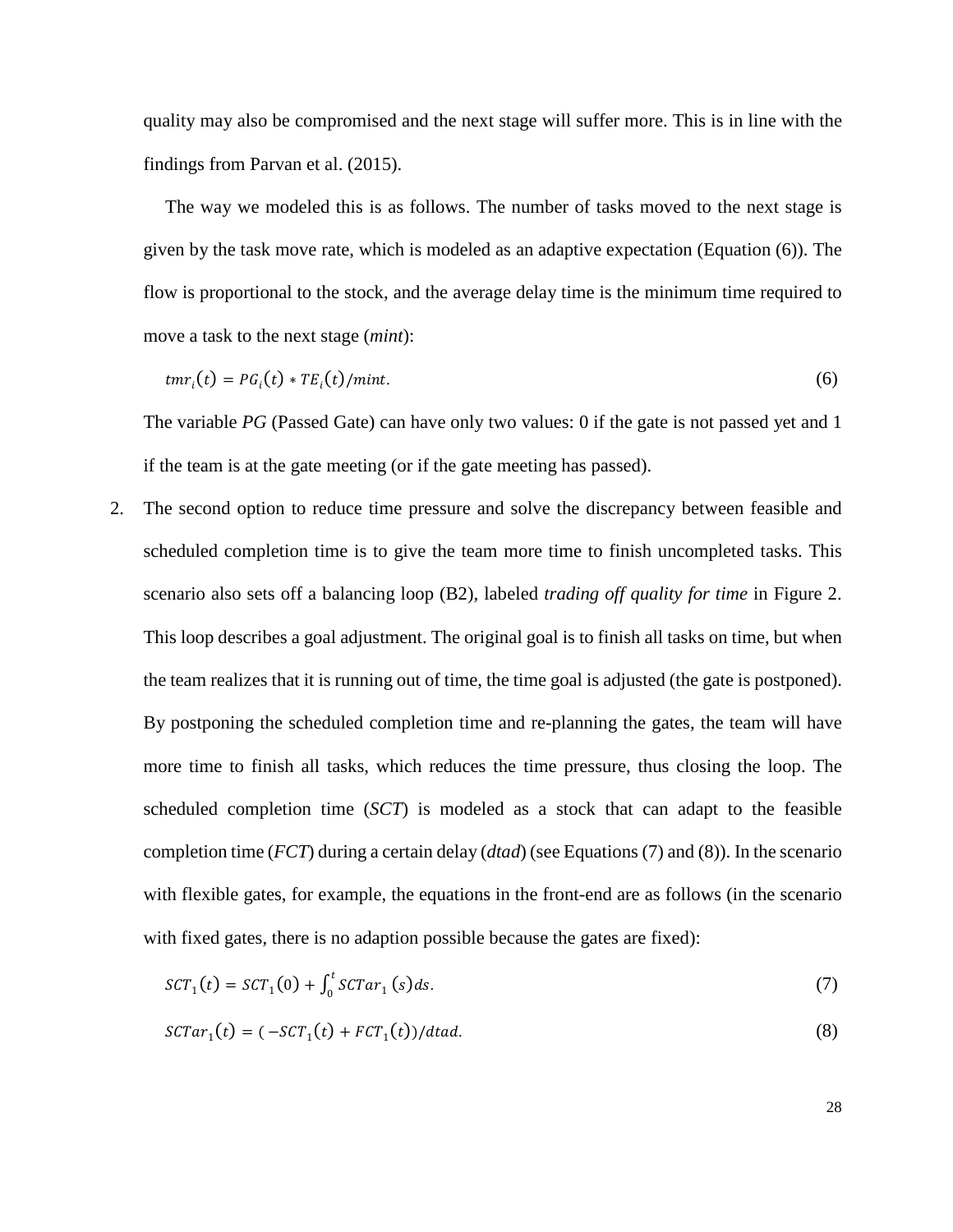#### **Resulting Gate Timing Strategies**

The trade-off that the team makes between cycle time and new product quality determines which gate timing strategy is chosen, and thus which loop is activated and how (Figure 2). When cycle time is prioritized over quality and all gates are completely fixed, only loop B1 is activated (fixed gate timing strategy). When quality is prioritized over time and all gates are completely flexible, only loop B2 is activated (flexible gate timing strategy). The two hybrid strategies activate both loops B1 and B2, but not in the same way. By keeping the front-end gate fixed, the fixed front-end gate timing strategy focuses more on time than the flexible front-end strategy. However, this strategy also focuses on quality by allowing more time in the development and commercialization stages. The flexible front-end strategy focuses more on quality than the fixed front-end by allowing more time in all stages (including the front-end) to discover and execute new tasks. But, this strategy also protects market entry timing by allowing the gates to be rescheduled only once (as opposed to the flexible gate timing strategy in which gates can be rescheduled as often as deemed necessary).

#### **New Product Profitability**

To evaluate the performance effects of the four gate timing strategies, we calculate (stage-wise and total) cycle times, new product quality, developments costs, and new product sales for each of the 200 scenarios defined above. We define the ultimate measure of interest, new product profitability (Equation (9)), as the difference between the revenues or sales benefits (*SB*) (the sales rate [*sr*] times sales price [*sp*]; see Equation (10)) and the development costs (*DC*) (total number of FTE person weeks [*TPW*] expended, including overtime, times the labor costs per FTE person week [*lcp*]; see Equation (11)) (Cankurtaran et al., 2013).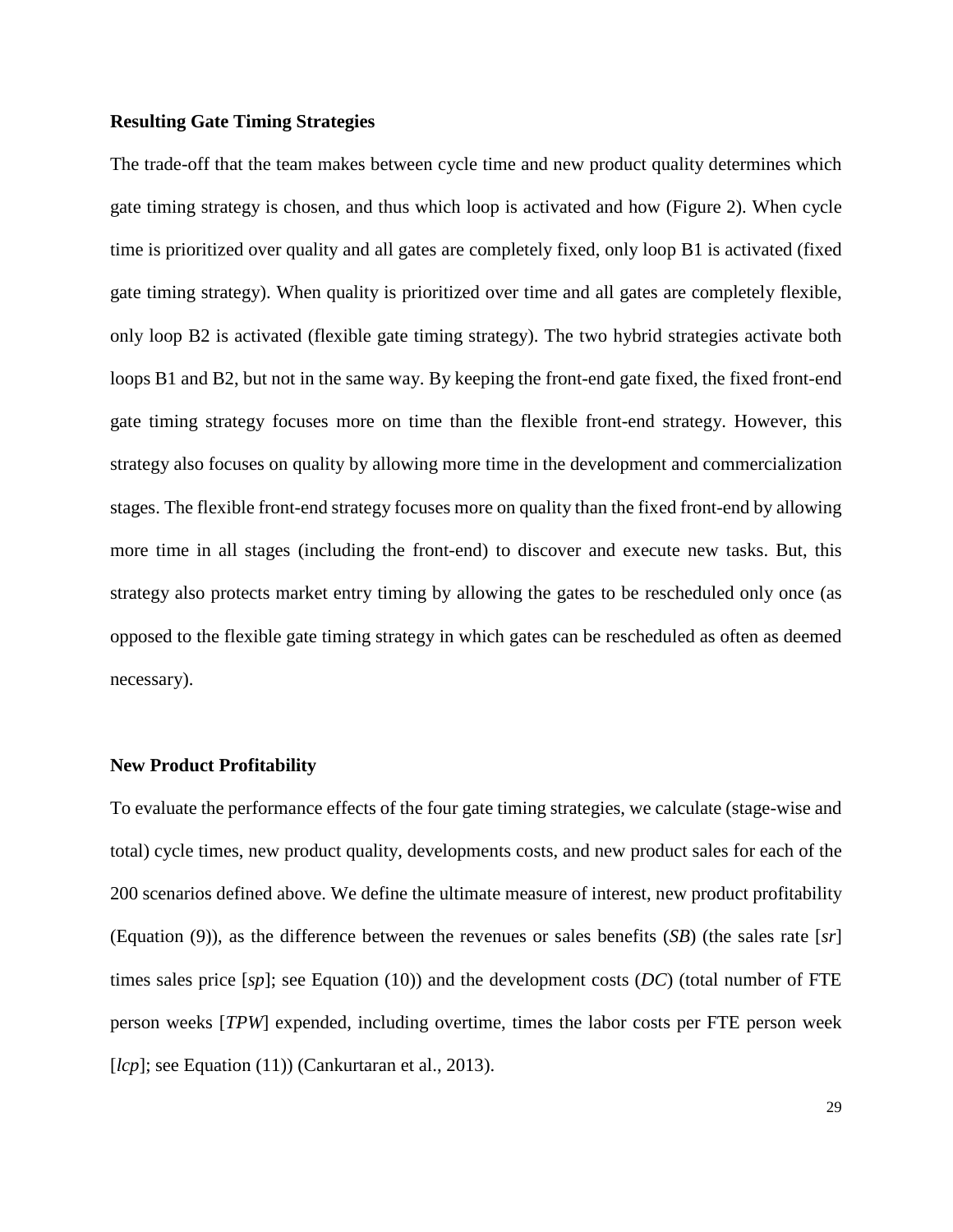$$
P(t) = SB(t) - DC(t). \tag{9}
$$

$$
SB(t) = SB(0) + \int_0^t (sr(s) * sp(s))ds.
$$
 (10)

$$
DC(t) = lcp * TPW(t). \tag{11}
$$

NPD projects finished late are likely to have lower profitability when early market-entry timing is important. Customers will be lost when market entry is delayed from the initially planned introduction date because they instead buy competitors' products rather than waiting for the delayed new product to be finished and launched (Langerak and Hultink, 2006; Lilien and Yoon, 1990). Projects that are finished on time but have lower quality, because NPD tasks are not completed, are also likely to have lower profitability because: (1) more customers are lost to competitors as they are not interested in buying a new product with inferior quality and: (2) customers who are still willing to buy the lower-quality product pay a lower price for it (Lukas and Menon, 2004). These effects of cycle time and new product quality on the number of customers, and in turn new product profitability, are depicted on the right in Figure 2.<sup>[iii](#page-53-2)</sup> In the next section, we present and discuss the profitability effects of the four gate timing strategies under different project conditions.

### *SIMULATION RESULTS & DISCUSSION*

The simulation results in terms of the new product's profitability are presented in eight graphs in Figure 4. We simulated 200 scenarios in which we varied the values for the three project conditions and the gate timing strategies: five different levels for the number of new (unexpected) tasks that were discovered during the front-end stage, five different levels for the willingness of customers to postpone their purchase, two different levels for the number of new tasks that were discovered just before the front-end gate, and the four different gate timing strategies.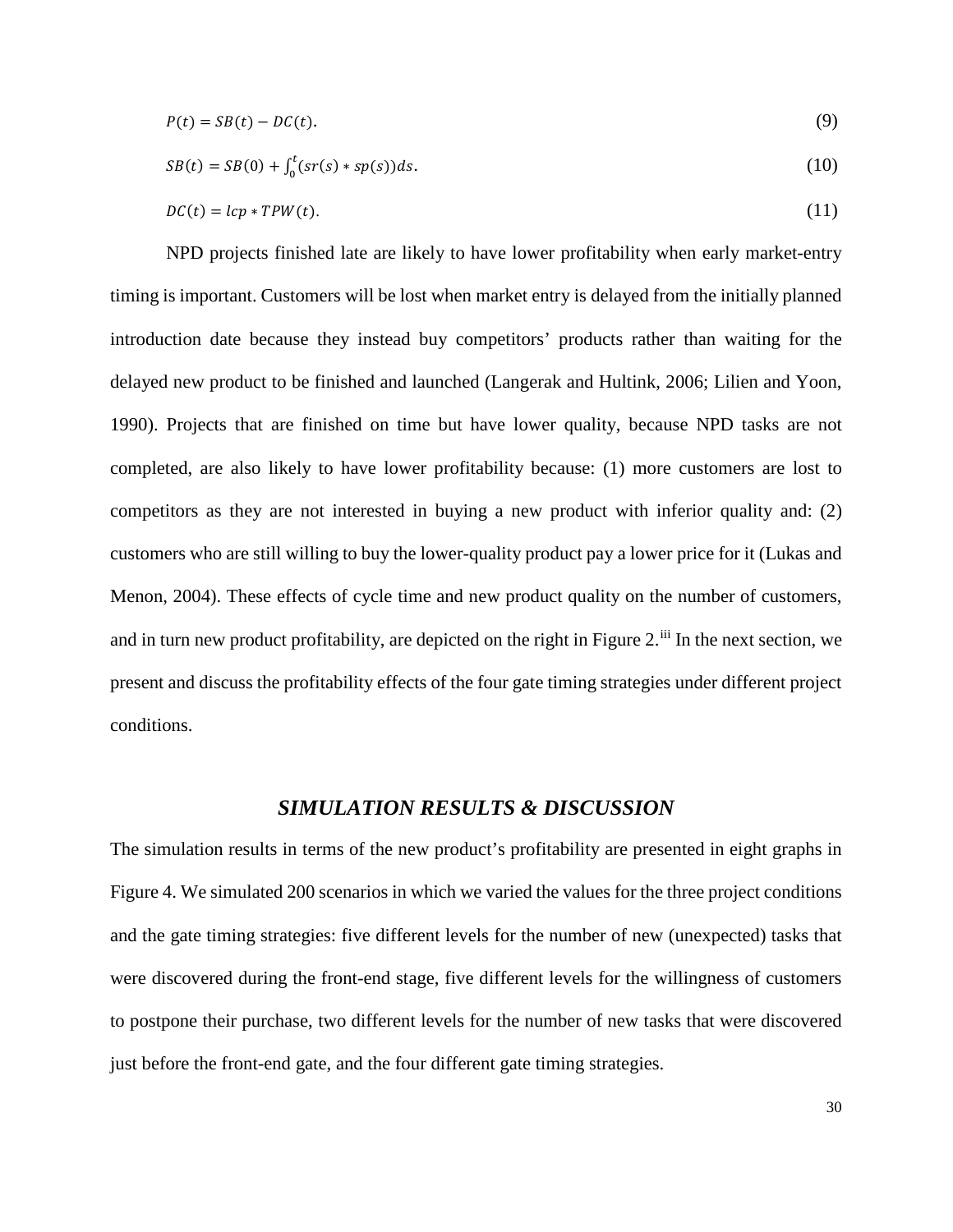The graphs on the left-hand side of Figure 4 present the 100 scenarios in which no new tasks were discovered just before the execution of the front-end gate. This indicates that the team has discovered all new tasks during the front-end stage and no new tasks are expected to appear in the other two stages. On the right-hand side of Figure 4, the 100 scenarios are depicted in which new tasks were still being discovered just before the front-end gate. This indicates that the project's fuzziness has not been sufficiently reduced and that more new tasks are expected to be discovered in the next stage(s). The detailed results on all outcome measures (e.g., cycle time, new product quality, costs and sales) for each of the 200 scenarios can be found in an online supplement. Below we will provide a discussion of the impact of the three project conditions on the performance of the different gate timing strategies.

<< Insert Figure 4 about here >>

#### **Number of New Tasks Discovered in the Front-End Stage**

In general, the results show that the higher the number of new, extra tasks discovered by the team during the execution of the front-end stage, the higher the need for some flexibility in the gate timing strategy. Only when there are no extra tasks discovered (0%), do all gate timing strategies perform about equally well with a new product profitability between 3.80 to 3.83 million euros, regardless of the other two project conditions (number of tasks discovered just before the front-end gate and willingness to postpone). In Figure 4 this situation of 0% extra tasks is depicted with a black solid line.

Therefore, only in the extreme situation when no new tasks are discovered is the team able to deliver the right quality within the right time. There is no need to make a trade-off between cycle time and new product quality, and as such there is no need to change the initial gate timing plan.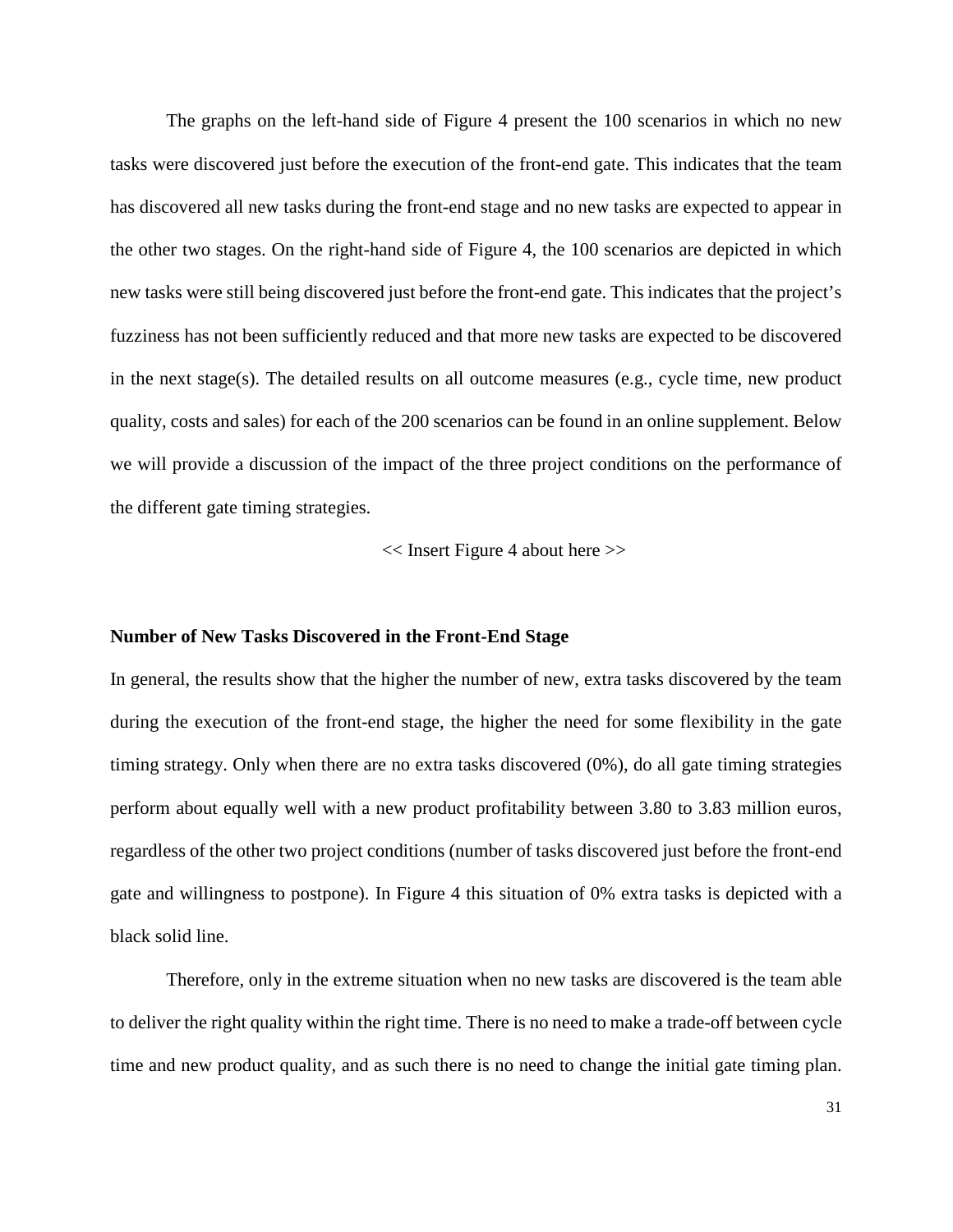All gates can be kept fixed. In all other situations, new unexpected tasks are discovered and a cycle time versus quality trade-off must be made. As a result, one of the three more flexible gate timing strategies will outperform the fixed gate timing strategy. Which of the three flexible strategies performs best, depends on the other two project conditions that are described below.

#### **Customers' Willingness to Postpone Purchase**

Not unexpectedly, Figure 4 shows that, in general, when more customers are willing to postpone their purchase when unexpected tasks are discovered, new product profitability increases. This is not surprising because without a penalty for being late, the team can take more time to focus on and improve new product quality without losing customers, which enhances new product profitability (trading-off quality over time). Only in the extreme situation in which all customers are willing to postpone their purchase (100%) is the flexible gate timing strategy clearly better than the two hybrid strategies. This situation is depicted in Figure 4 with a black dotted line. When unexpected tasks are discovered, but not all customers are willing to postpone, one of the two hybrid gate timing strategies is better (this situation is depicted in Figure 4 with a black dashed line). The value of the third project condition, the number of tasks discovered just before the frontend gate, determines which of the two hybrids is best.

#### **Number of New Tasks Discovered Just Before the Front-End Stage**

It is not only important whether or not new tasks are discovered during the front-end stage, but also when these tasks are discovered. In our model this is determined by the discovery delay of tasks. The longer this delay, the more time it takes the team to discover these unexpected tasks and the higher the probability that not all unexpected tasks will be exposed during the front-end stage. It is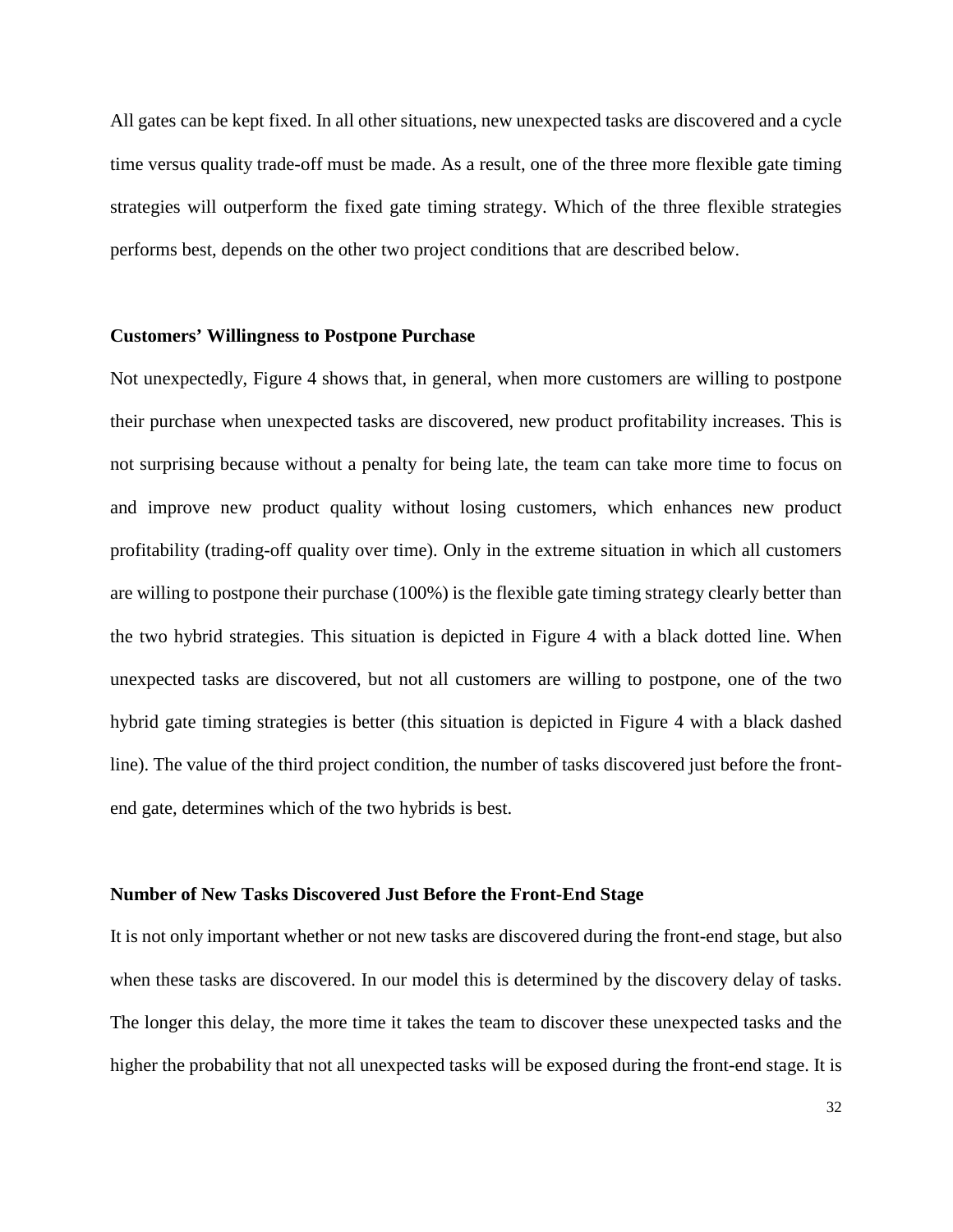not possible for the team to know how many unexpected tasks they will discover in the project, but they can measure how many tasks they have discovered earlier in the front-end stage relative to the number of tasks discovered just before the front-end gate meeting.

When the team stops discovering new tasks just before the front-end gate (depicted by the graphs on the left-hand side of Figure 4), the likelihood of discovering even more tasks in the remaining stages of the NPD process is low. In these situations the fixed front-end timing strategy performs best. With this strategy time pressure is more consistently applied throughout the NPD project (Eling et al., 2013). As a result, the new product will likely reach the market timely enough not to lose too many customers unwilling to wait. With the flexible front-end strategy, in contrast, time pressure is released too much through the rescheduling of all three stages. Time and resources are subsequently also wasted in the early stage of the NPD process (Kim and Wilemon, 2002; Smith and Reinertsen, 1997). As a result, the market launch date may be pushed back too much, with negative effects on development costs and new product sales.

When the team continues to discover new tasks, also just before the front-end gate (depicted by the graphs on the right-hand side of Figure 4), it is likely that more tasks will still be discovered in the future. Under these circumstances the flexible front-end timing strategy performs best because this strategy grants the NPD team more time in the front-end (compared to the fixed frontend strategy) to complete more unexpectedly discovered front-end tasks before actually starting the development stage. This also allows the team to complete more unexpectedly discovered tasks in the development and commercialization stages, thereby positively affecting new product quality and sales (Reid and de Brentani, 2004; Verworn, Herstatt, and Nagahira, 2008). In contrast, when keeping the front-end gate fixed, unexpected tasks that are not discovered in the front-end, will be discovered and completed in the development stage (in line with the notion of fuzzy or conditional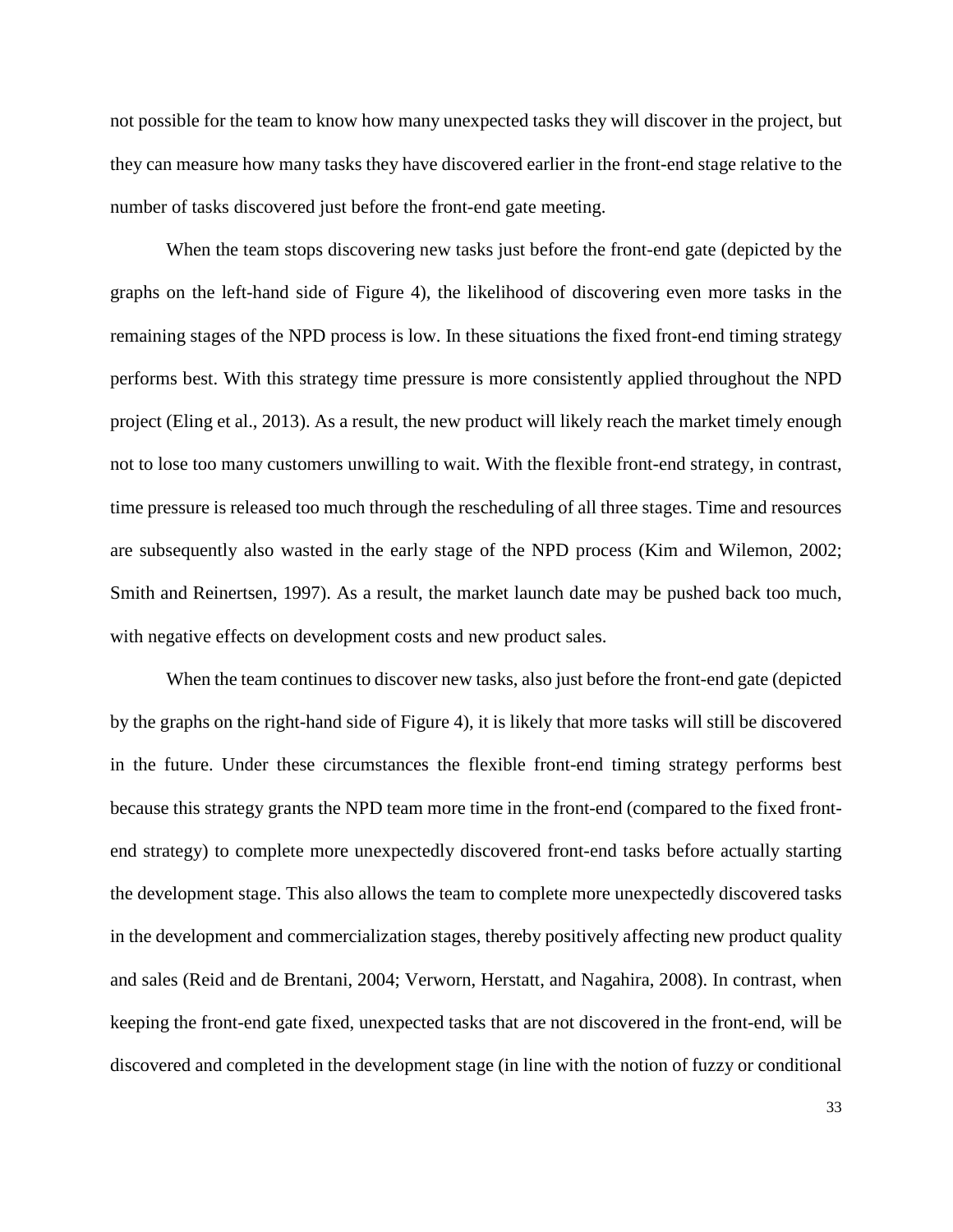gates) (Biazzo, 2009; Cooper, 1994). The revised time plan would thus be much too optimistic as the workload is underestimated once more. This would ultimately harm new product quality and sales.

#### **Conclusion**

The findings of the system dynamics simulation show that each of the four gate timing strategies can outperform the others in specific situations defined by the three project conditions (i.e., the knowns). Thus by measuring the knowns during front-end execution project managers and/or teams can select the most profitable gate timing strategy at the end of the front-end stage. It is important to note that the completely fixed and flexible gate timing strategies only work in extreme situations. The fixed strategy only leads to the highest project profitability when *no* new unexpected tasks are discovered. The flexible gate timing strategy only works best when new tasks are discovered and *all* customers are willing to postpone their purchase. The hybrid gate timing strategies (fixed frontend and flexible front-end) will therefore lead to the highest new product profitability in most situations.

### *THEORETICAL IMPLICATIONS*

Our findings have important implications for several research streams in the product innovation and management literature. First, the findings contribute to the literature on the implementation rigidity and/or flexibility of the widely used Stage-Gate approach, thus responding to a call for further research in NPD management on the use of Stage-Gate processes (Krishnan and Loch, 2005). In support of other research (Biazzo, 2009; Sethi and Iqbal, 2008; Tatikonda and Rosenthal,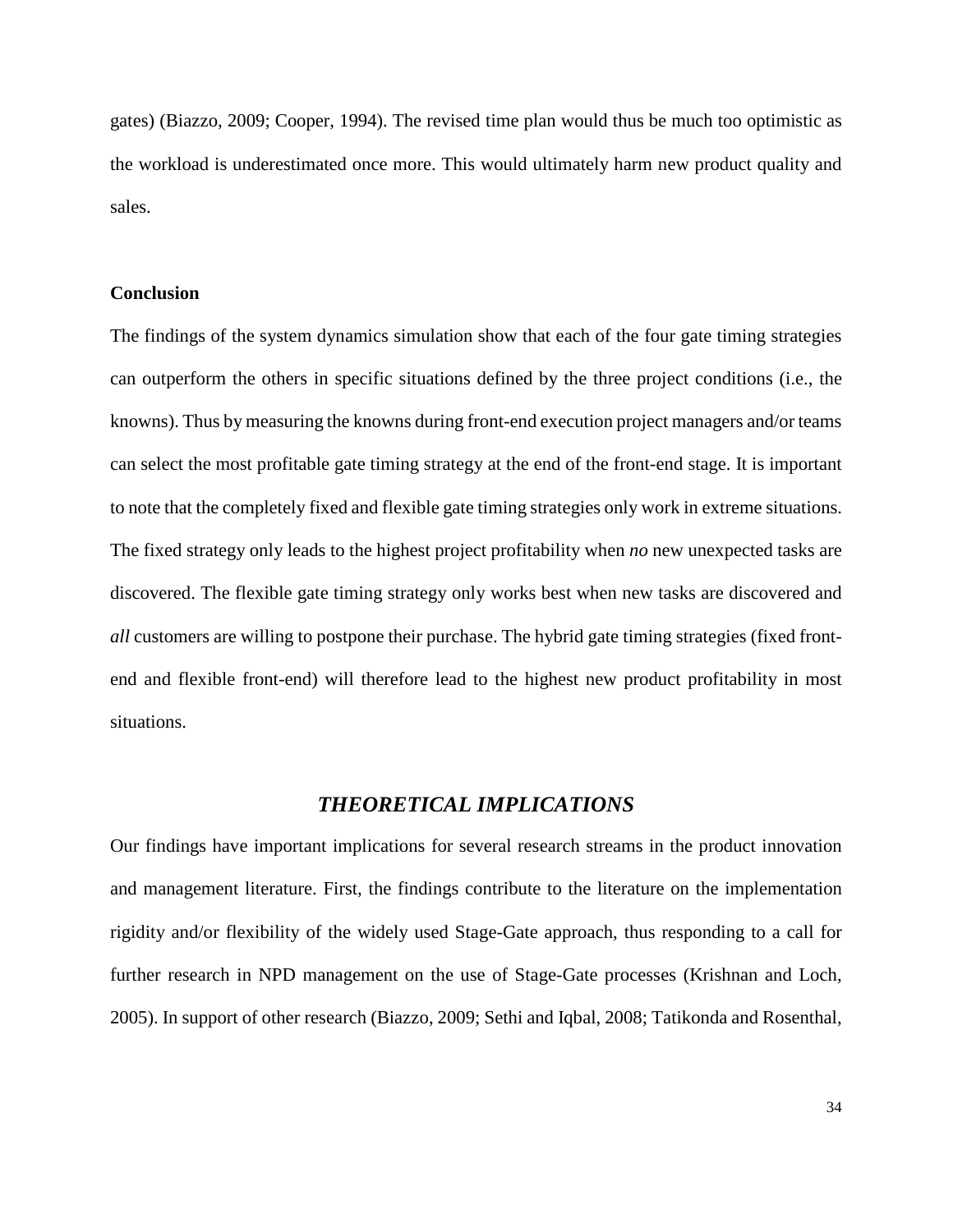2000), our study finds that a too rigid approach performs worst when unexpected tasks are discovered and that using a more flexible approach is more advantageous.

Previous research has focused on flexibility in terms of *what* will be developed until the gate meeting takes place (i.e., tasks, gate deliverables) and *how* it will be developed (i.e., resources allowance). The current study, in contrast, focuses on flexibility in terms of *when* the gate meetings will be held, while keeping the level of task (what) and resource (how) flexibility fixed. Additionally, we provide a much more fine-grained picture of *how much* flexibility is required. We find that new product profitability can be increased by selecting a gate timing strategy at the end of the front-end stage that fits specific project conditions that can actually be monitored and measured during the execution of the front-end stage. As a next research step, it would be worthwhile to investigate how *varying* combinations of rigidity versus flexibility of tasks, resources and timing conditions when applying Stage-Gate processes affect NPD performance, and which levels of flexibility are most appropriate for task and resource conditions.

Second, from the perspective of the cycle time literature, our findings provide additional explanations for why a focus on only cycle time or only new product quality, cannot suffice to maximize new product profitability. Instead, making a careful trade-off between these two important metrics and finding the optimal balance between them seems the most advantageous approach to successful NPD project execution (Bendoly and Chao, 2016; Swink, Talluri, and Pandejpong, 2006). Teams that adhere to an idea-to-launch plan that is too tight, get caught in the vicious cycle of negative cycle time reduction consequences. As a result, many tasks remain uncompleted, compromising new product quality and hurting sales. In contrast, teams allowed to postpone gate meetings to perform unexpected tasks and maintain high levels of product quality can miss the window of opportunity with a delayed market introduction.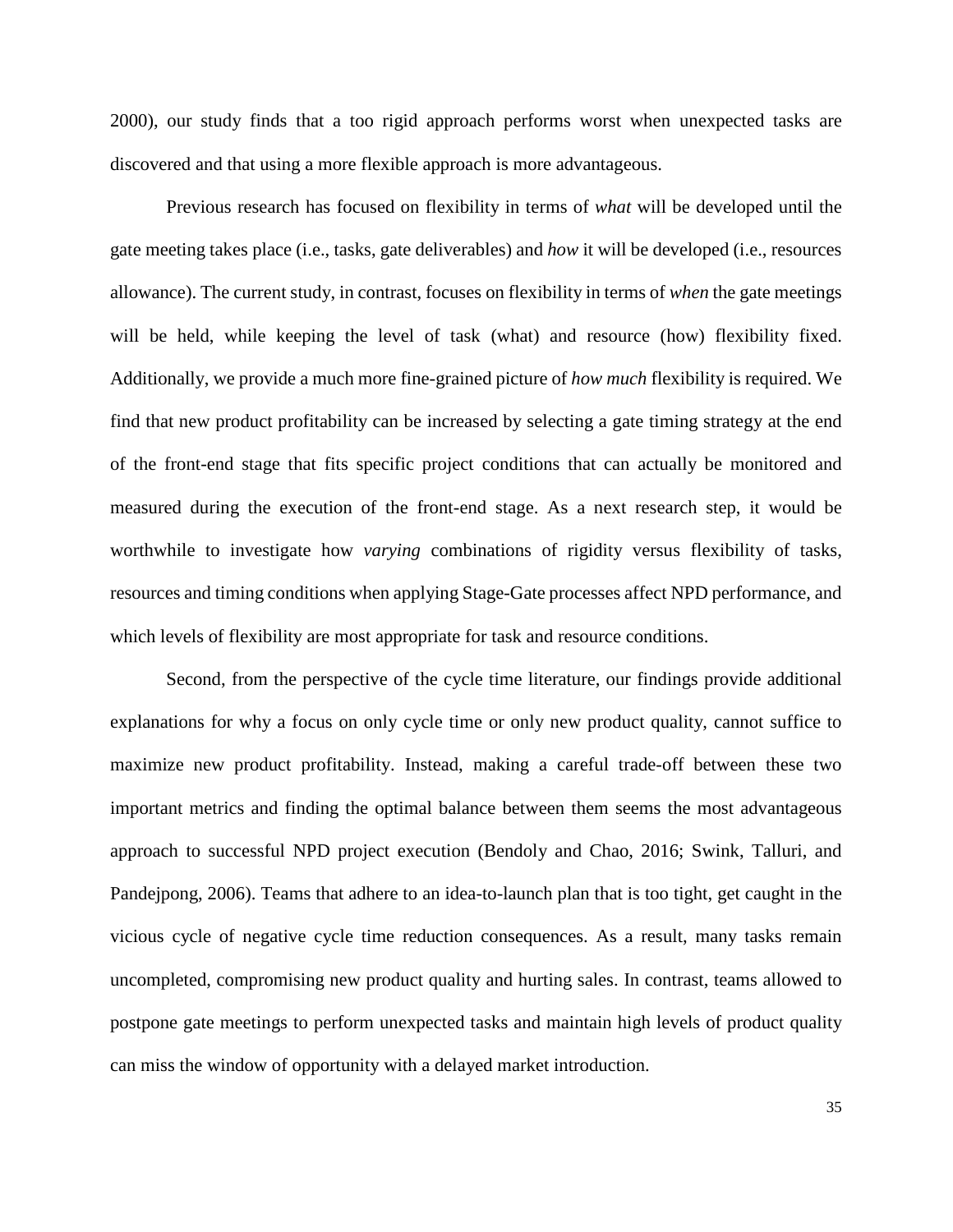As such, the findings confirm the existence of a trade-off between cycle time and quality, which can successfully be managed by choosing the right gate timing strategy. Development costs, which are an important consequence of cycle time reduction and a driver of new product profitability (Cankurtaran et al., 2013), are of lesser importance here because, just like in reality, team resources and the associated costs are constrained to a certain threshold (a maximum of 25% overtime). Further research might investigate whether different levels of resource constraints have differential impacts on the performance of different timing strategies.

Third, our findings lend support to the notion that managing NPD cycle time in a stagewise manner, rather than in a process-wise manner, better contributes to achieving an optimal cycle time reduction level (Bendoly and Chao, 2016; Eling et al., 2013). Adding to Eling et al.'s (2013) findings, the current study shows that only a feasible, consistent acceleration of NPD cycle time across all stages leads to the highest new product profitability. The best-performing scenario when new tasks are discovered during the front-end stage (extra tasks  $> 0\%$ ), when not all customers are willing to postpone their purchase ( $wp < 100\%$ ), and when no extra tasks were discovered just before the front-end gate, is the fixed front-end gate strategy. This strategy leads to consistent time pressure (i.e., working overtime) on the team throughout the project, as exemplified in Figure 5. For the fixed gate timing strategy, the amount of overtime is also constant throughout the project, but the overall timing is just too short to complete all tasks on time. For the other two strategies, the workload is less consistently distributed along the stages of the NPD process because it gets either increased (flexible front-end) or relaxed (completely flexible) only shortly before the gate meetings take place.

<< Insert Figure 5 about here >>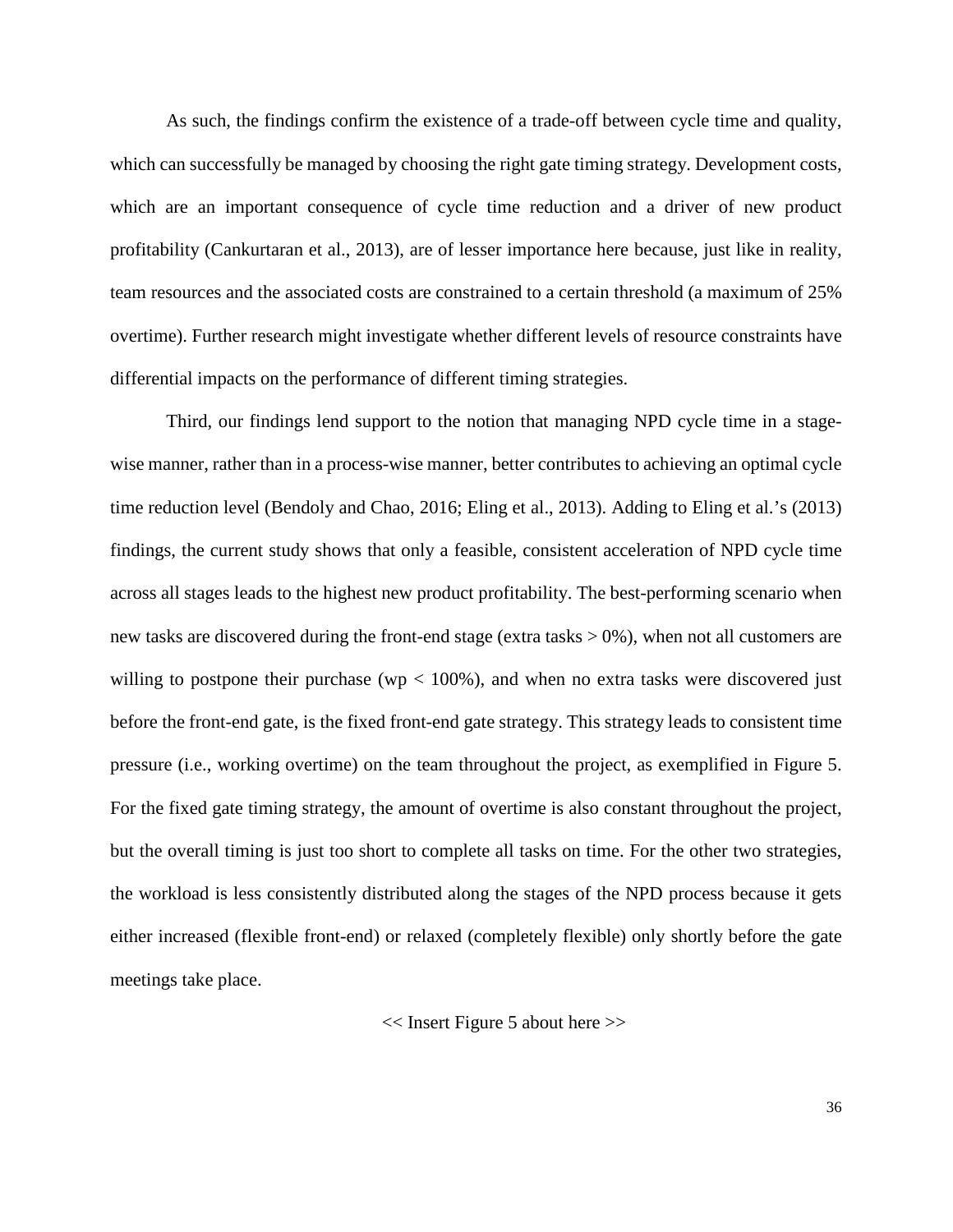Finally, our findings have implications for the front-end management literature. When task underestimation is high and the task discovery rate just before the front-end gate is low, which means that many new tasks have been discovered during the front-end stage, the fixed front-end strategy performs better than the flexible front-end one. In contrast, when the task discovery rate just before the end of the front-end stage is still high, the flexible front-end strategy maximizes project profitability as this strategy grants the team more front-end time to discover and complete unexpected tasks. This finding delivers a new explanation for prior contradicting claims about the timing of the front-end stage. Some authors have posited that enough front-end time should be taken to proficiently complete this important stage (Burchill and Fine, 1997; Crawford, 1992; Thomke and Fujimoto, 2000). This is indeed the case when too much uncertainty (i.e., undiscovered tasks) remains at the end of the front-end stage and a flexible front-end strategy outperforms the fixed front-end one. In contrast, other scholars have claimed that no precious time should be wasted in this important beginning stage (Kim and Wilemon, 2002; Smith and Reinertsen, 1997), which is confirmed by our findings when the task discovery rate just before the end of the front-end stage is low, so that a fixed front-end strategy performs best.

Next, the high performance of both hybrid strategies also confirms theoretical arguments that the end of the front-end stage is indeed a good point in the NPD process to finalize the timing of the remaining NPD trajectory. As such, our findings emphasize the importance of the front-end stage in determining the most appropriate gate timing strategy. Although this finding corroborates prior research (Kim and Wilemon, 2002), some important research questions remain. After the completion of what front-end activity can the revised timing decisions best be made, and which front-end tasks can be moved to the development stage without harming product quality or running the risk of getting rejected at the gate?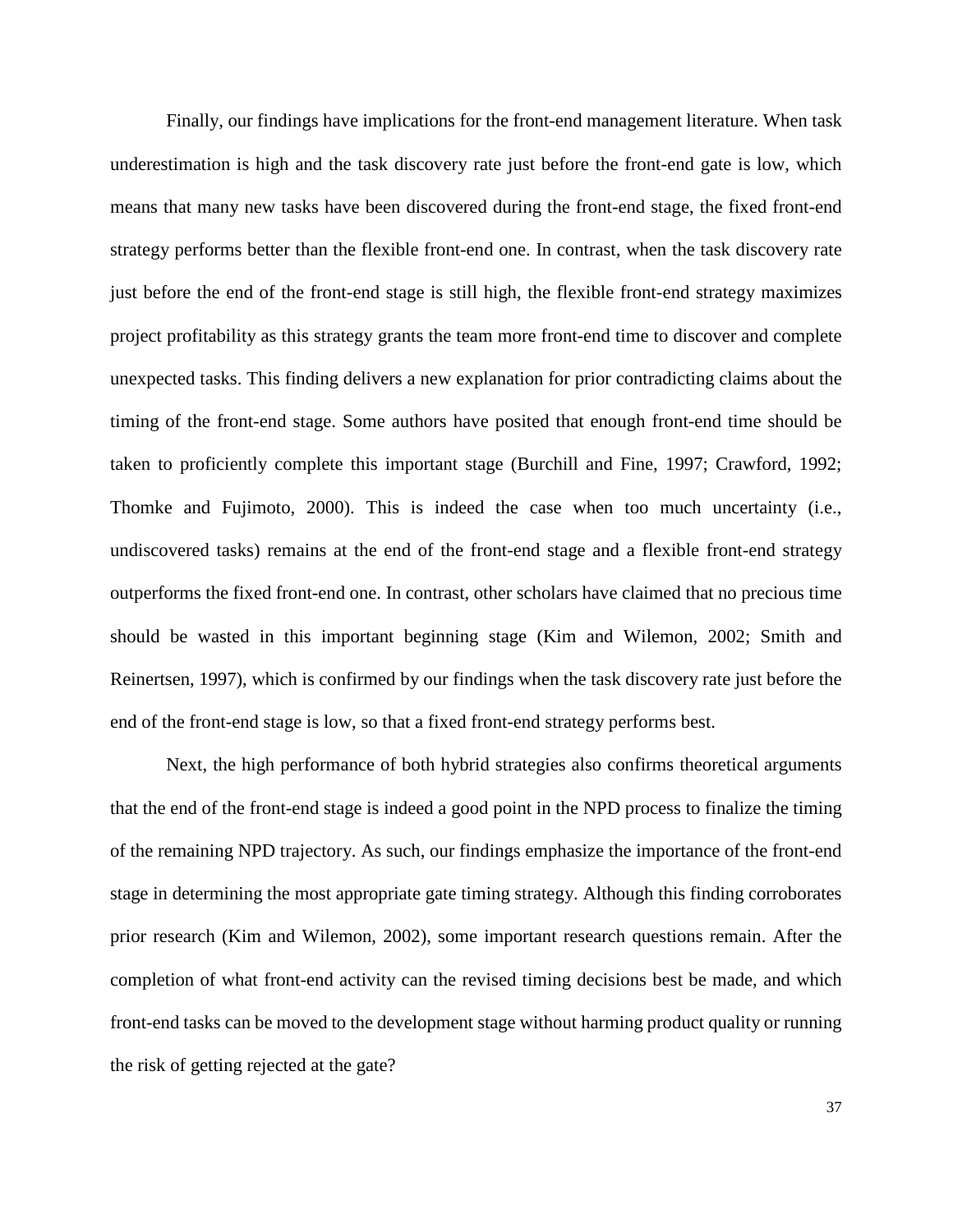# *MANAGERIAL IMPLICATIONS*

Most NPD projects, if not all, suffer from task underestimation (i.e. the unknown) which makes it extremely difficult to predict at the very beginning of the NPD project how much time is needed to complete each stage, and when gate meetings should be scheduled. Therefore, we proposed a gate timing approach that uses three distinct project conditions that can be measured during the execution of the front-end stage to choose the final gate timing strategy that maximizes new product profitability. Our simulation results deliver empirical support for this approach. Consequently, for the optimal time planning of an NPD project the project manager and/or team should make an initial and tight gate timing schedule at the very beginning of an NPD project and then answer the following questions right before the front-end gate meeting takes place:

- 1. Did the team discover new tasks in the front-end stage?
- 2. Are all customers willing to postpone their purchase if the NPD process is possibly delayed due to the execution of unexpected tasks?
- 3. Were new tasks discovered just before the front-end gate?

The most appropriate gate timing strategy that should then be chosen for the remaining project follows from the answers to these questions as depicted in the decision tree in Figure 6. When *no* unexpected tasks are discovered in the front-end stage, the timing can remain fixed as it was made at the very beginning of the project. When new tasks are discovered and *all* customers are willing to postpone their purchase until these tasks are completed, the gate timing schedule should remain flexible until the end of the project. This means that the NPD team can reschedule gate meetings whenever deemed necessary. When new tasks are discovered and *not all* customers are willing to wait for a delayed market introduction, the strategy choice depends on the number of tasks discovered just before the front-end gate. When the discovery of new tasks stops just before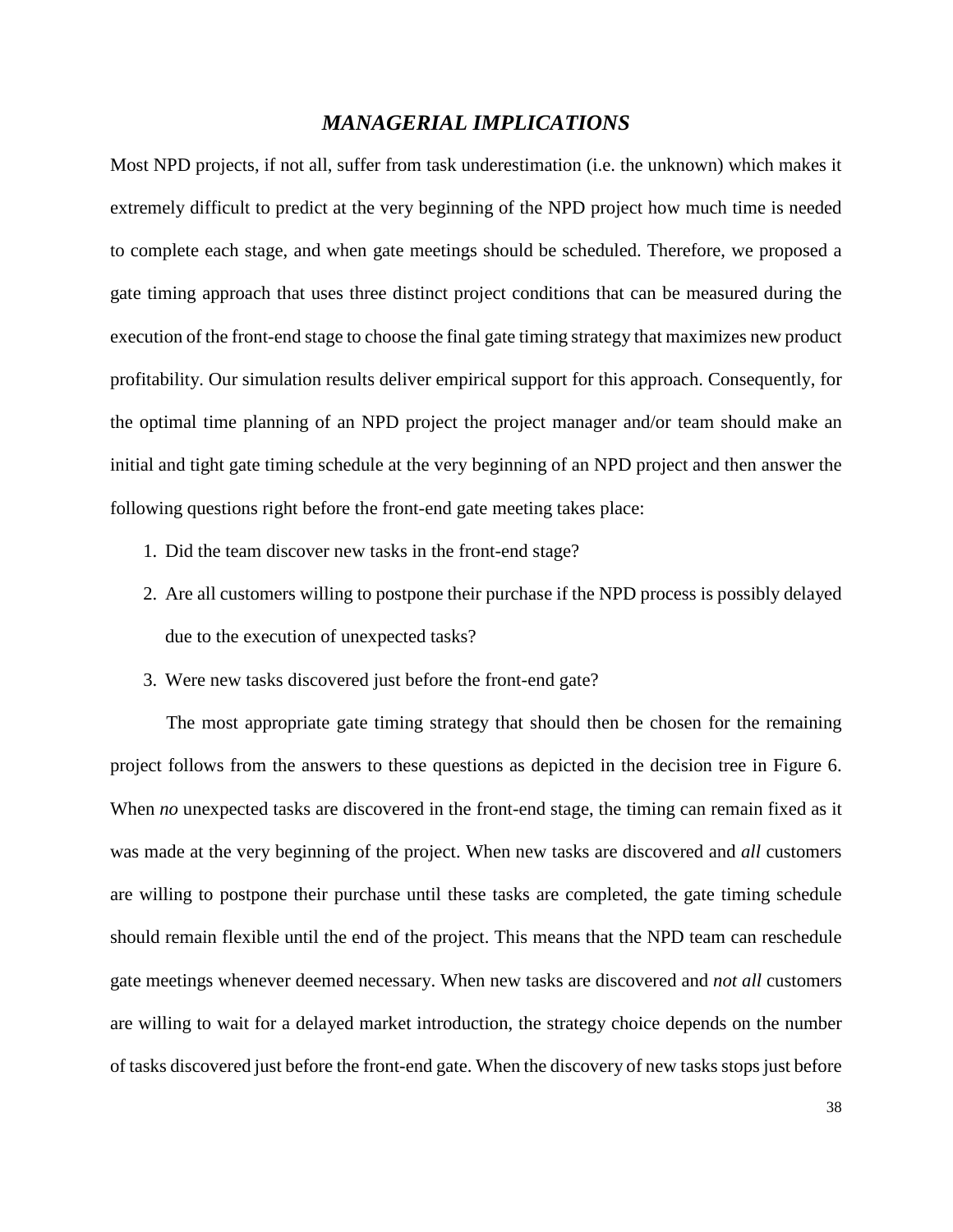the gate, the NPD team should keep the front-end gate fixed as initially scheduled and only reschedule the development and commercialization gates according to the amount of discovered tasks. When the discovery of new tasks continues right before the front-end gate, also the frontend gate should be rescheduled to account for more unexpected tasks that will be discovered in the remainder of the NPD process.

Since the majority of, if not all, NPD projects involve some level of task underestimation (Roy et al., 2005) and it is unlikely, due to competitive pressures, that all customers would be willing to wait for a delayed market entry induced by the execution of unexpected tasks, a safe rule-of-thumb is to always deploy one of the hybrid gate timing strategies. This means rescheduling the gate timing of the (front-end,) development and commercialization gates once at the end of the front-end stage.

<< Insert Figure 6 about here >>

### *LIMITATIONS AND RELATED FURTHER RESEARCH*

By definition models are simplified representations of reality, and therefore all models are fallible (Sterman, 2000). We also made several simplifying assumptions that make our model less applicable to all NPD projects and/or omitted some real-life characteristics of innovation projects. First, we assumed that the majority of tasks that are underestimated will be discovered using adaptive expectation theory (Sterman, 2000). Although this assumption is well grounded in the front-end literature (Kim and Wilemon, 2002), other discovery patterns (e.g., with the majority of unexpected tasks being discovered in later stages) may also be possible. Our model could be extended to accommodate such patterns.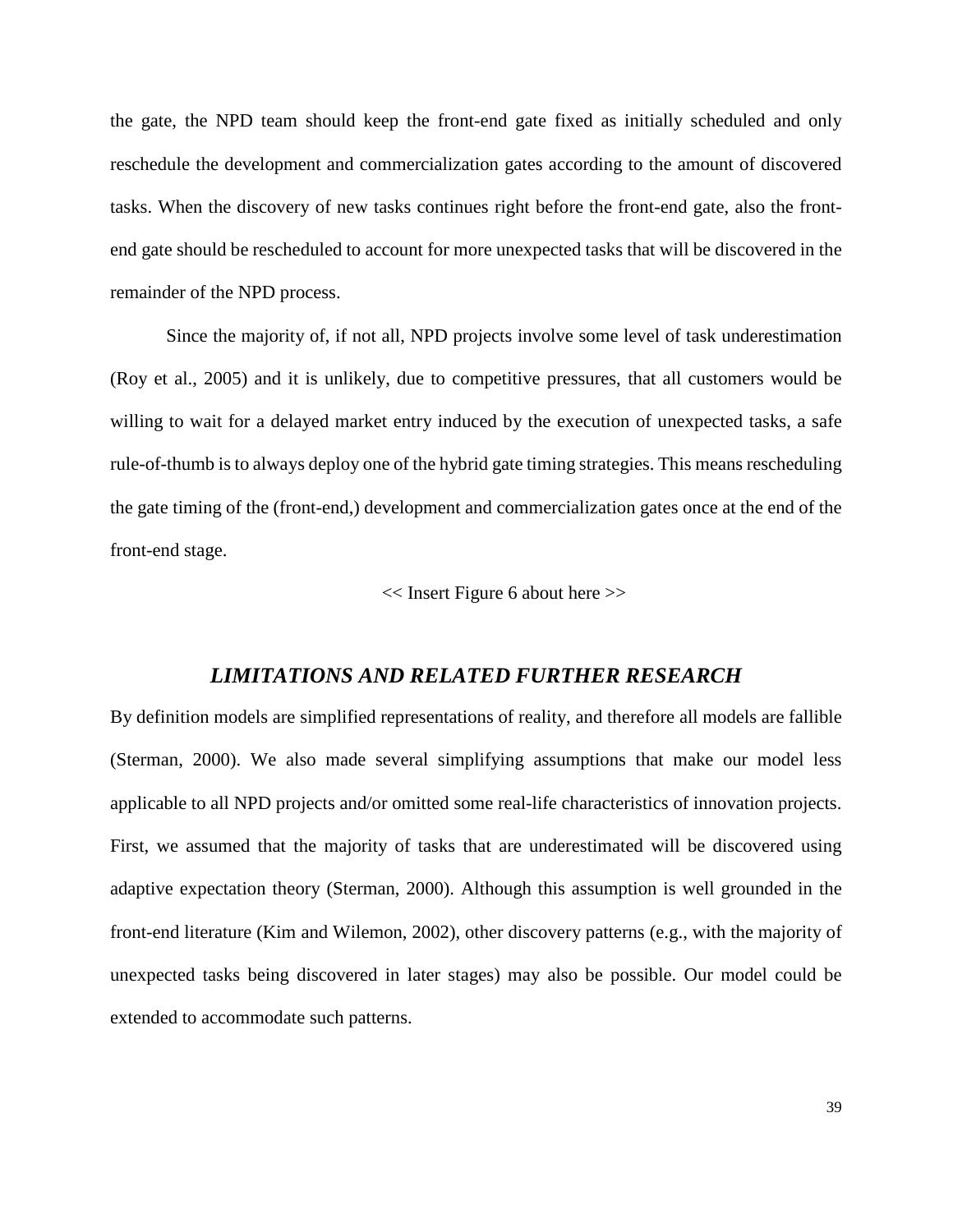Second, the model is based on the assumption that all projects apply Stage-Gate processes with fuzzy gates in which tasks may be moved to the next stage. Future studies should consider the effects of gate timing strategies for other forms of phased NPD projects, such as with rigid or agile gate criteria, concurrent processing of stages (Krishnan, Eppinger, and Whitney, 1997), or spiral approaches to organizing NPD (Garnsey and Wright, 1990).

Third, this study only uses data related to NPD projects from manufacturers of industrial products that received go decisions at the different gates, and thus only included projects that successfully made it to the end of the NPD pipeline. Further research might investigate whether different timing strategies are more appropriate for NPD projects that receive other (e.g., recycle or hold) decisions or use data related to NPD projects from manufacturers of consumer products or services. Moreover, different timing strategies may have an impact on the likelihood of actually receiving go/no-go decisions at the gates. Despite these limitations, our results provide many valuable new insights into the causal relationships and feedback loops that exist in NPD projects, and how different gate timing strategies impact new product profitability.

### *REFERENCES*

- Abdel-Hamid, T., and S. E. Madnick. 1991. *Software project dynamics: An integrated approach*. Upper Saddle River, NJ, USA: Prentice-Hall, Inc.
- Atuahene-Gima, K. 1995. An exploratory analysis of the impact of market orientation on new product performance: A contingency approach. *The Journal of Product Innovation Management* 12 (4): 275–293.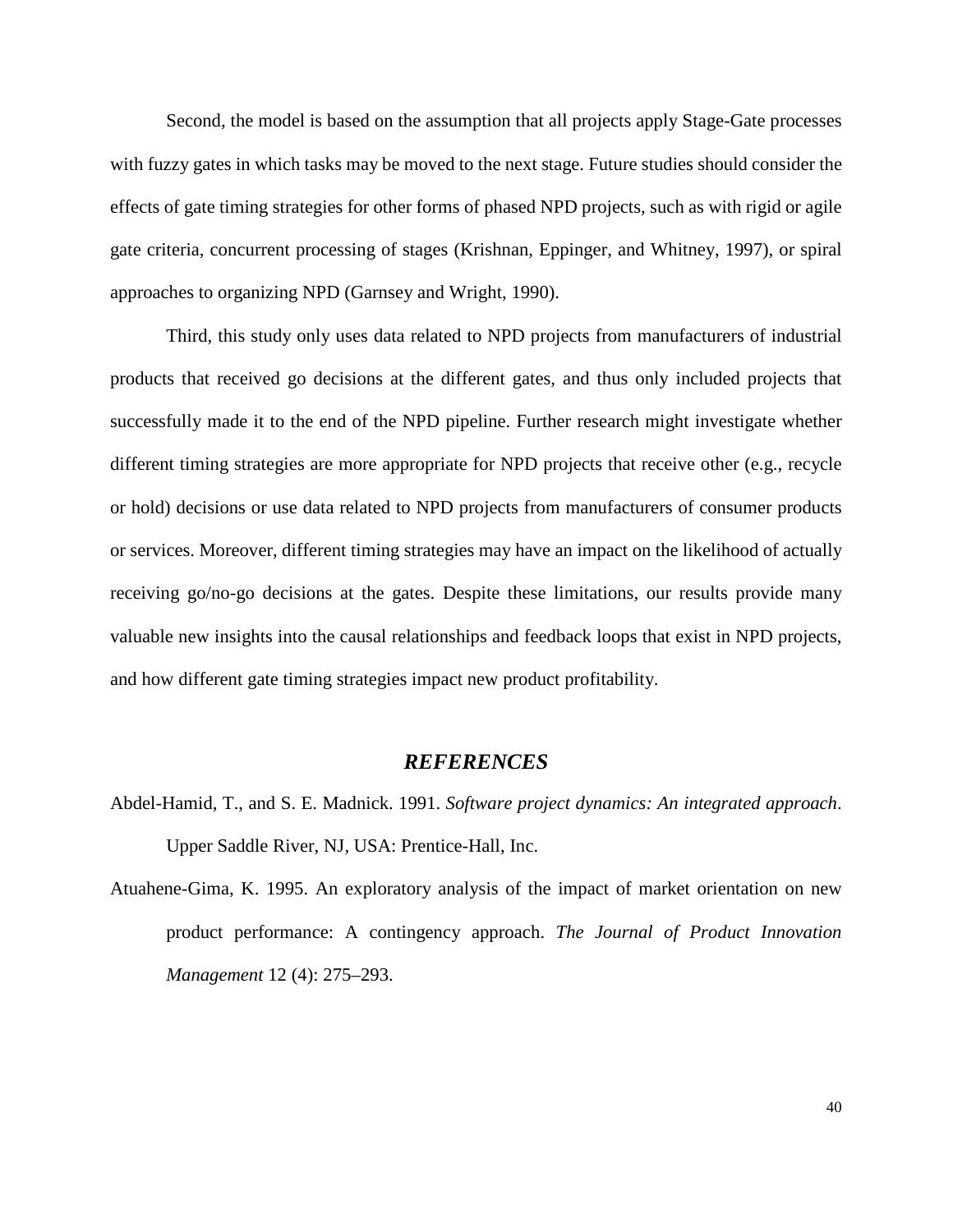- Barczak, G., A. Griffin, and K. B. Kahn. 2009. Perspective: Trends and drivers of success in NPD practices: Results of the 2003 PDMA best practices study. *Journal of Product Innovation Management* 26 (1): 3–23.
- Bayus, B. L. 1997. Speed-to-market and new product performance trade-offs. *Journal of Product Innovation Management* 14 (6): 485–497.
- Bendoly, E., and R. O. Chao. 2016. How excessive stage time reduction in NPD negatively impacts market value. *Production and Operations Management* 25 (5): 812–832.
- Bendoly, E., R. Croson, P. Goncalves, and K. Schultz. 2010. Bodies of knowledge for research in behavioral operations. *Production and Operations Management* 19 (4): 434–452.
- Biazzo, S. 2009. Flexibility, structuration, and simultaneity in new product development. *Journal of Product Innovation Management* 26 (3): 336–353.
- Buehler, R., D. Griffin, and M. Ross. 2002. Inside the planning fallacy: The causes and consequences of optimistic time predictions. In T. Gilovich, D. Griffin, & D. Kahneman (Eds.), *Heuristics and Biases: The Psychology of Intuitive Judgment* (pp. 250–270). New York, NY, US: Cambridge University Press.
- Burchill, G., and C. H. Fine. 1997. Time versus market orientation in product concept development: empirically-based theory generation. *Management Science* 43 (4): 465–478.
- Calantone, R. J., and C. A. Di Benedetto. 2000. Performance and time to market: Accelerating cycle time with overlapping stages. *IEEE Transactions on Engineering Management* 47 (2): 232–244.
- Cankurtaran, P., F. Langerak, and A. Griffin. 2013. Consequences of new product development speed: A meta-analysis. *Journal of Product Innovation Management* 30 (3): 465–486.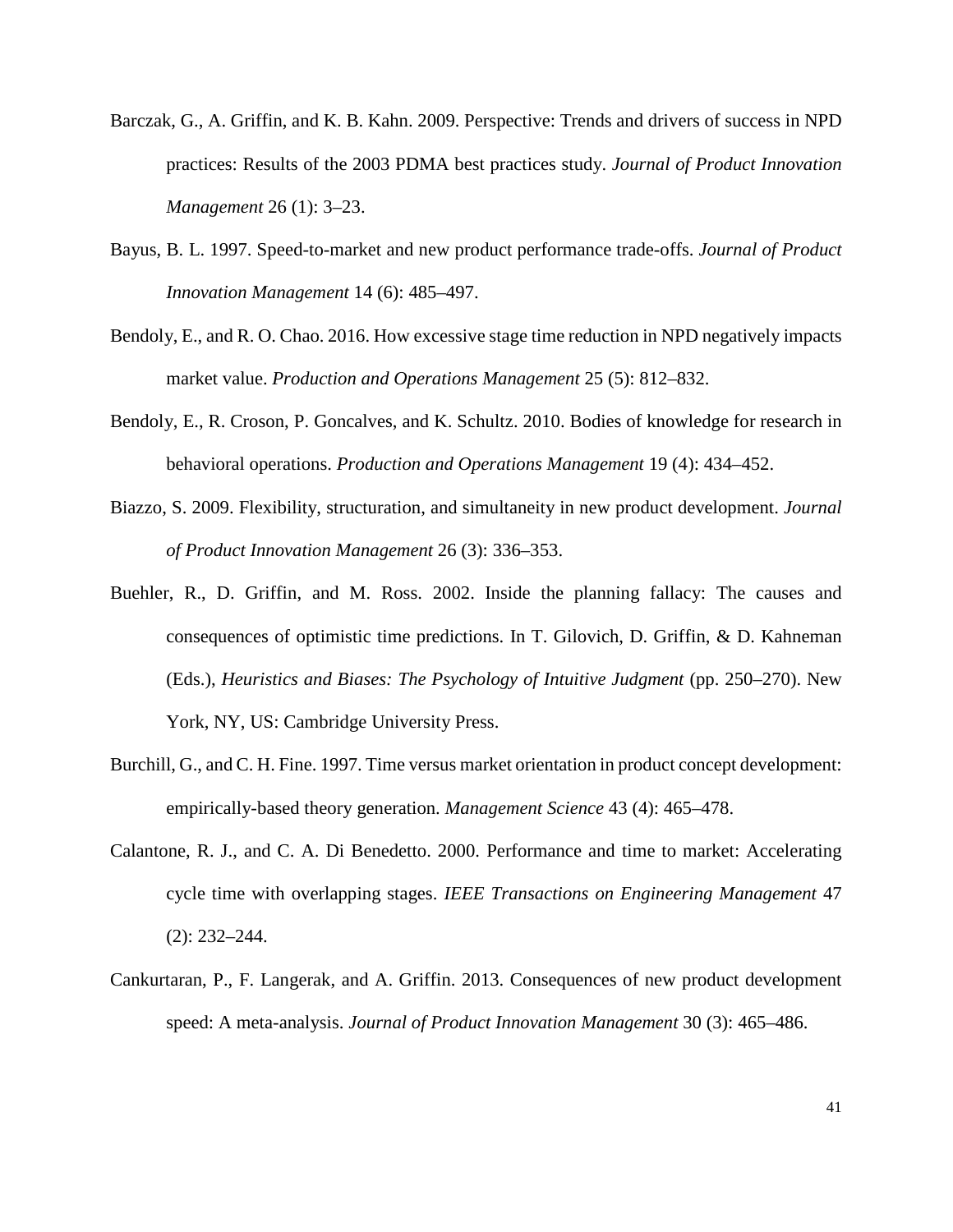- Chang, S.-L., C.-Y. Chen, and S.-C. Wey. 2007. Conceptualizing, assessing, and managing frontend fuzziness in innovation/NPD projects. *R&D Management* 37 (5): 469–478.
- Chao, R. O., K. C. Lichtendahl, and Y. Grushka-Cockayne. 2014. Incentives in a stage-gate process. *Production and Operations Management* 23 (8): 1286–1298.
- Chen, J., R. R. Reilly, and G. S. Lynn. 2005. The impacts of speed-to-market on new product success: The moderating effects of uncertainty. *IEEE Transactions on Engineering Management* 52 (2): 199–212.
- Cooper, R. G. 1994. Perspective third-generation new product processes. *Journal of Product Innovation Management* 11 (1): 3–14.
- Cooper, R. G. 2008. Perspective: The Stage-Gate® idea-to-launch process Update, what's new, and NexGen systems. *Journal of Product Innovation Management* 25 (3): 213–232.
- Cooper, R. G., and E. J. Kleinschmidt. 1986. An investigation into the new product process: Steps, deficiencies, and impact. *Journal of Product Innovation Management* 3 (2): 71–85.
- Cooper, R. G., and A.F. Sommer. 2016. The Agile-Stage-Gate hybrid model: A promising new approach and a new research opportunity. *Journal of Product Innovation Management* 33 (5): 513-526.
- Crawford, C. M. 1992. The hidden costs of accelerated product development. *Journal of Product Innovation Management* 9 (3): 188–199.
- Crawford, C. M., and C. A. Di Benedetto. 2011. *New products management* (10th ed.). New York, NY: McGraw Hill Higher Education.
- Davis, J. P., K. M. Eisenhardt, and C. B. Bingham. 2007. Developing theory through simulation methods. *Academy of Management Review* 32 (2): 480–499.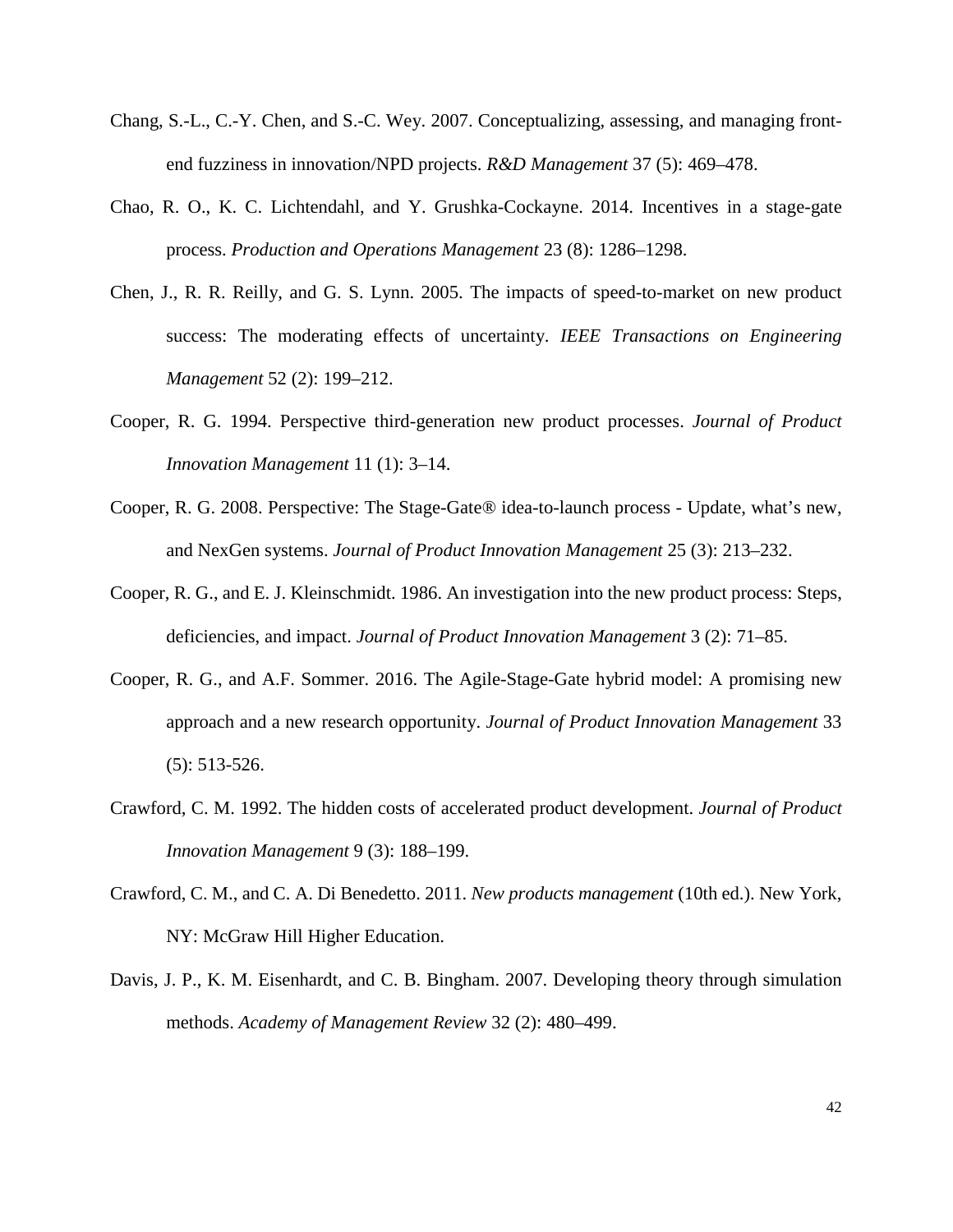- Denis, J.-L., G. Dompierre, A. Langley, and L. Rouleau. 2011. Escalating indecision: Between reification and strategic ambiguity. *Organization Science* 22 (1): 225–244.
- Eisenhardt, K., and B. Tabrizi. 1995. Accelerating adaptive processes: Product innovation in the global computer industry. *Administrative Science Quarterly* 40 (1): 84–110.
- Eling, K., F. Langerak, and A. Griffin. 2013. A stage-wise approach to exploring performance effects of cycle time reduction. *Journal of Product Innovation Management* 30 (4): 626– 641.
- Garnsey, E., and S. M. Wright. 1990. Technical innovation and organisational opportunity. *International Journal of Technology Management* 5 (3): 267–291.
- Griffin, A. 1997. The Effect of Project and Process Characteristics on Product Development Cycle Time. *Journal of Marketing Research* 34 (1): 24–35. http://doi.org/10.2307/3152062
- Griffin, A. 2002. Product development cycle time for business-to-business products. *Industrial Marketing Management* 31 (4): 291–304.
- Größler, A., J.-H. Thun, and P. M. Milling. 2008. System dynamics as a structural theory in operations management. *Production and Operations Management* 17 (3): 373–384.
- Gutierrez, G. J., and P. Kouvelis. 1991. Parkinson's law and its implications for project management. *Management Science* 37 (8): 990–1001.
- Homer, J. 2014. Levels of evidence in system dynamics modeling. *System Dynamics Review* 30  $(1-2)$ : 75–80.
- Kahneman, D., P. Slovic, and A. Tversky. 1982. *Judgment under uncertainty: Heuristics and biases*. Cambridge University Press.
- Kamoche, K., and M. P. e Cunha. 2001. Minimal structures: From jazz improvisation to product innovation. *Organization Studies* 22 (5): 733–764.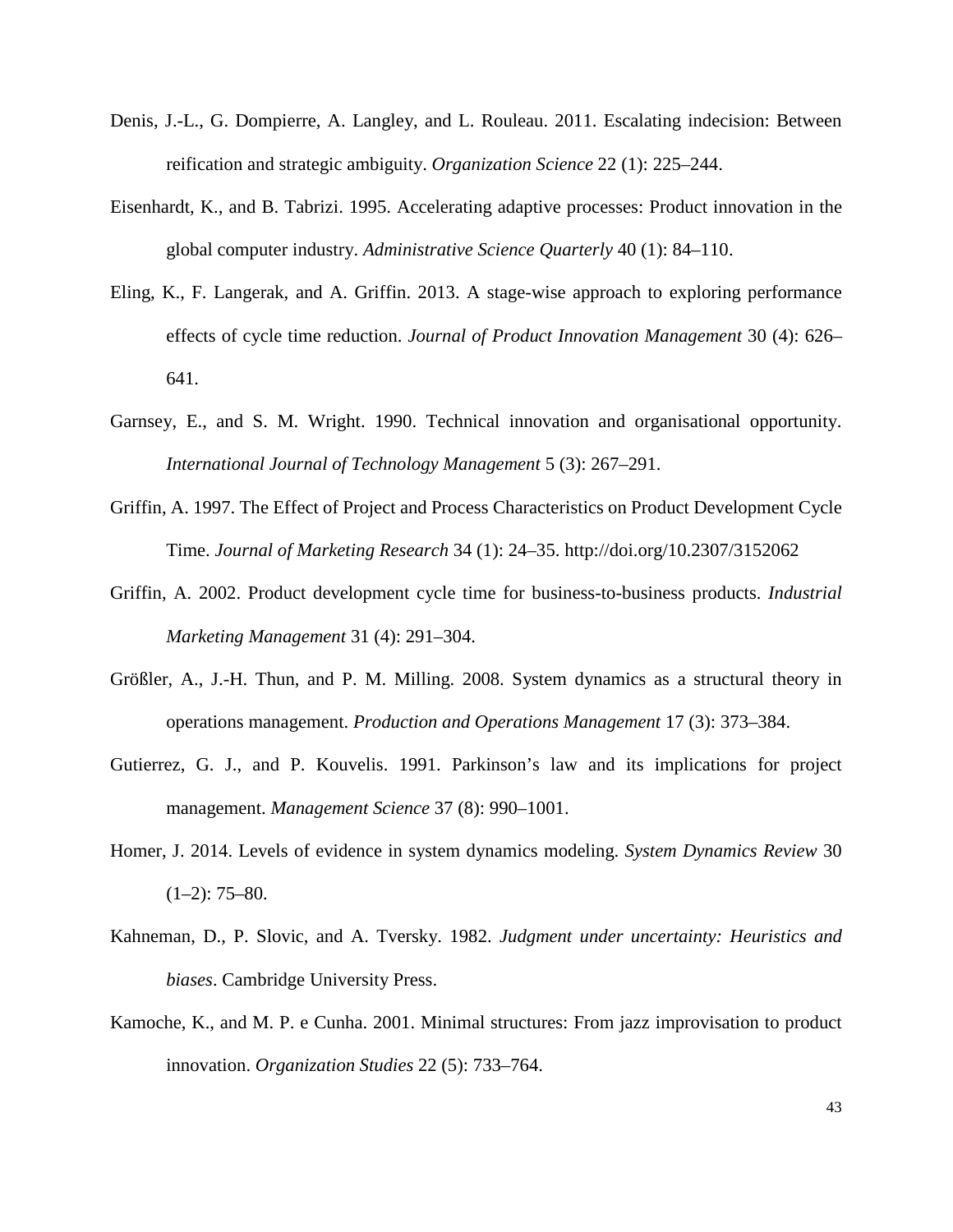- Kessler, E. H., and P. E. Bierly, III. 2002. Is faster really better? An empirical test of the implications of innovation speed. *IEEE Transactions on Engineering Management* 49 (1):  $2 - 12.$
- Kessler, E. H., and A. K. Chakrabarti. 1996. Innovation speed: A conceptual model of context, antecedents, and outcomes. *Academy of Management Review* 21 (4): 1143–1191.
- Khurana, A., and S. R. Rosenthal. 1998. Towards holistic "front ends" in new product development. *Journal of Product Innovation Management* 15 (1): 57–74.
- Kim, J., and D. Wilemon. 2002. Focusing the fuzzy front-end in new product development. *R&D Management* 32 (4): 269–279.
- Kim, J., and D. Wilemon. 2010. Accelerating the fuzzy front-end of NPD projects: Methods and management. *International Journal of Engineering Management and Economics* 1 (1): 80– 101.
- Krishnan, V., S. D. Eppinger, and D. E. Whitney. 1997. A model-based framework to overlap product development activities. *Management Science* 43 (4): 437–451.
- Krishnan, V., and C. H. Loch. 2005. A retrospective look at production and operations management articles on new product development. *Production and Operations Management* 14 (4): 433–441.
- Langerak, F., and E. J. Hultink. 2006. The impact of product innovativeness on the link between development speed and new product profitability. *Journal of Product Innovation Management* 23 (3): 203–214.
- Langerak, F., E. J. Hultink, and A. Griffin. 2008. Exploring mediating and moderating influences on the links among cycle time, proficiency in entry timing, and new product profitability. *Journal of Product Innovation Management* 25 (4): 370–385.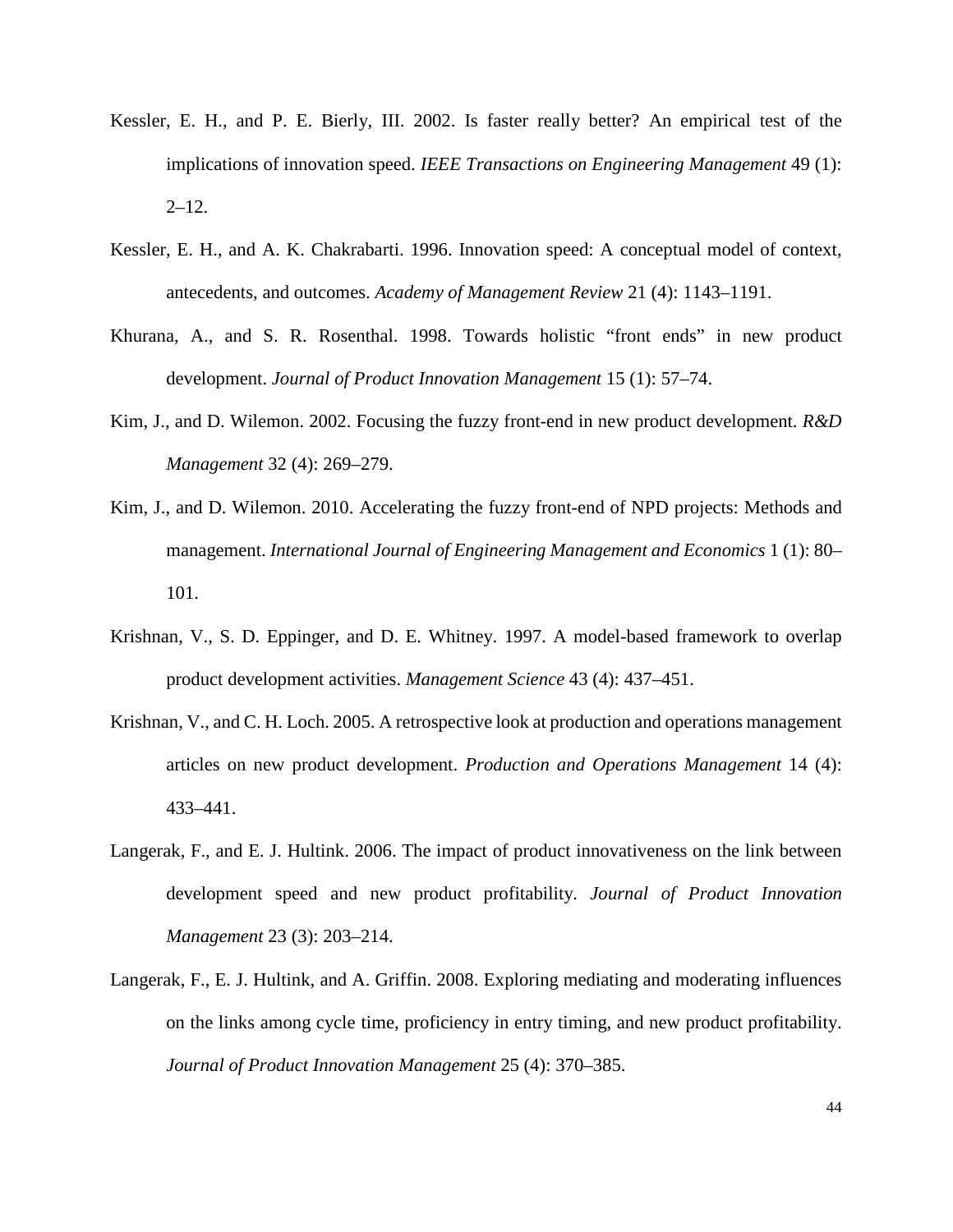- Langerak, F., E. J. Hultink, and H. S. J. Robben. 2004. The role of predevelopment activities in the relationship between market orientation and performance. *R&D Management* 34 (3): 295– 309.
- Li, T., and R. J. Calantone. 1998. The impact of market knowledge competence on new product sdvantage: Conceptualization and empirical examination. *Journal of Marketing* 62 (4): 13– 29.
- Lilien, G. L., and E. Yoon. 1990. The timing of competitive market entry: An exploratory study of new industrial products. *Management Science* 36 (5): 568–585.
- Lukas, B. A., and A. Menon. 2004. New product quality: intended and unintended consequences of new product development speed. *Journal of Business Research* 57 (11): 1258–1264.
- Lyneis, J. M., and D. N. Ford. 2007. System dynamics applied to project management: a survey, assessment, and directions for future research. *System Dynamics Review* 23 (2–3): 157– 189.
- Meyer, M. H., and J. M. Utterback. 1995. Product development cycle time and commercial success. *IEEE Transactions on Engineering Management* 42 (4): 297–304.
- Parvan, K., H. Rahmandad, and A. Haghani. 2015. Inter-phase feedbacks in construction projects. *Journal of Operations Management* 39–40: 48–62.
- Pich, M. T., C. H. Loch, and A. D. Meyer. 2002. On uncertainty, ambiguity, and complexity in project management. *Management Science* 48 (8): 1008–1023.
- Rahmandad, H., and J. D. Sterman. 2012. Reporting guidelines for simulation-based research in social sciences. *System Dynamics Review* 28 (4): 396–411.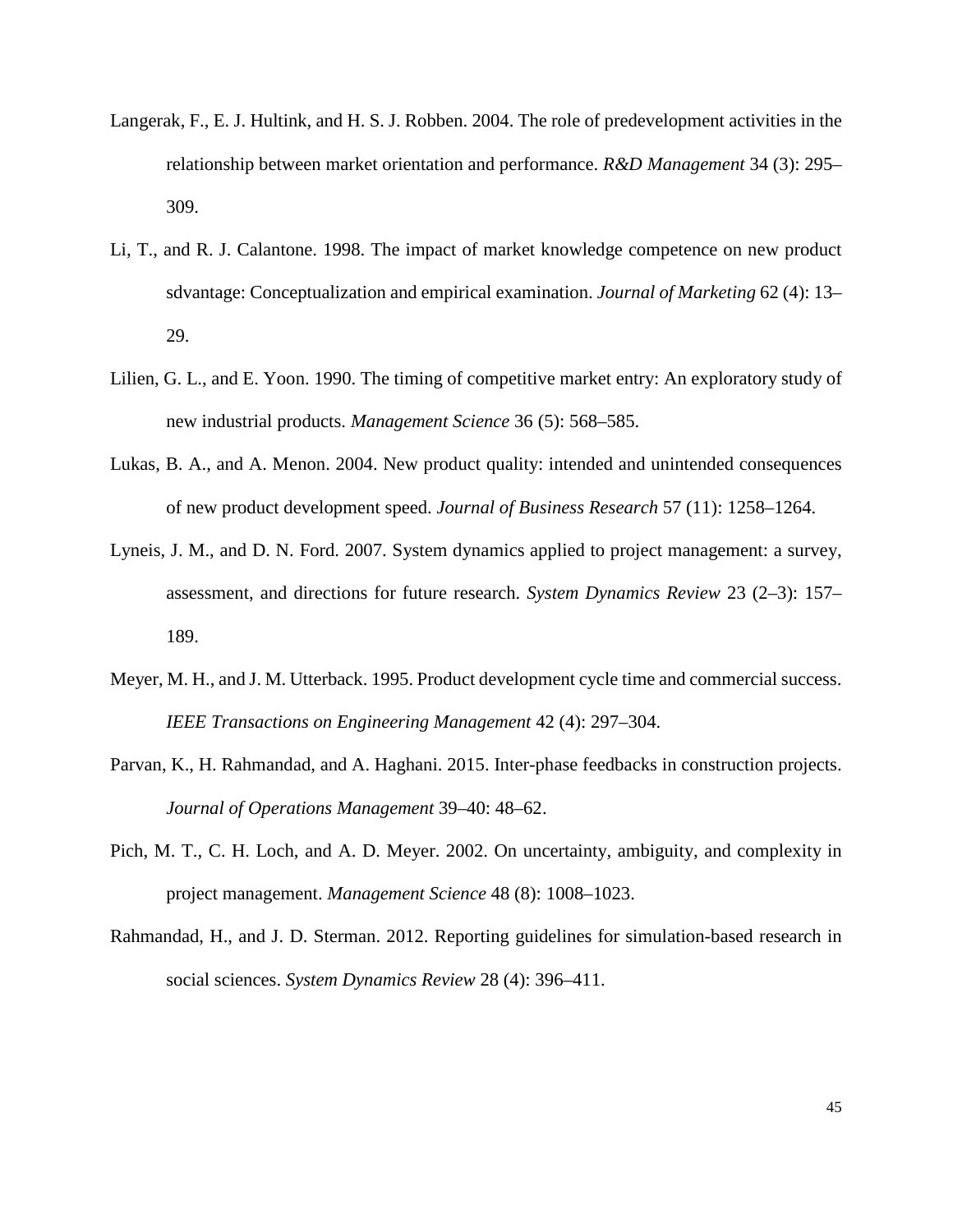- Reid, S. E., and U. de Brentani. 2004. The fuzzy front end of new product development for discontinuous innovations: A theoretical model. *Journal of Product Innovation Management* 21 (3): 170–184.
- Roy, M. M., N. J. S. Christenfeld, and C. R. M. McKenzie. 2005. Underestimating the duration of future events: Memory incorrectly used or memory bias? *Psychological Bulletin* 131 (5): 738–756.
- Sethi, R. 2000. New product quality and product development teams. *Journal of Marketing* 64 (2):  $1-14.$
- Sethi, R., and Z. Iqbal. 2008. Stage-gate controls, learning failure, and adverse effect on novel new products. *Journal of Marketing* 72 (1): 118–134.
- Smith, P. G., and D. G. Reinertsen. 1997. *Developing products in half the time: New rules, new tools, 2nd edition* (2nd ed.). New York: Wiley.
- Sterman, J. D. 2000. *Business Dynamics. Systems Thinking and Modeling for a Complex World* (Har/Cdr). Boston: Mcgraw-Hill Education Ltd.
- Stockstrom, C., and C. Herstatt. 2008. Planning and uncertainty in new product development. *R&D Management* 38 (5): 480–490.
- Swink, M., S. Talluri, and T. Pandejpong. 2006. Faster, better, cheaper: A study of NPD project efficiency and performance tradeoffs. *Journal of Operations Management* 24 (5): 542–562.
- Tatikonda, M. V., and S. R. Rosenthal. 2000. Successful execution of product development projects: Balancing firmness and flexibility in the innovation process. *Journal of Operations Management* 18 (4): 401–425.
- Thomke, S., and T. Fujimoto. 2000. The effect of "front-loading" problem-solving on product development performance. *Journal of Product Innovation Management* 17 (2): 128–142.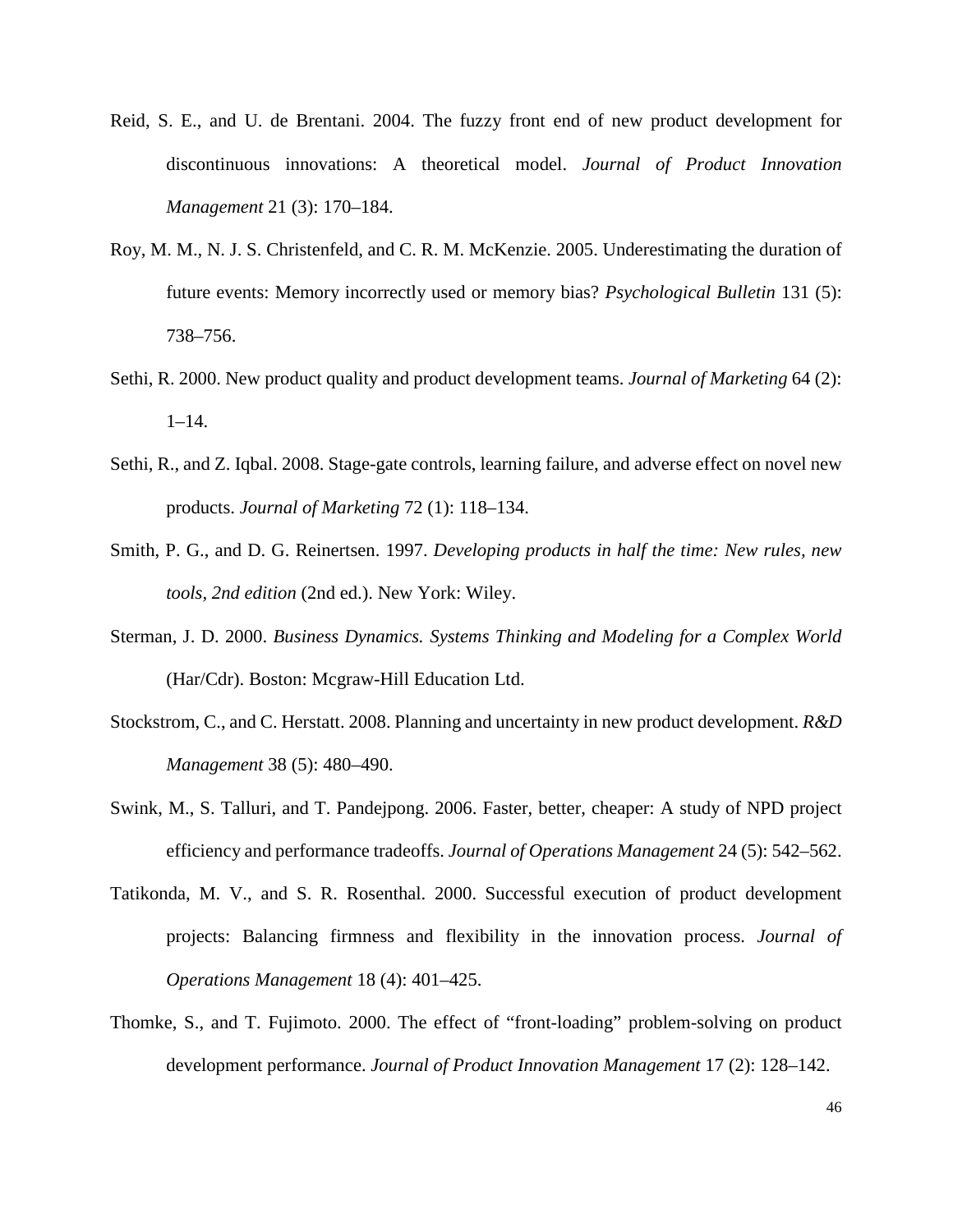- Van Oorschot, K. E., H. Akkermans, K. Sengupta, and L. N. V. Wassenhove. 2013. Anatomy of a decision trap in complex new product development projects. *Academy of Management Journal* 56 (1): 285–307.
- Van Oorschot, K. E., F. Langerak, and K. Sengupta. 2011. Escalation, de‐escalation, or reformulation: Effective interventions in delayed NPD projects. *Journal of Product Innovation Management* 28 (6): 848–867.
- Van Oorschot, K. E., K. Sengupta, H. Akkermans, and L. van Wassenhove. 2010. Get fat fast: Surviving Stage-Gate® in NPD. *Journal of Product Innovation Management* 27 (6): 828– 839.
- Verganti, R. 1999. Planned flexibility: Linking anticipation and reaction in product development projects. *Journal of Product Innovation Management* 16 (4): 363–376.
- Verworn, B., C. Herstatt, and A. Nagahira. 2008. The fuzzy front end of Japanese new product development projects: Impact on success and differences between incremental and radical projects. *R&D Management* 38 (1): 1–19.
- Wolstenholme, E. F. 2003. Towards the definition and use of a core set of archetypal structures in system dynamics. *System Dynamics Review* 19 (1): 7–26.

Zhang, J. 2016. Deadlines in product development. *Management Science* 62 (11): 3310-3326.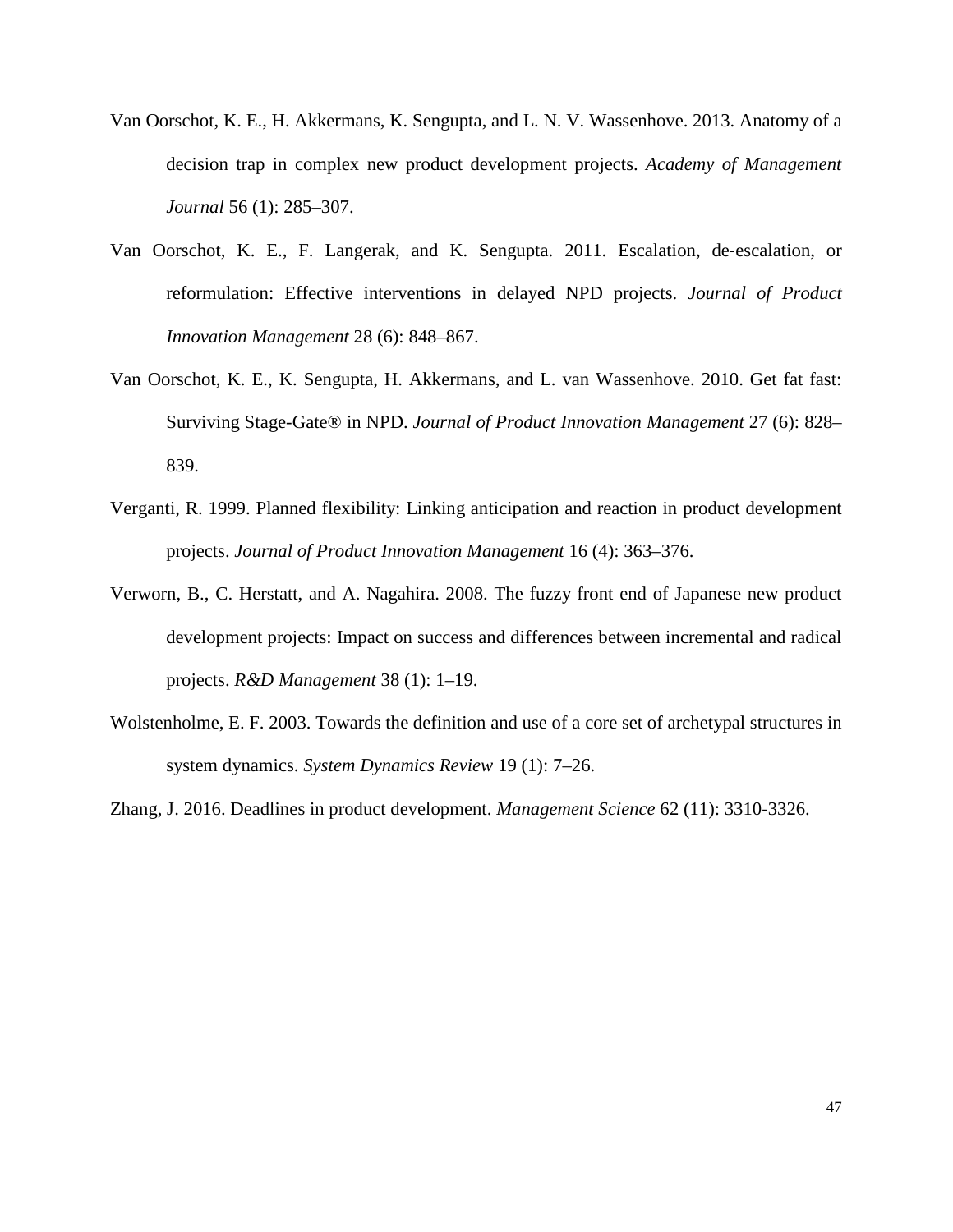

# **Figure 1: Overview of the Four Gate Timing Strategies**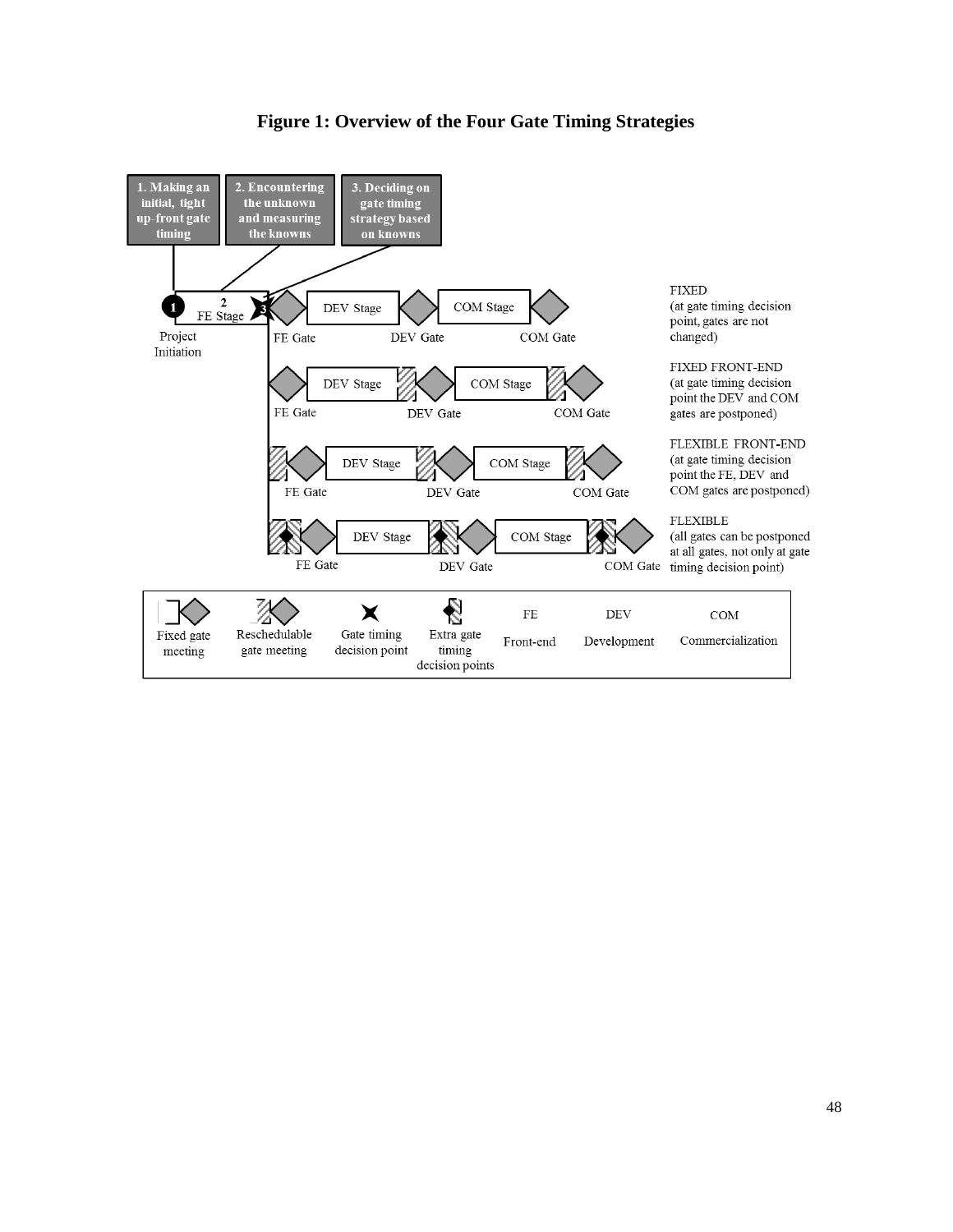

# **Figure 2: High-level Overview of the System Dynamics Model**

Fixed gate timing strategy (only loop B1) Fixed front-end gate timing strategy (loop B1 and B2) Flexible front-end gate timing strategy (loop B1 and B2) Flexible gate timing strategy (only loop B2)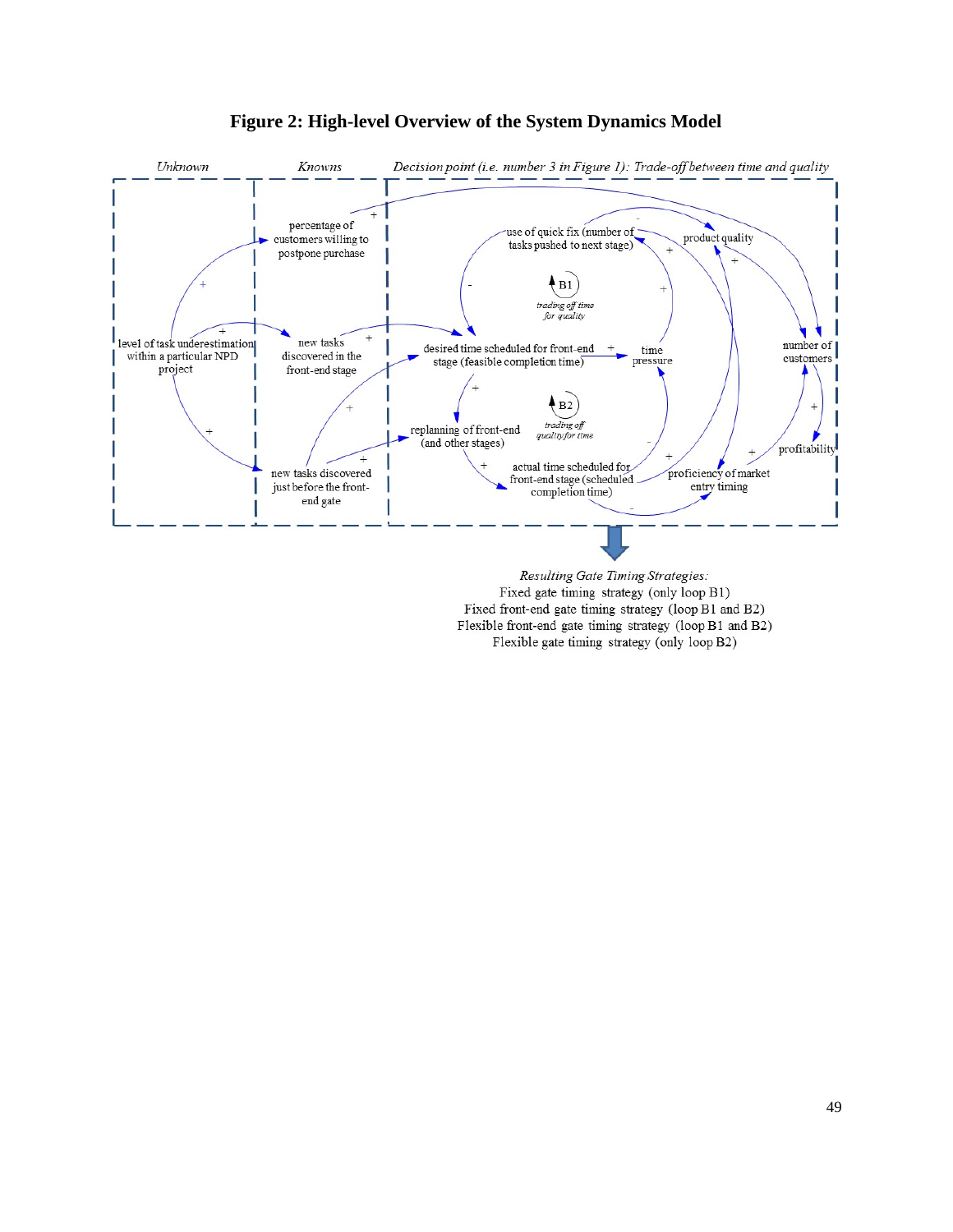

## **Figure 3: Stocks and Flows of Task Execution in an NPD Stage**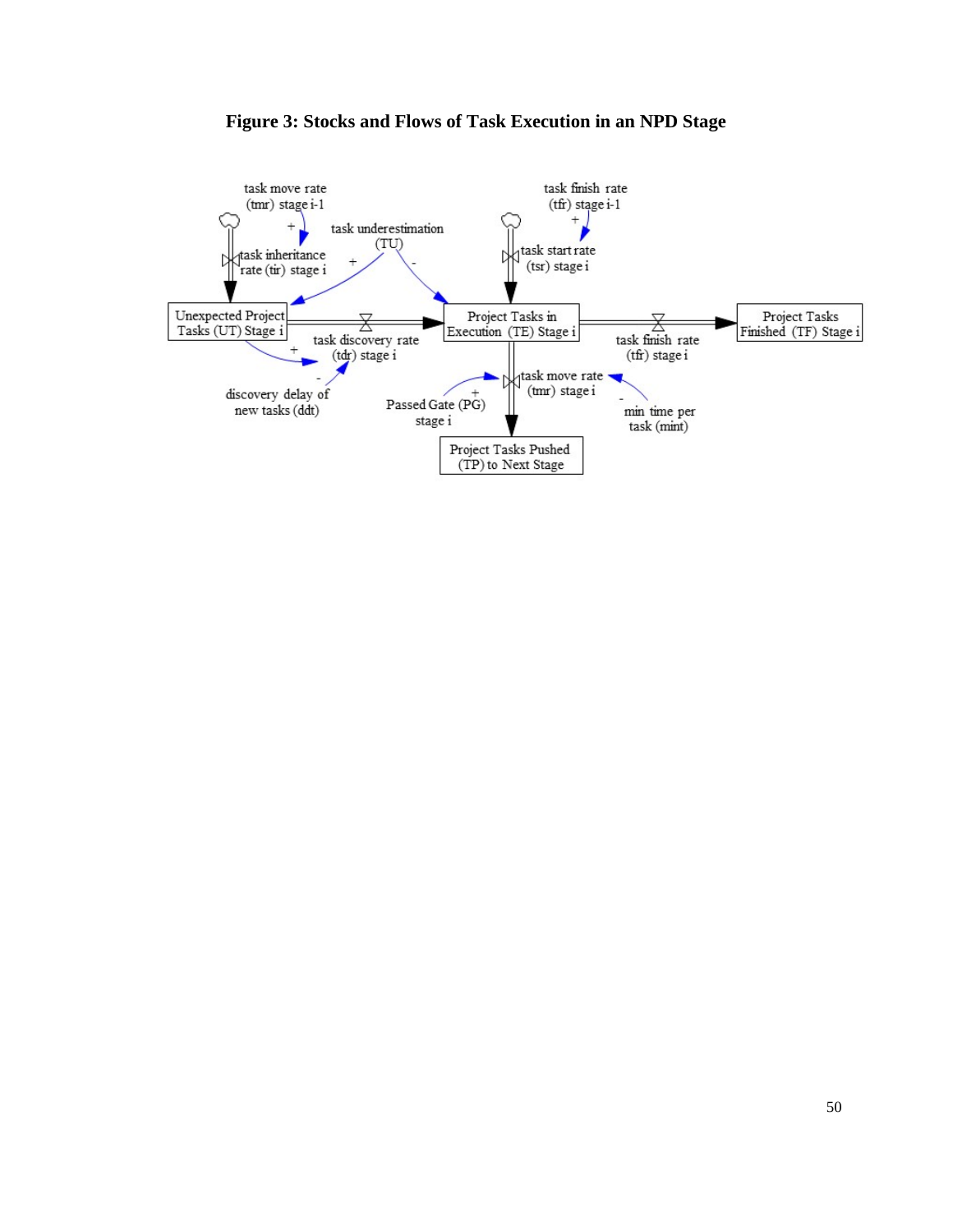

**Figure 4: Simulation Results**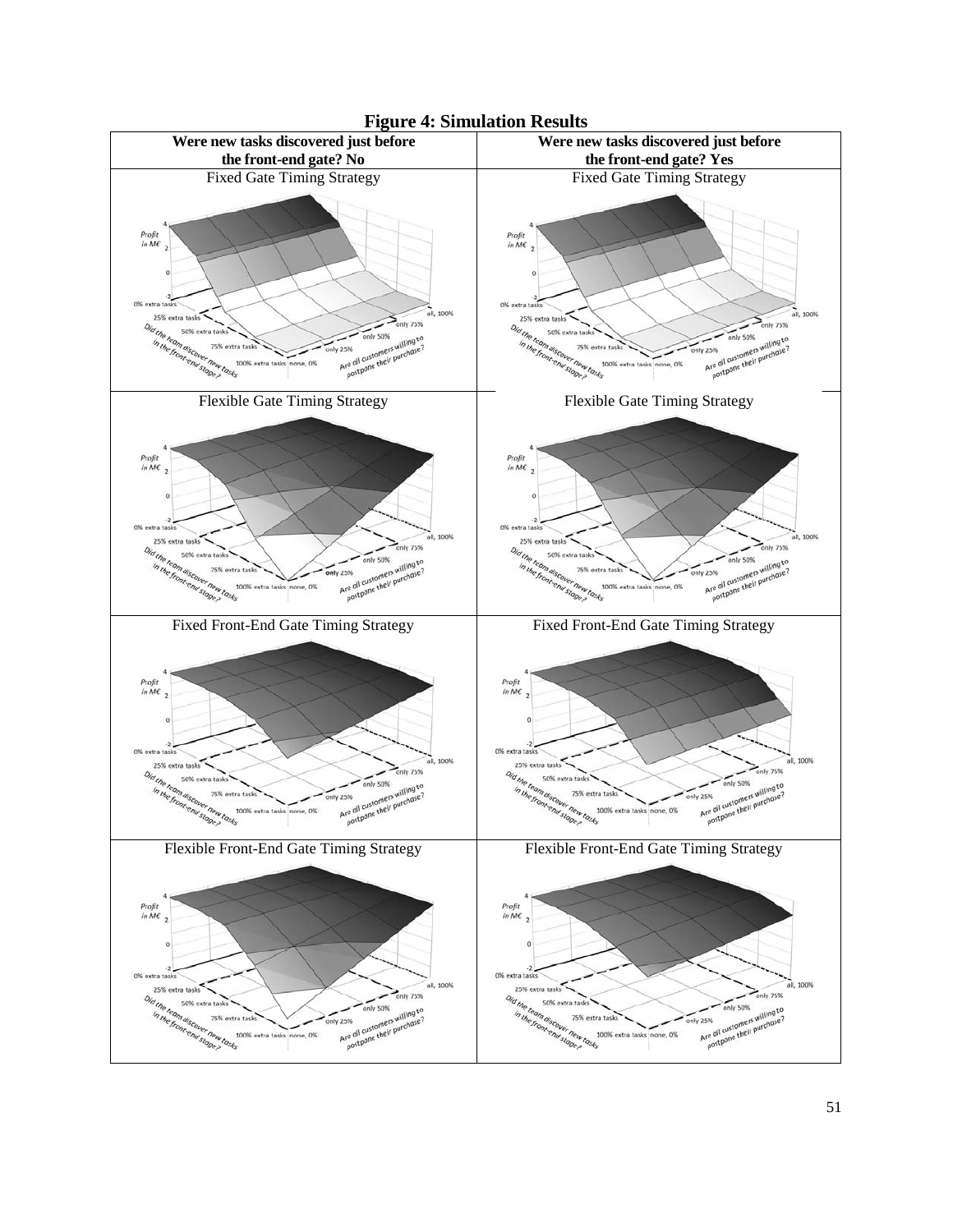**Figure 5: FTEs in Different Gate Timing Strategies under 75% extra tasks (in addition to initial known tasks), 0% willingness to postpone purchase, and no new tasks discovered just** 



**before the front-end gate and**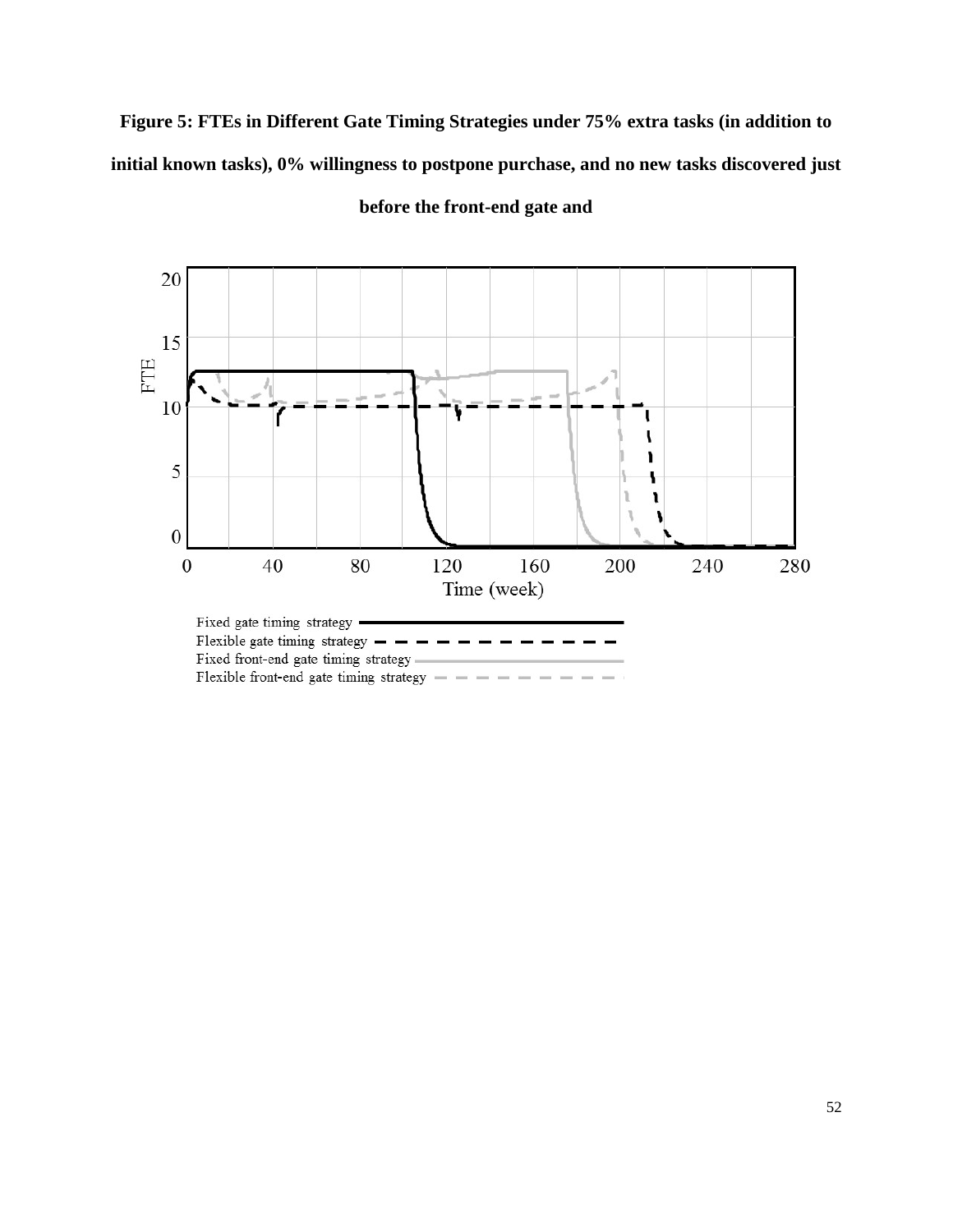

**Figure 6: A Decision Tree for Managers Selecting the Appropriate Gate Timing Strategy**